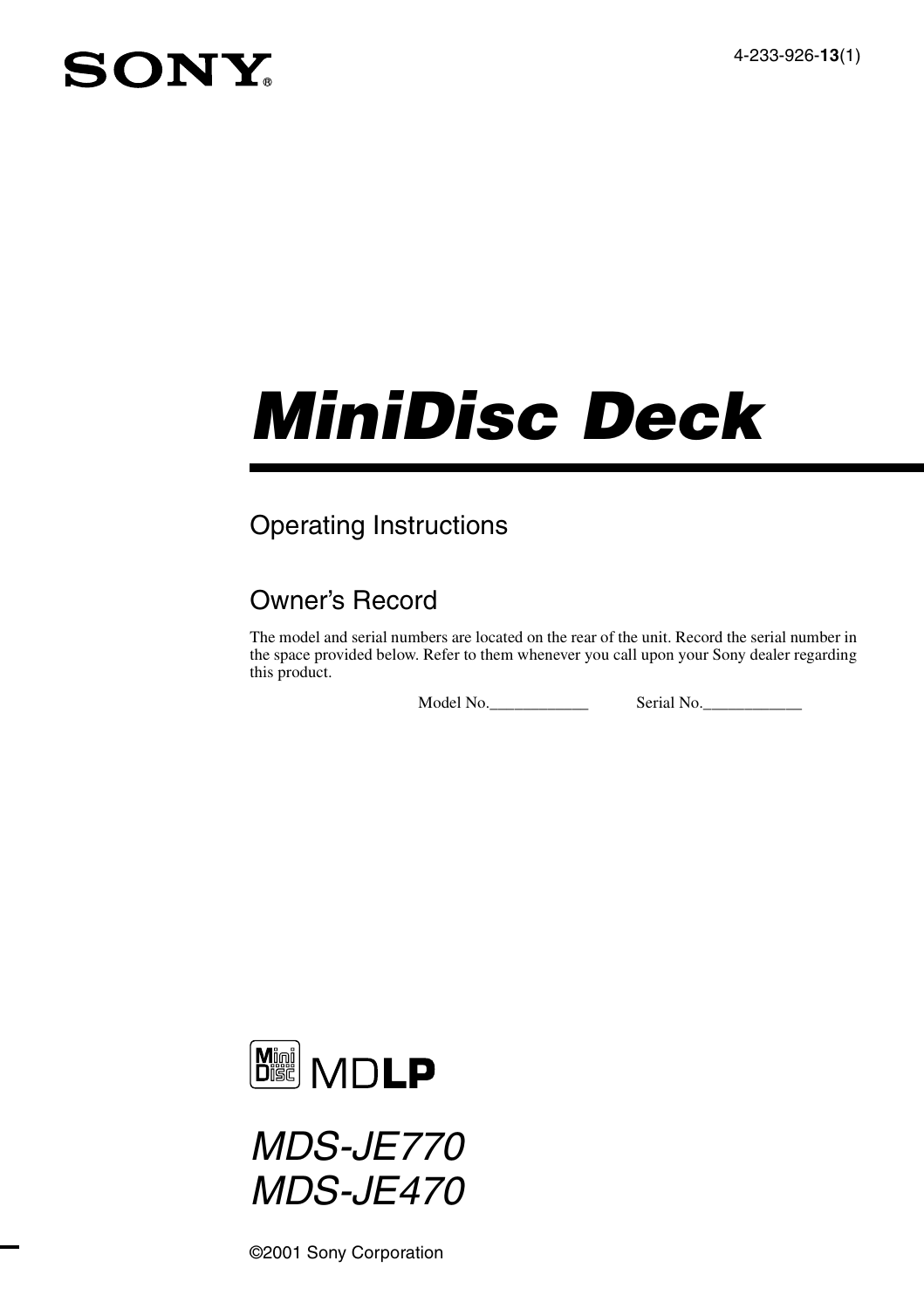## **WARNING**

#### **To prevent fire or shock hazard, do not expose the unit to rain or moisture.**

To prevent fire, do not Cover the ventilation of the apparatus with news papers, table-cloths, curtains, etc. And don't place lighted candles on the apparatus. To prevent fire or shock hazard, do not place objects filled with liquids, such as vases, on the apparatus.



This appliance is classified as a CLASS 1 LASER product. This label is located on the rear exterior.

The following caution label is located inside the apparatus.





Don't throw a battery, dispose it as the injurious wastes.

IN NO EVENT SHALL SELLER BE LIABLE FOR ANY DIRECT, INCIDENTAL OR CONSEQUENTIAL DAMAGES OF ANY NATURE, OR LOSSES OR EXPENSES RESULTING FROM ANY DEFECTIVE PRODUCT OR THE USE OF ANY PRODUCT.

#### **For customers in the U.S.A.**





This symbol is intended to alert the user to the presence of uninsulated "dangerous voltage" within the product's enclosure that may be of sufficient magnitude to constitute a risk of electric shock to persons.



This symbol is intended to alert the user to the presence of important operating and maintenance (servicing) instructions in the literature accompanying the appliance.

#### **CAUTION**

You are cautioned that any changes or modifications not expressly approved in this manual could void your authority to operate this equipment.

#### **WARNING**

This equipment has been tested and found to comply with the limits for a Class B digital device, pursuant to Part 15 of the FCC Rules. These limits are designed to provide reasonable protection against harmful interference in a residential installation. This equipment generates, uses, and can radiate radio frequency energy and, if not installed and used in accordance with the instructions, may cause harmful interference to radio communications. However, there is no guarantee that interference will not occur in a particular installation. If this equipment does cause harmful interference to radio or television reception. which can be determined by turning the equipment off and on, the user is encouraged to try to correct the interference by one or more of the following measures:

- Reorient or relocate the receiving antenna.
- Increase the separation between the equipment and receiver.
- Connect the equipment into an outlet on a circuit different from that to which the receiver is connected.
- Consult the dealer or an experienced radio/TV technician for help.



ENERGY STAR<sup>®</sup> is a U.S. registered mark. As an ENERGY STAR® Partner, Sony Corporation has determined that this product meets the ENERGY STAR® guidelines for energy efficiency.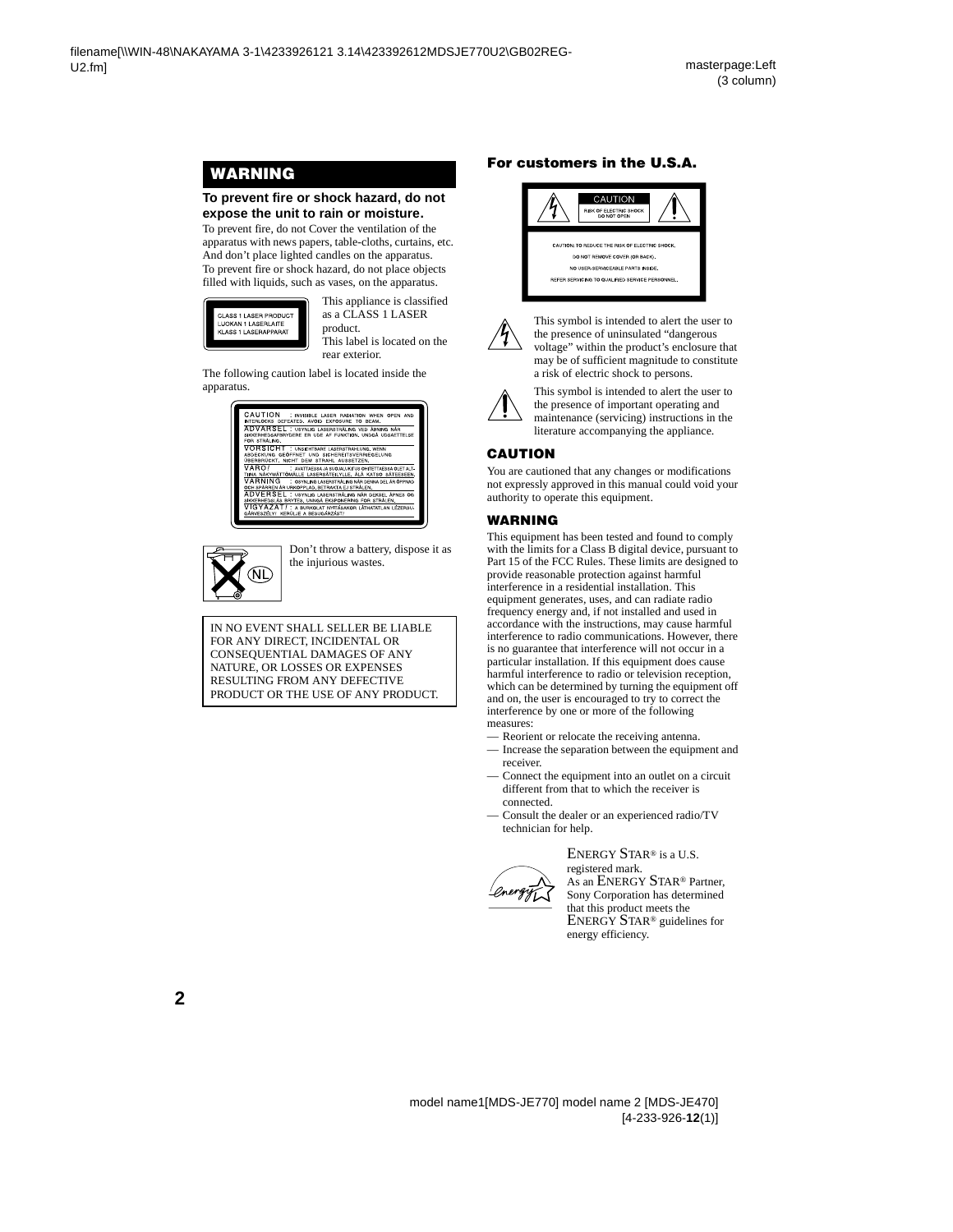#### **For customers in Canada**

This Class B digital apparatus complies with Canadian ICES-003.

#### **CAUTION**

TO PREVENT ELECTRIC SHOCK, DO NOT USE THIS POLARIZED AC PLUG WITH AN EXTENSION CORD, RECEPTACLE OR OTHER OUTLET UNLESS THE BLADES CAN BE FULLY INSERTED TO PREVENT BLADE EXPOSURE.

## <span id="page-2-0"></span>**About this manual**

The instructions in this manual are for models MDS-JE770 and MDS-JE470. The MDS-JE770 is the model used for illustration purposes. Any difference in operation is clearly indicated in the text, for example, "MDS-JE770 only".

#### **Conventions**

Controls in these instructions are those on the deck; these may, however, be substituted by controls on the supplied remote that are similarly named, or, when different, appear in the instructions within parentheses.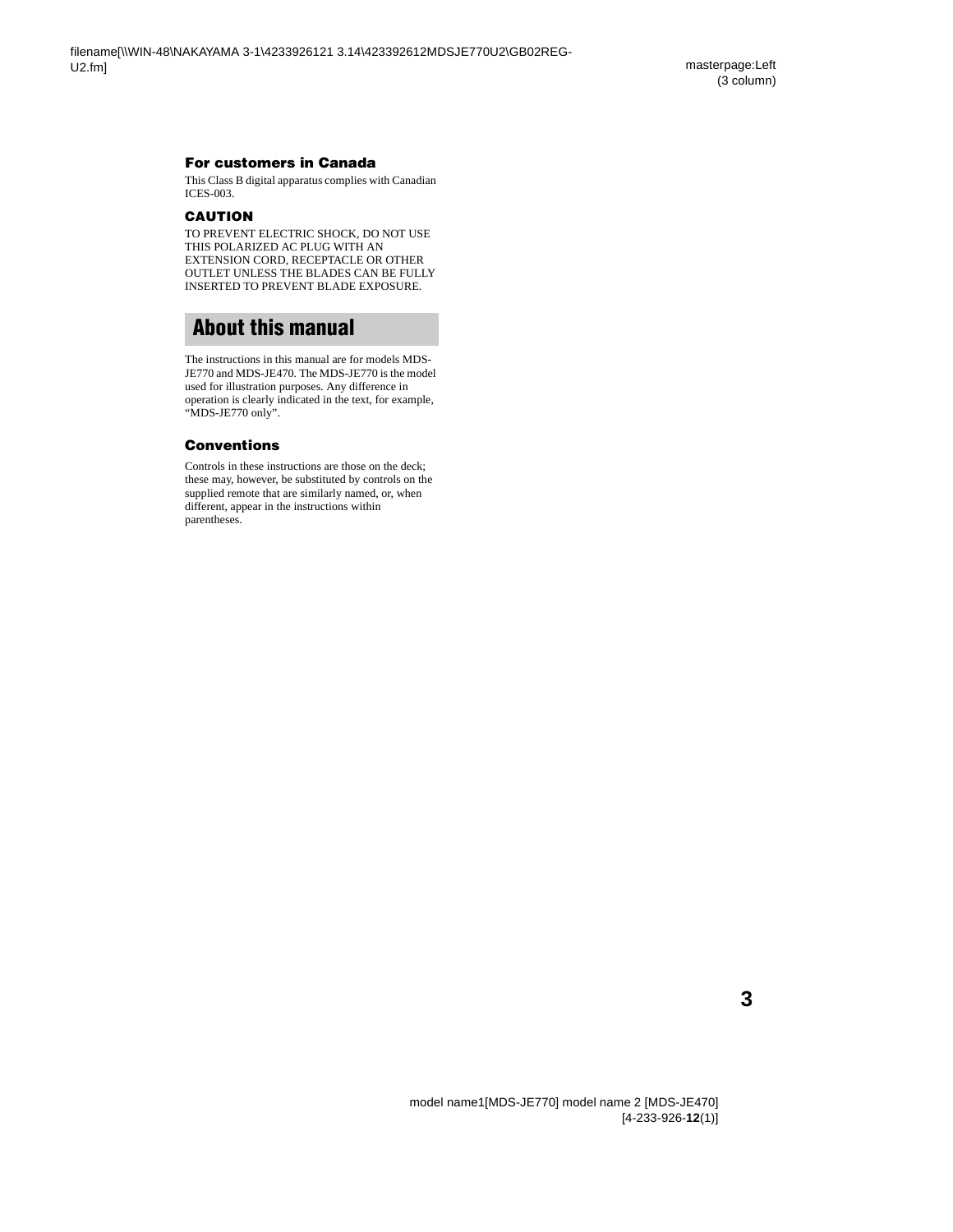## **Table of Contents**

## **Parts Identification**

#### **[Getting Started](#page-7-0)**

|  |  | Hooking up the audio components 8 |
|--|--|-----------------------------------|
|--|--|-----------------------------------|

#### **[Recording to MDs](#page-10-0)**

| Recording tracks in groups              |
|-----------------------------------------|
| $(MDS-JE770 \text{ only})$              |
|                                         |
|                                         |
|                                         |
| — Recording for long times/Marking      |
| track numbers/Smart Space/Adjusting     |
| the recording level/Checking the        |
| remaining recordable time/Input         |
| monitor                                 |
| Starting recording with 6 seconds of    |
| prestored audio data                    |
| — Time Machine Recording  18            |
| Synchro-recording with the audio        |
| component of your choice                |
| — Music Synchro-recording  18           |
| Synchro-recording with a Sony CD player |
| - CD Synchro-recording 18               |

#### **[Playing MDs](#page-19-0)**

#### **[Editing Recorded MDs](#page-24-0)**

| Erasing recordings                                                                      |
|-----------------------------------------------------------------------------------------|
|                                                                                         |
| Dividing recorded tracks                                                                |
|                                                                                         |
| Combining recorded tracks                                                               |
|                                                                                         |
| Moving recorded tracks                                                                  |
|                                                                                         |
| Naming a track or an MD                                                                 |
|                                                                                         |
| Naming a group (MDS-JE770 only)                                                         |
|                                                                                         |
| Registering recorded tracks into a new                                                  |
| $group (MDS-JE770 only)$                                                                |
|                                                                                         |
| Releasing group registrations                                                           |
| $(MDS-JE770 \text{ only})$                                                              |
|                                                                                         |
| Changing the recorded level after                                                       |
| $\mathrm{recoding} = \mathrm{S.F} \mathrm{EDIT} \dots \dots \dots \dots \dots \dots 33$ |
| Undoing the last edit — UNDO  34                                                        |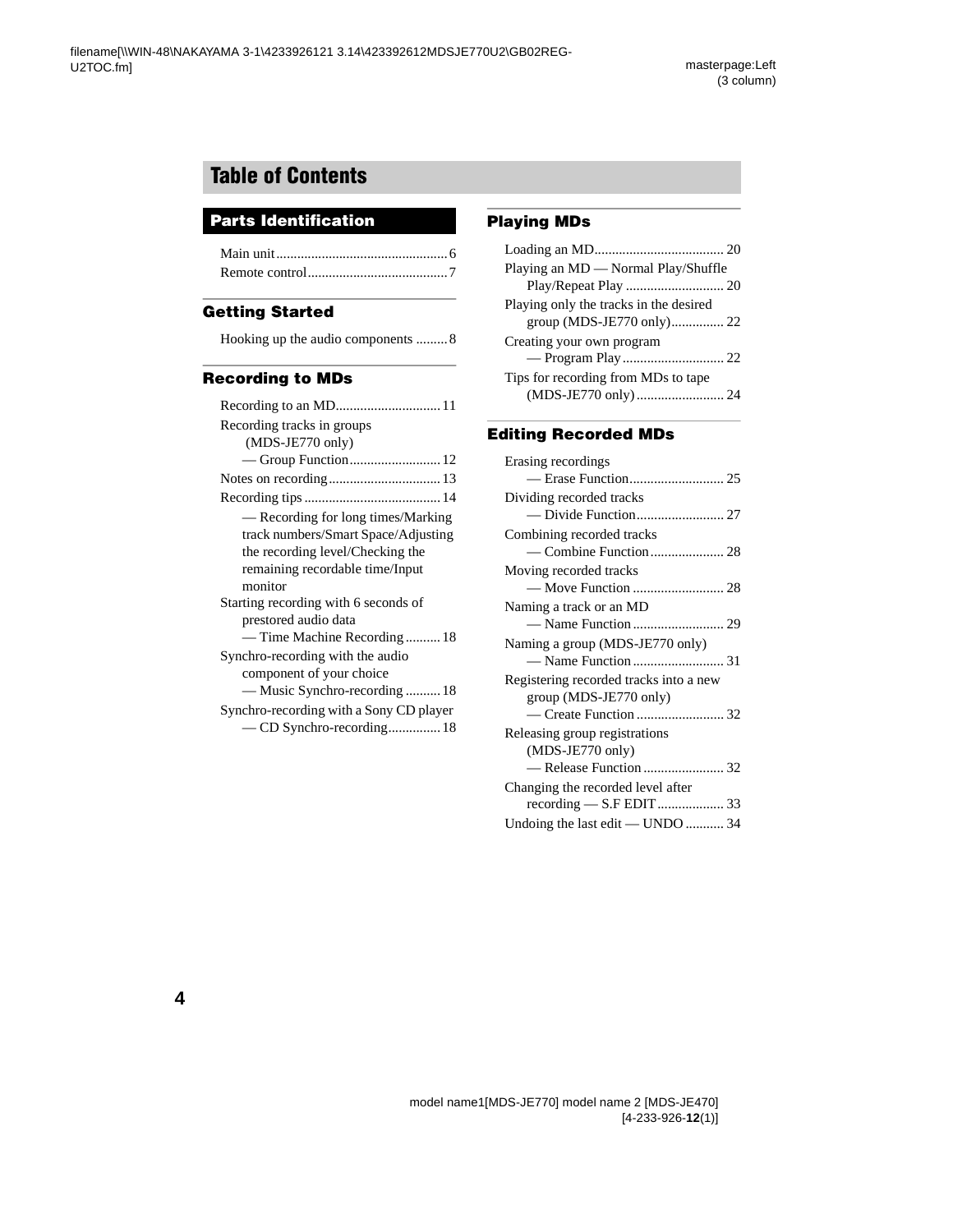## **[Other Functions](#page-34-0)**

| Changing the Pitch (MDS-JE770 only) |  |
|-------------------------------------|--|
| - Pitch Control Function35          |  |
| Fading in and fading out 36         |  |
| Falling as leep to music            |  |
|                                     |  |
| Using a timer (MDS-JE770 only)  37  |  |
| Using the CONTROL A1II control      |  |
| system (MDS-JE770 only) 38          |  |
|                                     |  |

#### **[Operating the MD Deck Using](#page-38-0)  a Keyboard (MDS-JE770 only)**

| Naming a track or MD using the   |
|----------------------------------|
|                                  |
| Operating the deck using the     |
|                                  |
| Assigning characters to keyboard |
|                                  |

## **[Additional Information](#page-41-0)**

| Self-diagnosis function  44 |  |
|-----------------------------|--|
|                             |  |
|                             |  |
|                             |  |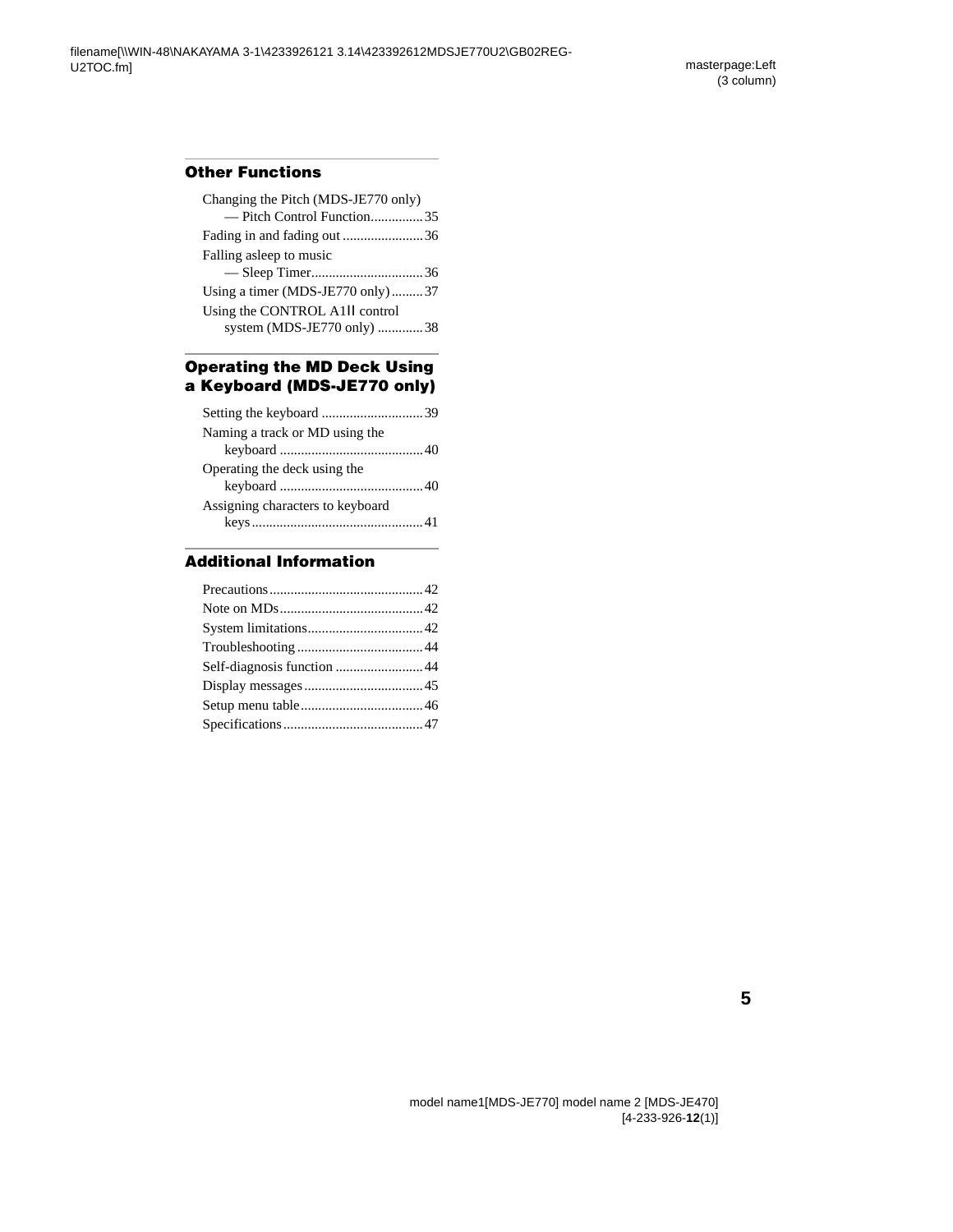#### **Parts Identification**

The items are arranged in alphabetical order. Refer to the pages indicated in parentheses ( ) for details.

## **Main unit**



AMS  $\overline{26}$  (15) (20) (25) (35) (39)  $CLEAR$   $25(23)(30)(40)$ Display window 21 EJECT  $\triangleq$  **8** (11) (20) (25) GROUP ON/OFF<sup>1)</sup> 3 (13) (22) (31) GROUP SKIP<sup>1)</sup>  $\boxed{4}$  (13) (22) (31) INPUT  $\boxed{22}$  (11) LEVEL/DISPLAY/CHAR 20 (11) (21) (29) MD insertion slot  $\boxed{6}$ MDLP indicator  $\sqrt{7}$  (14) (21) MENU/NO  $\boxed{12}$  (15) (22) (25) (35) (39)

PC LINK (KEYBOARD)<sup>1)</sup> [7] (39) PHONE LEVEL<sup>1)</sup>  $\overline{16}$  (21) PHONES jack<sup>1)</sup>  $\overline{15}$  (17) (21) (36) PLAY MODE  $\overline{18}$  (20) (37) REC MODE  $\sqrt{22}$  (14) (22)  $REC \bullet \overline{24}$  (11) Remote sensor<sup>2)</sup>  $\boxed{2}$ REPEAT  $\overline{19}$  (20) STANDBY indicator  $\boxed{1}$  (11) (20) TIME<sup>1)</sup>  $\boxed{5}$  (17) (21) TIMER<sup>1)</sup>  $\boxed{14}$  (37) YES **13** (15) (23) (25) (35) (39)

#### <span id="page-5-0"></span>**BUTTON DESCRIPTIONS**

 $\vert J' \circlearrowleft \vert \overline{T} \vert$  (11) (20) (25)  $\triangleright$   $\boxed{9}$  (11) (20) (37) (40)  $\Pi$   $\overline{10}$  (11) (20) (39) (40)  $\blacksquare$   $\overline{11}$  (11) (20) (25) (37) (40)  $\blacktriangleleft$  / $\blacktriangleright$   $\blacktriangleright$  23 (20) (26) (40)

- 1) MDS-JE770 only.
- 2) MDS-JE770 only. For MDS-JE470, the remote sensor is located on the display window.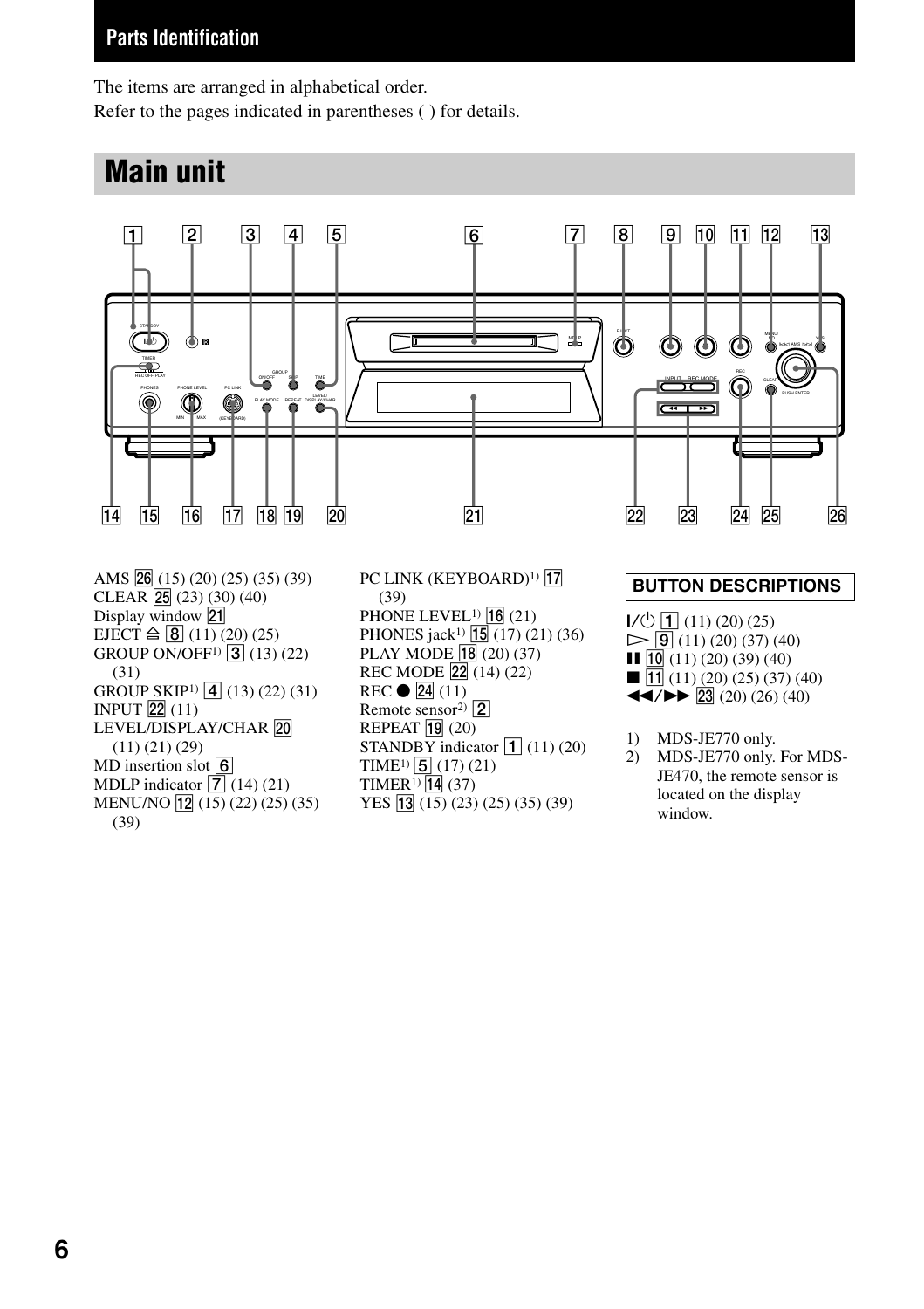## <span id="page-6-0"></span>**Remote control**



 $A \rightarrow B$   $\overline{12}$  [\(20\)](#page-19-4) CD PLAYER  $\overline{144}$ / $\rightarrow$ 1[1\)](#page-6-1)  $\overline{19}$  $CD-SYNCHRO STANDBY \overline{7}$  [\(19\)](#page-18-0) CD-SYNCHRO START  $\boxed{7}$   $\boxed{19}$ CD-SYNCHRO STOP  $\overline{7}(19)$  $\overline{7}(19)$ CLEAR  $\boxed{6}$  [\(23\)](#page-22-0) [\(30\)](#page-29-0) [\(40\)](#page-39-2)  $DISPLAY$   $22$   $(11)$   $(21)$ FADER  $\overline{3}$  [\(36\)](#page-35-3) GROUP ON/OFF<sup>2)</sup>  $\boxed{19}$  [\(13\)](#page-12-1) [\(22\)](#page-21-3) [\(31\)](#page-30-2) GROUP SKIP<sup>[2\)](#page-6-2)</sup>  $\boxed{19}$   $\boxed{(13)}$   $\boxed{(22)}$   $\boxed{(31)}$  $\boxed{(31)}$  $\boxed{(31)}$ INPUT  $\overline{23}$  [\(11\)](#page-10-3) Letter/number buttons  $\boxed{5}$  [\(30\)](#page-29-1) LEVEL  $+/-$  11 [\(16\)](#page-15-0) [\(21\)](#page-20-3) MENU/NO 20 [\(15\)](#page-14-0) [\(22\)](#page-21-5) [\(25\)](#page-24-2) [\(35\)](#page-34-3) [\(39\)](#page-38-2) MUSIC SYNC  $\overline{8}$  [\(18\)](#page-17-4) [\(34\)](#page-33-1)  $NAME$  EDIT/SELECT  $\overline{21}$  [\(30\)](#page-29-2) PLAY MODE  $\boxed{2}$  [\(20\)](#page-19-5) [\(37\)](#page-36-3) REC MODE 23 [\(14\)](#page-13-3) [\(22\)](#page-21-6) REPEAT  $\overline{13}$   $\overline{(20)}$  $\overline{(20)}$  $\overline{(20)}$  $SCROLLL$   $22(21)$ T.REC  $\overline{17}$  [\(18\)](#page-17-5) YES  $\boxed{4}$  [\(15\)](#page-14-1) [\(23\)](#page-22-1) [\(25\)](#page-24-3) [\(35\)](#page-34-4) [\(39\)](#page-38-3)

#### **BUTTON DESCRIPTIONS**

 $\overline{1}$   $\overline{1}$   $\overline{1}$   $\overline{1}$   $\overline{1}$   $\overline{20}$   $\overline{25}$  $\overline{9}(11)(20)(39)(40)$  $\overline{9}(11)(20)(39)(40)$  $\overline{9}(11)(20)(39)(40)$  $\overline{9}(11)(20)(39)(40)$  $\blacksquare$   $\overline{10}$  [\(11\)](#page-10-6) [\(20\)](#page-19-10) [\(25\)](#page-24-2) [\(37\)](#page-36-5) [\(40\)](#page-39-5)  $\blacktriangleleft$  / $\blacktriangleright$   $\blacktriangleright$   $\lceil 14 \rceil$  [\(20\)](#page-19-11) [\(26\)](#page-25-0) [\(40\)](#page-39-6)  $|\blacktriangleleft$  / $\blacktriangleright$   $|\overline{15}|$  [\(15\)](#page-14-1) [\(20\)](#page-19-12) [\(25\)](#page-24-3) [\(35\)](#page-34-4) [\(39\)](#page-38-3)  $\bullet$   $\overline{16}$  [\(11\)](#page-10-7)  $\triangleright$  (18) [\(11\)](#page-10-5) [\(20\)](#page-19-8) [\(37\)](#page-36-4) [\(40\)](#page-39-3)  $\triangleq$   $\boxed{24}$  [\(11\)](#page-10-8) [\(20\)](#page-19-13) [\(25\)](#page-24-4)

<span id="page-6-1"></span>1) MDS-JE470 only

<span id="page-6-2"></span>2) MDS-JE770 only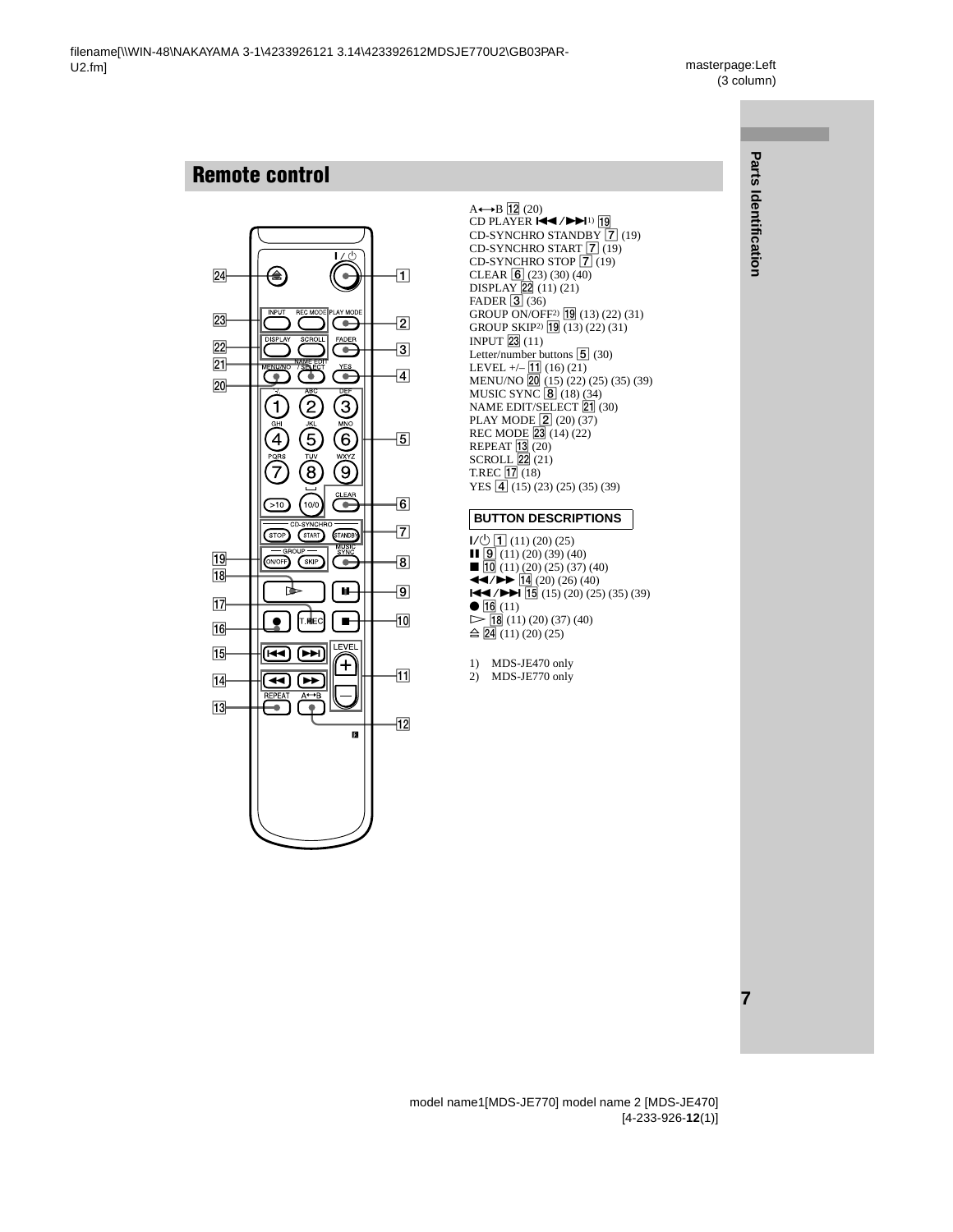## <span id="page-7-5"></span><span id="page-7-1"></span><span id="page-7-0"></span>**Hooking up the audio components**



- <span id="page-7-4"></span>1) European model only<br>
2) Digital equipment wit<br>
3) Digital equipment wit
	-
- <span id="page-7-3"></span><span id="page-7-2"></span>2) Digital equipment with a DIGITAL OUT connector only 3) Digital equipment with both DIGITAL IN and OUT connectors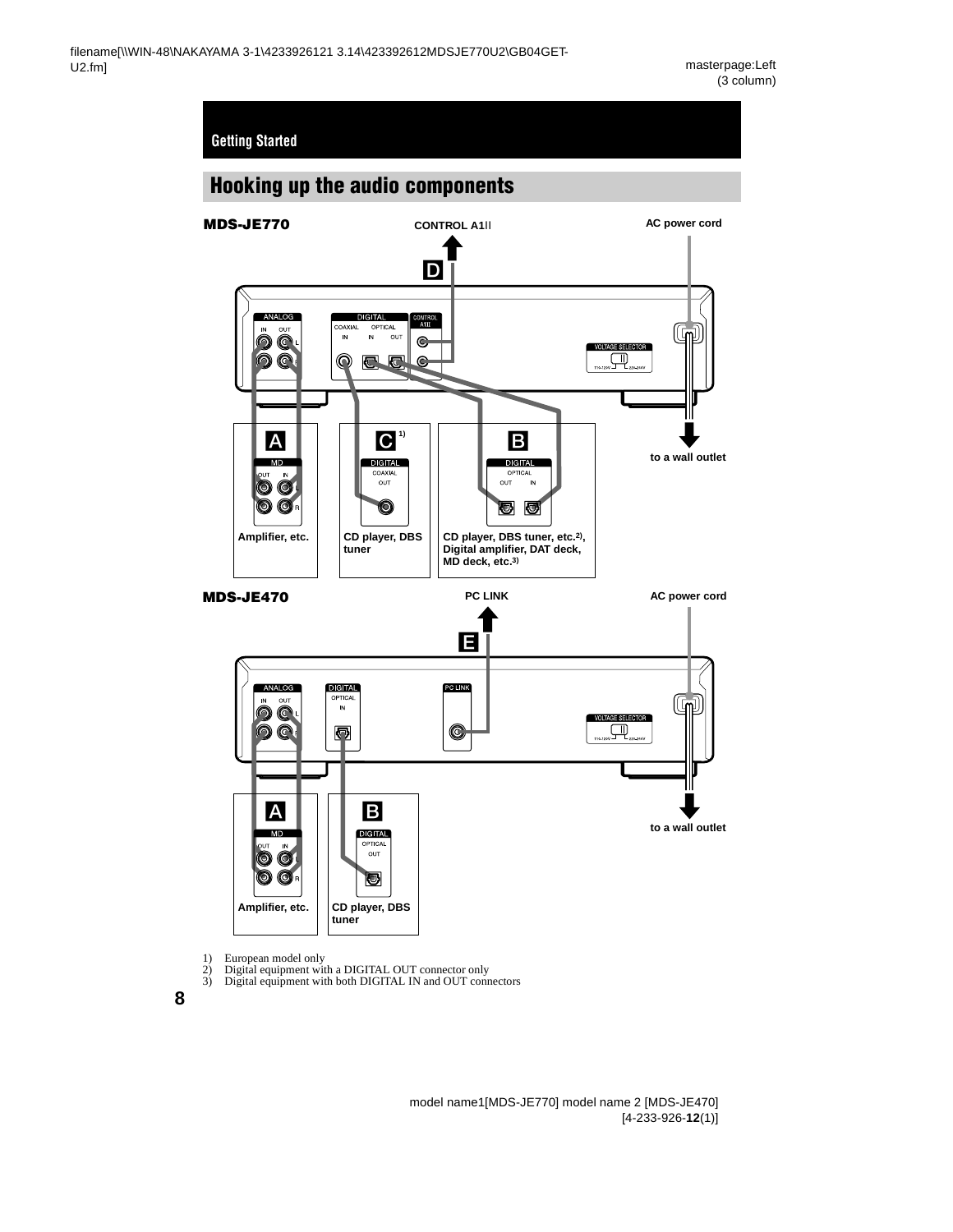# Getting Startec **Getting Started**

## **Required cords**

#### A **Audio connecting cords (2) (supplied)**

When connecting an audio connecting cord, be sure to match the color-coded pins to the appropriate jacks: white (left) to white and red (right) to red.



#### B **Optical cables (2 for MDS-JE770 European model/3 for all other models) (only one supplied)**

- **•** When connecting an optical cable, take the caps off the connectors and insert the cable plugs straight in until they click into place.
- **•** Do not bend or tie the optical cables.



C **Coaxial digital connecting cable (for MDS-JE770 European model only) (1) (not supplied)**

$$
\begin{array}{c} \hline \text{min} \\ \hline \text{min} \end{array}
$$

#### **Hookup considerations**

- **•** Turn off the power of all components before making any connections.
- **•** Do not connect any AC power cord until all the connections are completed.
- **•** Be sure the connections are firm to prevent hum and noise.

#### **Jacks (connectors) for connecting audio components**

#### **For MDS-JE770 European model**

| <b>Connect</b>                                          | To the                                                               |
|---------------------------------------------------------|----------------------------------------------------------------------|
| Amplifiers                                              | ANALOG IN/OUT jacks                                                  |
| CD players or DBS<br>tuners                             | DIGITAL COAXIAL IN<br>jack or DIGITAL<br><b>OPTICAL IN connector</b> |
| Digital amplifiers, DAT<br>decks, or another MD<br>deck | DIGITAL OPTICAL IN/<br>OUT connectors                                |

#### **For MDS-JE770 (except for the European model)**

| <b>Connect</b>                                  | To the                                               |
|-------------------------------------------------|------------------------------------------------------|
| Amplifiers                                      | ANALOG IN/OUT jacks                                  |
| CD players or DBS                               | DIGITAL OPTICAL IN <sup>1)</sup>                     |
| tuners                                          | connector                                            |
| Digital amplifiers, DAT<br>decks, or another MD | DIGITAL OPTICAL IN <sup>1)</sup> /<br>OUT connectors |
| deck                                            |                                                      |

<sup>1)</sup> There is no distinction of IN1 and IN2 connectors.

#### **For MDS-JE470**

| <b>Connect</b>                              | To the              |
|---------------------------------------------|---------------------|
| Amplifiers                                  | ANALOG IN/OUT jacks |
| CD players or DBS tuners DIGITAL OPTICAL IN |                     |
|                                             | connector           |

#### **Setting the voltage selector (only on models supplied with a voltage selector)**

Check that the voltage selector on the rear panel of the deck is set to the local power line voltage. If not, set the selector to the correct position using a screwdriver before connecting the AC power cord to a wall outlet.



#### **Other connections**

#### **To connect a CONTROL A1**ΙΙ **compatible component (MDS-JE770 only)**

D **Monaural (2P) mini-plug cables (2) (not supplied)**



For details, see ["Using the CONTROL A1](#page-37-1)ΙΙ [control system \(MDS-JE770 only\)" on page 38](#page-37-1).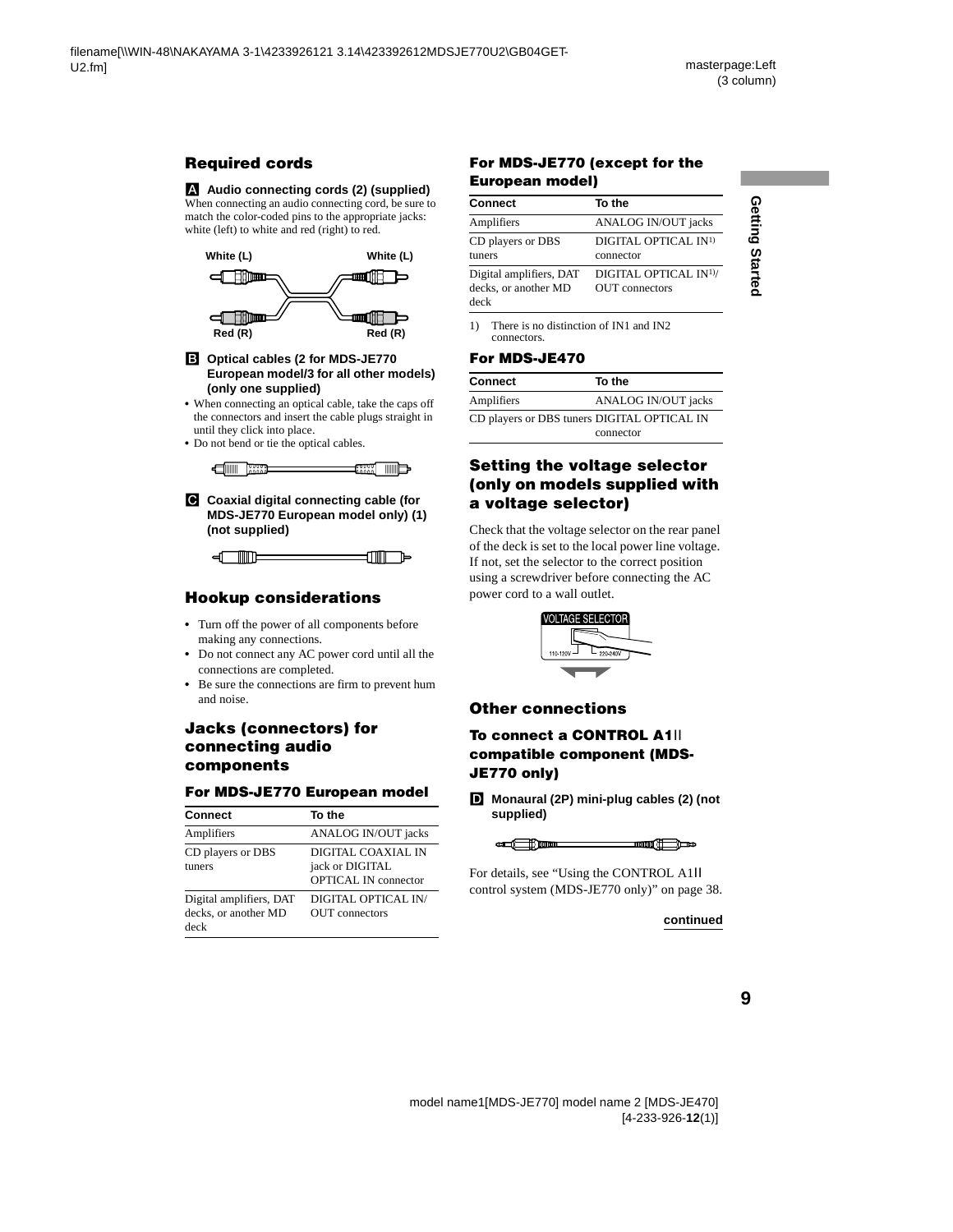#### **Hooking up the audio component (continued)s**

#### **To connect a PC**

#### E **PC connecting kit (not supplied)**

Use the PC connecting kit to connect a PC to the MD deck. By connecting the MD deck to a PC, you will be able to select and play MD tracks and do various editing operations on the PC. For details, refer to the manual supplied with the PC connecting kit.

#### **Tip**

You can connect a PC to the PC LINK (KEYBOARD) connector on the front panel of the MDS-JE770.

#### **To connect the AC power cord**

Connect the AC power cord of the deck to a wall outlet.

#### **Note**

If you use a timer, connect the AC power cord to the outlet of the timer.

#### **Inserting batteries into the remote**

Insert two R6 (size-AA) batteries into the battery compartment with the  $+$  and  $-$  properly oriented to the markings. When using the remote, point it at the remote sensor  $\mathbb R$  on the deck.



#### **Tip**

When the remote no longer operates the deck, replace both batteries with new ones.

#### **Notes**

- **•** Do not leave the remote in an extremely hot or humid place.
- **•** Do not drop any foreign object into the remote casing, particularly when replacing the batteries.
- **•** Do not use a new battery with an old one.
- **•** Do not expose the remote sensor to direct sunlight or lighting apparatus. Doing so may cause a malfunction.
- **•** If you don't use the remote for an extended period of time, remove the batteries to avoid possible damage from battery leakage and corrosion.

#### **Demonstration mode**

When you turn on the MD deck and there is no MD in the deck, demonstration mode is activated automatically after about ten minutes. To deactivate demonstration mode, press any button on the deck or on the remote.

#### **Tip**

To turn off demonstration mode, press  $\blacksquare$  and CLEAR simultaneously when there is no MD in the deck. "Demo Off" appears in the display. To turn on demonstration mode again, perform the same procedure described above.

"Demo On" appears in the display.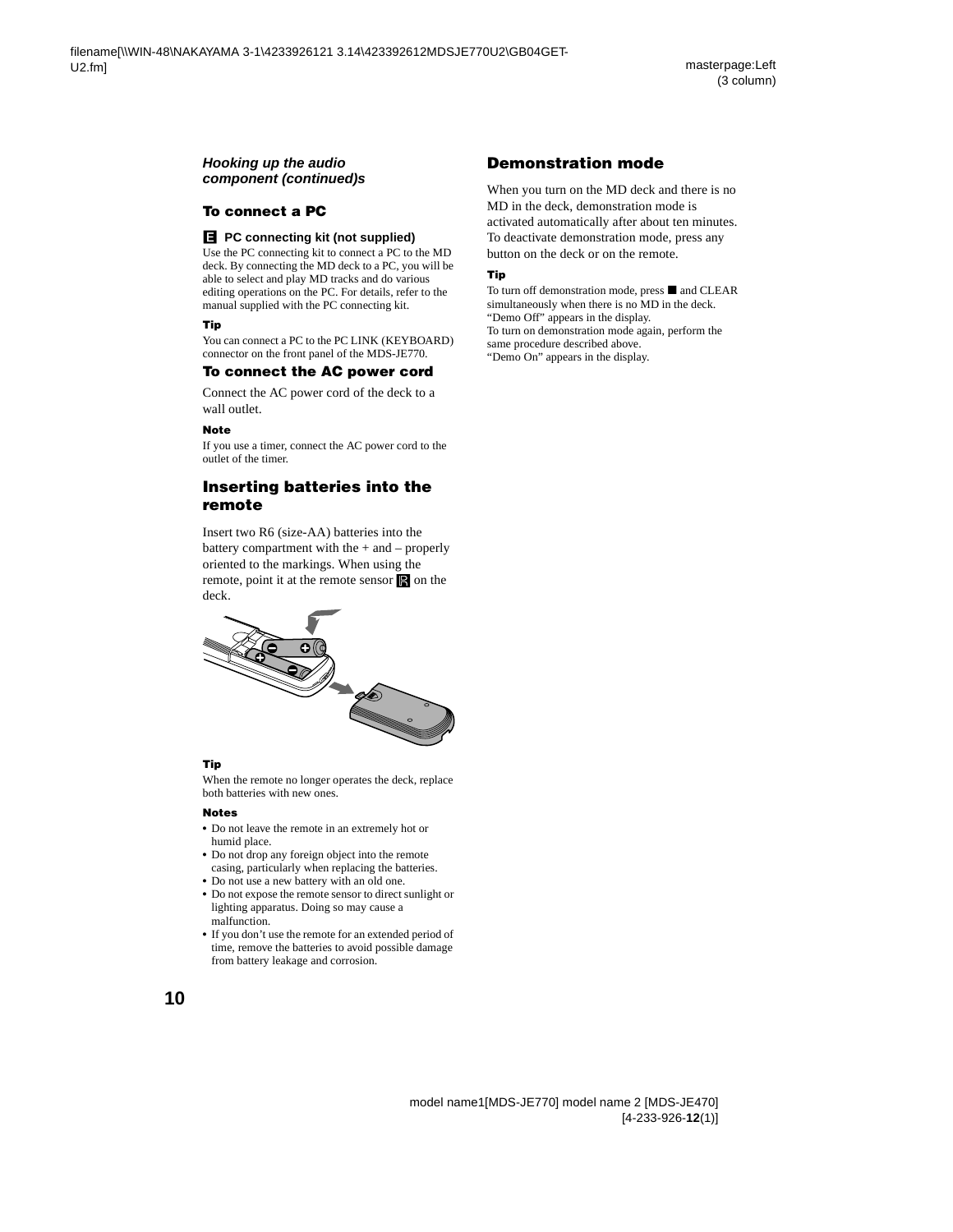## <span id="page-10-1"></span><span id="page-10-0"></span>**Recording to an MD**

If the MD has been partially recorded, recording starts after the recorded tracks.

- <span id="page-10-16"></span>**1 Turn on the amplifier and program source, and select the source on the amplifier.**
- <span id="page-10-21"></span><span id="page-10-4"></span>**2** Press  $I/(1)$  to turn on the deck. The STANDBY indicator turns off.
- <span id="page-10-3"></span>**3 Load a recordable MD into the slot [\(page 20\)](#page-19-1).**
- <span id="page-10-17"></span>**4 Press INPUT repeatedly to select the input jacks (connector) connected to the program source.**

| When the source is<br>connected to the              | Set INPUT to                         |
|-----------------------------------------------------|--------------------------------------|
| DIGITAL OPTICAL IN1 or<br>IN <sub>2</sub> connector | OPT <sub>1</sub> or OPT <sub>2</sub> |
| DIGITAL OPTICAL IN<br>connector                     | OPT or D-IN                          |
| DIGITAL COAXIAL IN jack <sup>1)</sup> COAX          |                                      |
| ANALOG IN jacks                                     | ANALOG or<br>A-IN                    |

<span id="page-10-13"></span><span id="page-10-7"></span>1) MDS-JE770 European model only

#### <span id="page-10-18"></span>**5** Press REC **0**.

The deck changes to recording pause.

#### <span id="page-10-14"></span>**6 If necessary, adjust the recording level.**

<span id="page-10-5"></span>For details, [see "Adjusting the recording](#page-15-1)  [level" on page 16.](#page-15-1)

#### <span id="page-10-20"></span>**7** Press  $>$  or **II**.

Recording starts.

#### <span id="page-10-15"></span>**8 Start playing the program source.**

#### **Operations you may want to do during recording**

<span id="page-10-6"></span>

| Тο                                              | <b>Press</b>                                   |
|-------------------------------------------------|------------------------------------------------|
| Stop recording                                  |                                                |
| Pause recording                                 | Ш                                              |
| Resume recording after<br>pausing <sup>2)</sup> | $\triangleright$ or $\blacksquare$             |
| Eject the MD                                    | EJECT $\triangleq$ after stopping<br>recording |

<span id="page-10-9"></span><span id="page-10-8"></span>2) The track number increases by one.

#### <span id="page-10-19"></span><span id="page-10-2"></span>**To change the display while recording**

Press LEVEL/DISPLAY/CHAR (or DISPLAY) repeatedly to change the display.

Each press of the button changes the display cyclically as follows:

#### **MDS-JE770**

Track number and recorded time of the current track  $\rightarrow$  Level of the input signal (setting value of the recording level)  $\rightarrow$  Sampling frequency indication[3\)](#page-10-10)

<span id="page-10-10"></span>3) "FS -- kHz" appears while the analog signal is input.

#### **MDS-JE470**

Track number and recorded time of the current track  $\rightarrow$  Remaining recordable time<sup>4)</sup> on the  $MD \rightarrow Level$  of the input signal  $\rightarrow$  Track nam[e5\)](#page-10-12)

- <span id="page-10-11"></span>4) Time shown in the display differs depending on the setting of REC MODE.
- <span id="page-10-12"></span>5) "No Name" appears when the track has no name.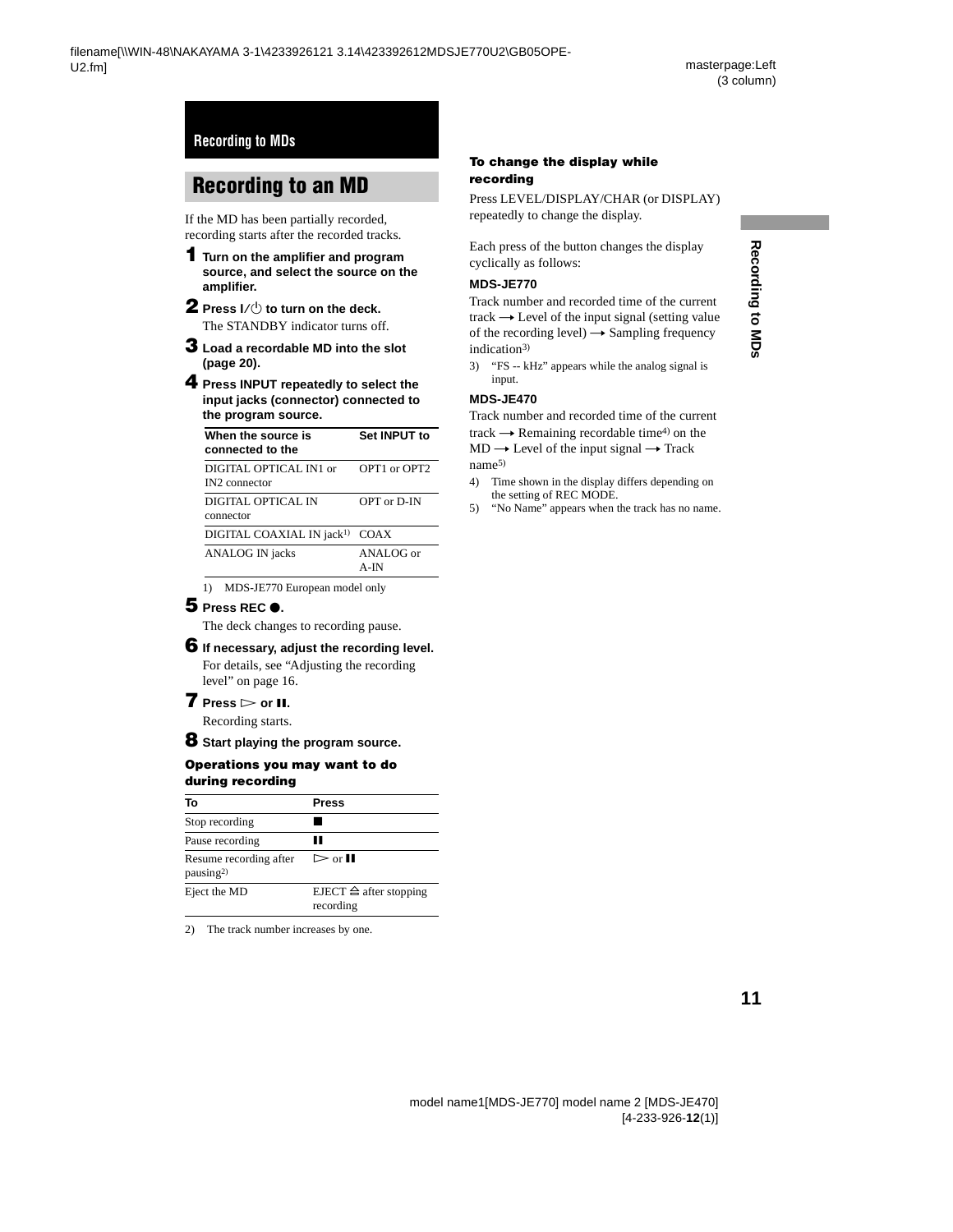## <span id="page-11-0"></span>**Recording tracks in groups (MDS-JE770 only)**

#### **— Group Function**

#### <span id="page-11-2"></span>**What is the Group function?**

The Group function allows you to play, record and edit the tracks on an MD in groups. This is convenient for managing multiple CD albums recorded in MDLP mode onto a single MD. The Group function is turned on and off by pressing GROUP ON/OFF.

#### **Group Function: Off**



#### **Group Function: On**



#### **Operations using the Group function**

- Playing only the tracks in the desired group [\(page 22\)](#page-21-0)
- **•** Naming a group [\(page 31\)](#page-30-0)
- **•** Registering recorded tracks into a new group [\(page 32\)](#page-31-0)
- **•** Releasing track group registrations [\(page 32\)](#page-31-1)

#### **Note**

MDs recorded using the Group function of this deck can be used with other system that supports the Group function. However, note that the Group function operations of other system may differ from the operations for this deck.

#### **How is group information recorded?**

When recording using the Group function, the group management information is automatically recorded on the MD as the disc name. Specifically, a character string such as the following is written in the disc name recording area.

#### **Disc name recording area**

|     | 0 ; Favorites // 1 – 5 ; Rock // 6 – 9 ; Pops // |  |
|-----|--------------------------------------------------|--|
| (2) | (3)                                              |  |

- 1 The disc name is "Favorites".
- 2 Tracks 1 to 5 are registered in the "Rock" group.
- 3 Tracks 6 to 9 are registered in the "Pops" group.

Therefore, when an MD recorded using the Group function is loaded on a system that does not support the Group function or on this deck with the Group function turned off, the above character string is displayed in its entirety as the disc name.

#### **Note that if you perform the procedure for ["Renaming a track or an MD" on](#page-29-3)  [page 30](#page-29-3) and rewrite this character string by mistake, you may be unable to use the Group function of that MD[.1\)](#page-11-1)**

<span id="page-11-1"></span>1) The GROUP ON/OFF button flashes. To use the Group function again, first perform the procedure for ["Releasing the registrations of all tracks on an](#page-32-1)  [MD" on page 33](#page-32-1) and release the registrations of all tracks on the MD.

#### **Notes**

- **•** The Group function setting is stored even if you eject the MD or turn off the deck.
- **•** When the Group function is activated, tracks which are not registered to a group are not displayed and cannot be played.
- **•** You cannot change the group order.
- **•** If you load a disc with group management information written in other than the proper format, the GROUP ON/OFF button flashes. In this case you cannot use the Group function.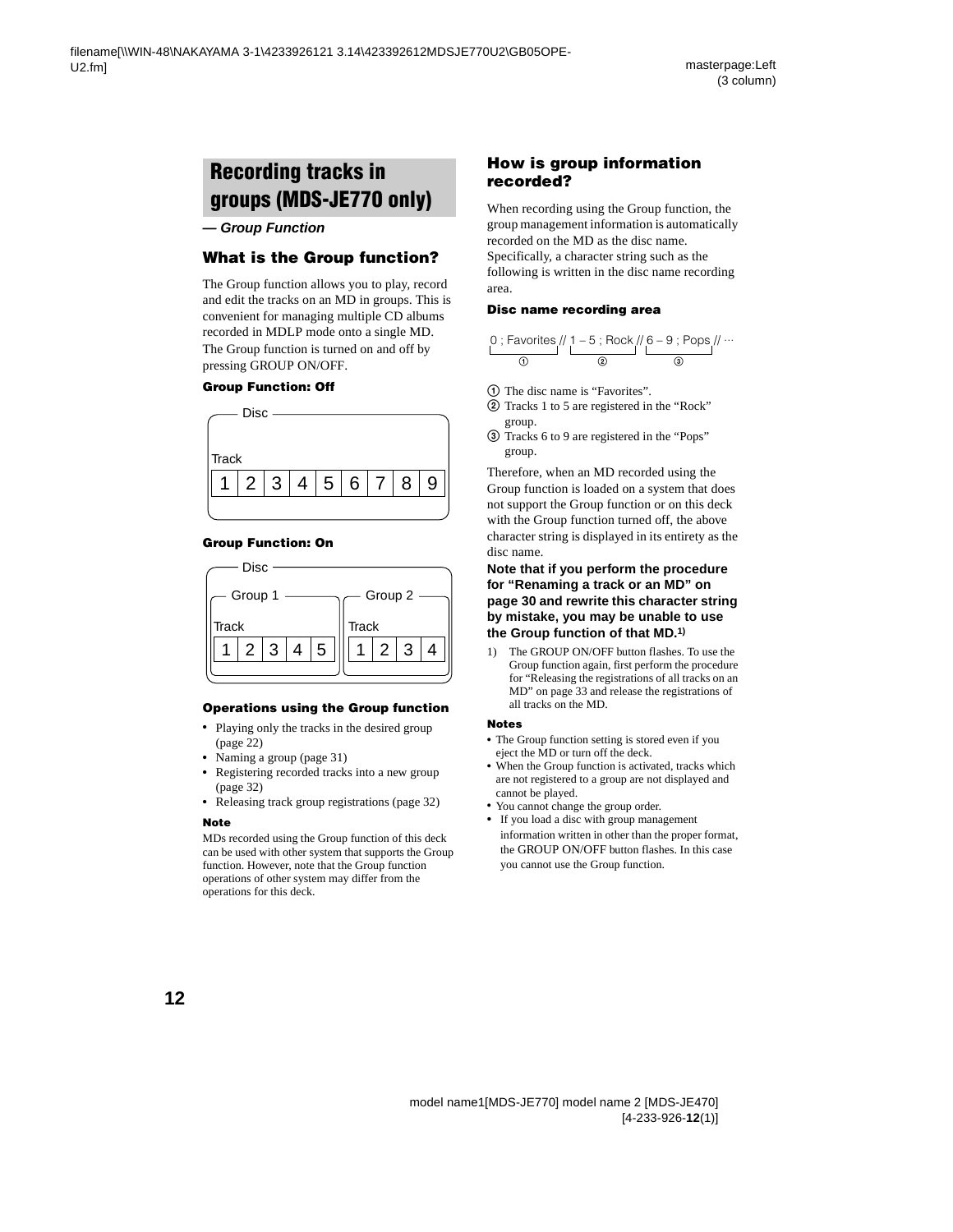#### **Recording into a new group**

You can create new groups by CD album or artist, etc.

#### <span id="page-12-1"></span>**1 Do steps [1](#page-10-16) to [4](#page-10-17) of ["Recording to an MD"](#page-10-1)  [on page 11.](#page-10-1)**

#### **2 Press GROUP ON/OFF.**

The GROUP ON/OFF button lights up. Press TIME to display the remaining recordable time.

#### <span id="page-12-3"></span>**3 Press REC** <sup>z</sup>**.**

"New Group" flashes and the deck changes to recording pause.

#### <span id="page-12-4"></span>**4 Do steps [6](#page-10-14) to [8](#page-10-15) of ["Recording to an MD"](#page-10-1)  [on page 11.](#page-10-1)**

To continue and record into another new group, press  $\blacksquare$  repeatedly after the recording to display the disc name and the total number of groups, then do steps [3](#page-12-3) and [4.](#page-12-4)

#### **If "Group Full!" appears when you press REC**  $\bullet$  **to start recording**

You cannot start recording because there is insufficient character space for group management.

Delete unnecessary characters (disc name or track names) until group recording is possible ([see page 31](#page-30-4)).

#### **Notes**

- **•** The new group is added after any existing groups with tracks registered into them.
- **•** Up to 99 groups can be registered on a single MD.
- **•** If "Group Full!" appears while recording, track numbers are not marked.

#### **Recording into an existing group**

You can add tracks to an existing group.

- **1 Do steps [1](#page-10-16) to [4](#page-10-17) of ["Recording to an MD"](#page-10-1)  [on page 11.](#page-10-1)**
- **2 Press GROUP ON/OFF.**

<span id="page-12-2"></span>The GROUP ON/OFF button lights up.

**3 Press GROUP SKIP repeatedly until the group you want to record in appears.**

#### **4** Press REC  $\bullet$ .

"New Track" flashes and the deck changes to recording pause.

#### **5 Do steps [6](#page-10-14) to [8](#page-10-15) of ["Recording to an MD"](#page-10-1)  [on page 11.](#page-10-1)**

#### **If "Group Full!" appears when you press REC**  $\bullet$  **to start recording**

You cannot start recording because there is insufficient character space for group management.

Delete unnecessary characters (disc name or track names) until group recording is possible ([see page 31](#page-30-4)).

#### **Notes**

- **•** The recorded track is added to the end of the group.
- **•** When you newly record a track into an existing group, the track numbers following the newly recorded track may change when the Group function is turned off.
- **•** If "Group Full!" appears while recording, track numbers are not marked.

## <span id="page-12-0"></span>**Notes on recording**

#### **After recording**

Press EJECT  $\triangleq$  to remove the MD or press  $I/(1)$  to turn off the deck.

"TOC" or "TOC Writing" starts flashing. The TOC is updated and recording is completed.

#### **Before disconnecting the AC power cord**

MD recording is completed when the MD Table of Contents (TOC) is updated. The TOC is updated when you eject the MD or press  $\mathsf{I}/\mathsf{U}$  to turn off the deck. Do not disconnect the AC power cord before updating the TOC (while "TOC" is lit) or while updating the TOC (while "TOC Writing" is flashing) to ensure a complete recording.

#### **Automatic conversion of digital sampling rates**

A built-in sampling rate converter automatically converts the sampling frequency of various digital sources to the 44.1 kHz sampling rate of the MD deck. This allows you to monitor and record sources such as 32- or 48-kHz DAT tape or satellite broadcasts, as well as the CDs and MDs.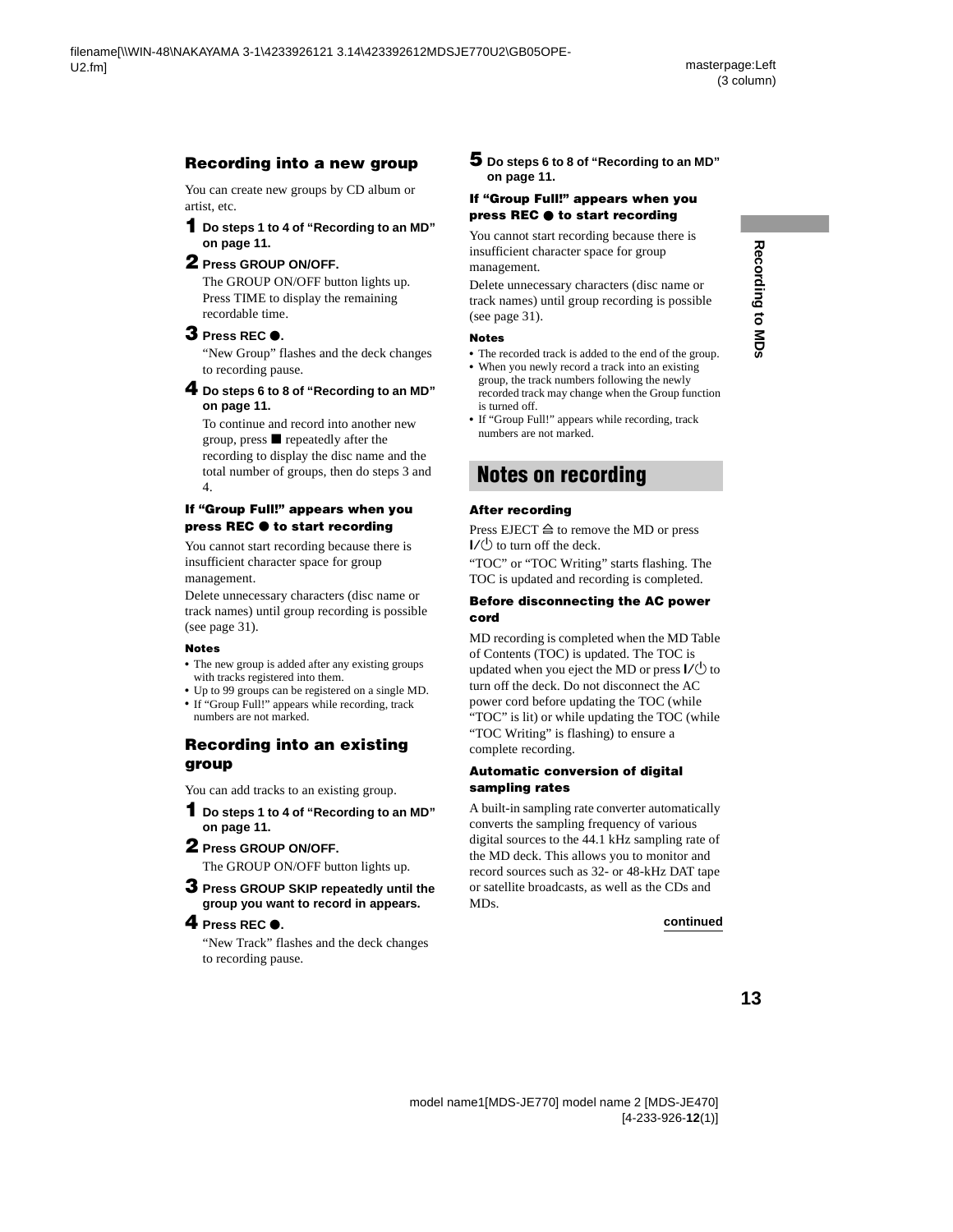#### <span id="page-13-6"></span>**To prevent accidental erasure of the recorded material**

To protect an MD recording, slide the recordprotect tab in the direction of the arrow (see illustration below) to open the slot. To enable re-recording, close the slot.



## <span id="page-13-1"></span>**Recording tips**

#### <span id="page-13-0"></span>**— Recording for long times/Marking track numbers/Smart Space/Adjusting the recording level/Checking the remaining recordable time/Input monitor**

All of the functions described here can be used even when the Group function is on (MDS-JE770 only). For a detailed description of the Group function, [see page 12](#page-11-0).

#### <span id="page-13-7"></span>**Recording for long times**

This deck has two long time recording modes: LP2 and LP4 (MDLP recording). When recording in LP2 Stereo mode, you can record 2 times the normal recordable time, and in LP4 Stereo mode, you can record 4 times the normal recordable time. In addition, the recordable time for monaural recording is approximately double the stereo recording time.

LP4 Stereo mode (4× long time recording mode) achieves a long stereo recording time by use of a special compression system. When placing emphasis on sound quality, Stereo recording or LP2 Stereo recording (2× long time recording mode) is recommended.

#### **1 Do steps [1](#page-10-16) to [4](#page-10-17) of ["Recording to an MD"](#page-10-1)  [on page 11](#page-10-1).**

#### <span id="page-13-4"></span><span id="page-13-3"></span><span id="page-13-2"></span>**2 Press REC MODE repeatedly to select the recording mode.**

| To record in           | <b>Set REC MODE to</b> |
|------------------------|------------------------|
| Stereo                 | Blank (No indicator)   |
| LP <sub>2</sub> Stereo | LP <sub>2</sub>        |
| LP4 Stereo             | <b>LP4</b>             |
| Monaural               | <b>MONO</b>            |

#### **3 Do steps [5](#page-10-18) to [8](#page-10-15) of ["Recording to an MD"](#page-10-1)  [on page 11](#page-10-1).**

#### **Tips**

- **•** The MDLP indicator lights up when you select LP2 or LP4 in step [2](#page-13-4) above.
- **•** The deck is set at the factory to add "LP:" at the beginning of a track name automatically. This indication is displayed when the track is played on a deck that does not support long-time recording. To turn off this function, do the following procedure.
	- **1** While the deck is stopped, playing, or paused, press MENU/NO.
	- **2** Turn AMS (or press  $\leftarrow$  / $\rightarrow$  repeatedly) until "Setup?" appears, then press AMS or YES.
	- **3** Turn AMS (or press  $\leftarrow$  / $\rightarrow$  repeatedly) until "LPstamp On" (factory setting) appears, then press AMS or YES.
	- 4 Turn AMS (or press  $\blacktriangleleft$  / $\blacktriangleright$  repeatedly) to select "LPstamp Off", and then press AMS or YES.
	- **5** Press MENU/NO.

<span id="page-13-5"></span>To add "LP:" automatically again, select "LPstamp On" in step [4](#page-13-5) above.

#### **Notes**

- **•** The recorded "LP:" is a stamp which appears to indicate that the track cannot be played back when you try to play the track on a system that does not support MDLP mode. It does not appear for systems that support MDLP mode.
- **•** When set to "On", "LP:" is recorded as the track name, so the number of characters that can be input to an MD is reduced. If you divide an "LP:" track using the Divide function, "LP:" is also added to the latter track.
- **•** The selected recording mode is kept even after recording has finished, so be sure to check the recording mode before recording.
- **•** Tracks recorded in MDLP (LP2 or LP4) Stereo mode cannot be played back on a system that does not support MDLP mode.
- **•** Even if you press REC MODE during recording, you cannot change the recording mode.
- **•** Even if you press REC MODE repeatedly to select MONO, the monitor signal during recording does not become monaural.
- **•** You cannot use S.F Edit and some other MD edit functions for tracks recorded in MDLP mode.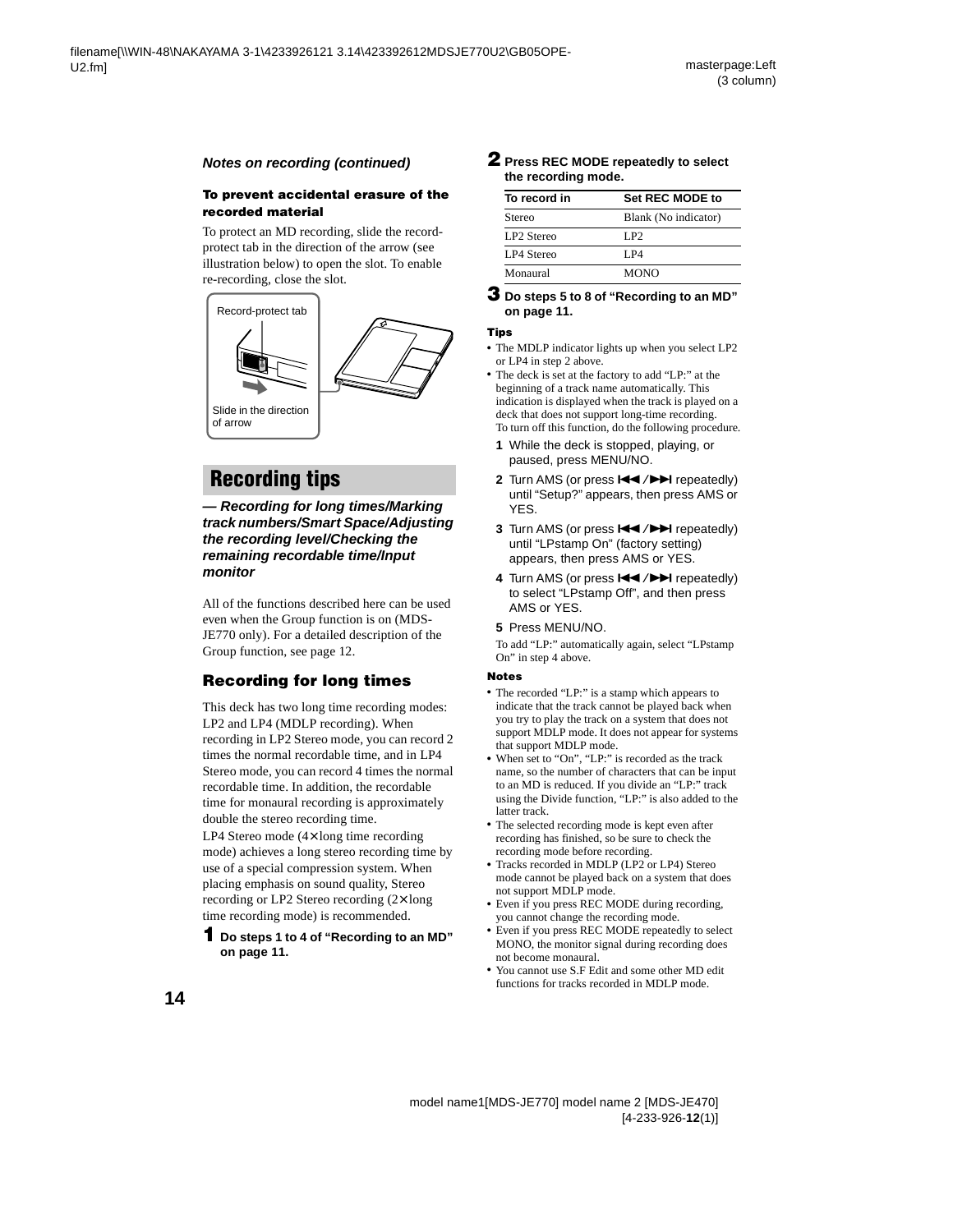#### <span id="page-14-3"></span>**Marking track numbers while recording**

#### **— Manual/Automatic Track Marking**

You can mark track numbers either manually or automatically while recording. By marking track numbers at specific points, you can quickly locate the points later or edit the MD easily.

#### **Marking track numbers manually (Manual Track Marking)**

**While recording, press REC**  $\bullet$  **at the point where you want to add a track number.**

#### <span id="page-14-4"></span>**Marking track numbers automatically (Automatic Track Marking)**

When recording from a CD player or MD deck connected to a DIGITAL IN connector, the deck marks track numbers in the same sequence as the source. When recording from other sources connected to the DIGITAL IN connector or a source connected to the ANALOG IN jacks, do the procedure below to mark track numbers automatically. However, you cannot mark track numbers automatically if the sound source to be recorded is noisy (e.g., tapes or radio programs).

- <span id="page-14-0"></span>**1 While the deck is stopped, press MENU/ NO.**
- **2** Turn AMS (or press  $\leftarrow$  />> **repeatedly) until "Setup?" appears, then press AMS or YES.**
- <span id="page-14-1"></span>**3** Turn AMS (or press  $\leftarrow$  />> **repeatedly) until "T.Mark LSyn(c)" appears, then press AMS or YES.**
- **4** Turn AMS (or press  $\left|\frac{4}{2}\right|$ **repeatedly) to select the setting, then press AMS or YES.**

| Т٥                                         | <b>Select</b>                       |
|--------------------------------------------|-------------------------------------|
| Turn on Automatic<br><b>Track Marking</b>  | T.Mark LSyn(c) (factory<br>setting) |
| Turn off Automatic<br><b>Track Marking</b> | T Mark Off                          |

#### **5 Press MENU/NO.**

When you set Automatic Track Marking to on, "L.SYNC" lights up.

The deck marks a track number whenever the input signal level drops to  $-50$  dB<sup>1)</sup> (the trigger level for Automatic Track Marking) or below for at least 1.5 seconds.

1) Factory setting

#### <span id="page-14-5"></span><span id="page-14-2"></span>**To change the trigger level for Automatic Track Marking**

Do the procedure below to change the signal level that triggers Automatic Track Marking.

- **1 While the deck is stopped, press MENU/ NO.**
- **2** Turn AMS (or press  $144$ / $\rightarrow$ **repeatedly) until "Setup?" appears, then press AMS or YES.**
- **3** Turn AMS (or press  $AA$ />> **repeatedly) until "LS(T)" appears, then press AMS or YES.**

#### **4** Turn AMS (or press  $AA$ />> **repeatedly) to select the level, then press AMS or YES.**

You can set the level at any value between –72 dB and 0 dB, in 2 dB increments (–50 dB is the factory setting).

#### **5 Press MENU/NO.**

#### **Tips for automatic track marking**

- **•** When recording from a CD player or an MD deck connected to the DIGITAL IN connector, the entire material might be recorded as a single track in the following cases:
	- When you consecutively record the same track two or more times using single-track repeat play.
	- When you consecutively record two or more tracks with the same track number but from different CDs or MDs.
	- When you record tracks from certain CD or multi-disc players.
- **•** A track number might not be marked for tracks less than 4 seconds long (in Stereo mode, Monaural mode, and LP2 Stereo mode) or 8 seconds long (in LP4 Stereo mode) during recording.
- **•** When recording from a component connected to the ANALOG IN jacks with "T.Mark Off" selected or when recording from a DAT deck or DBS tuner connected to the DIGITAL IN connector, the entire material may be recorded as a single track.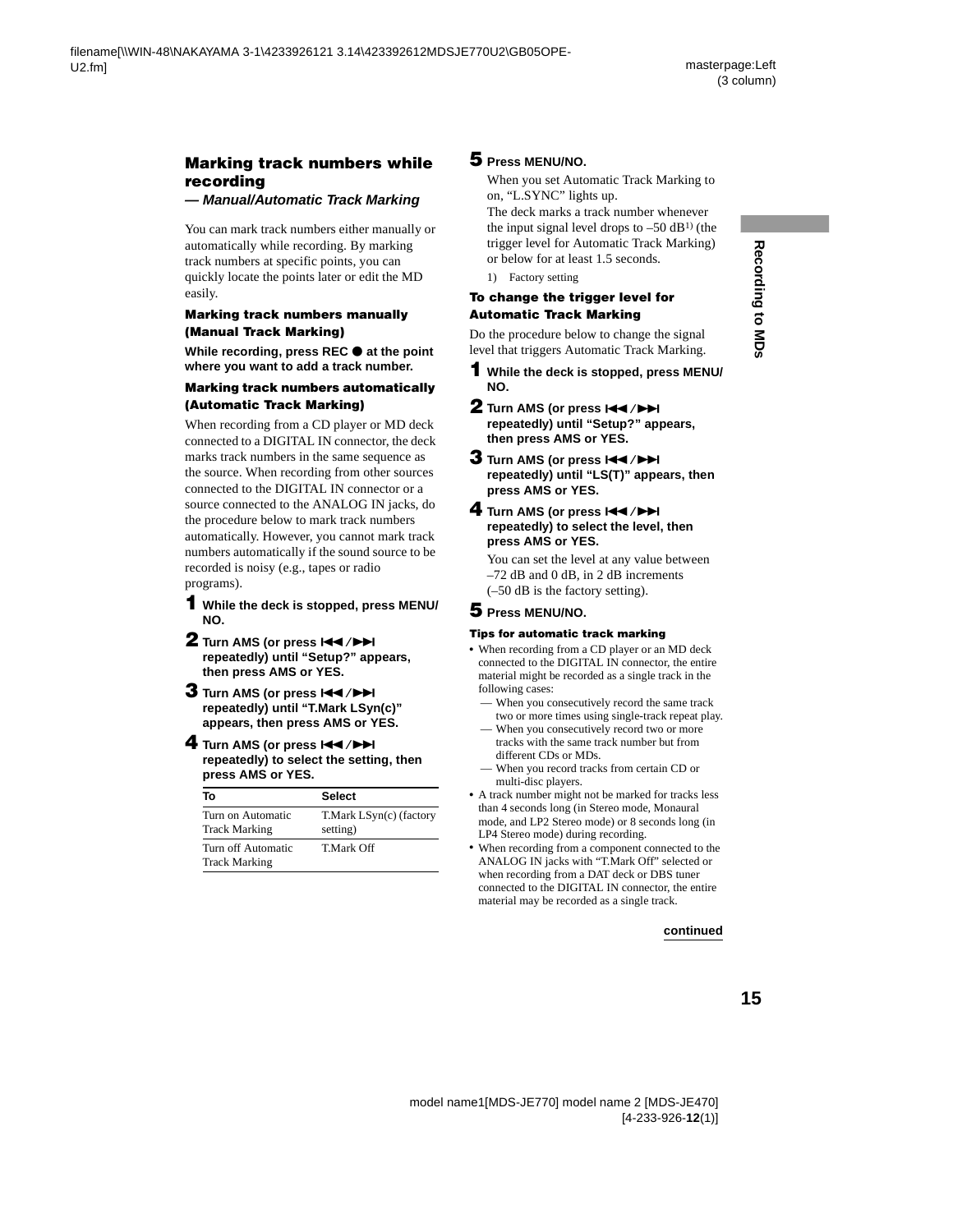#### **Recording tips (continued)**

**•** When recording from a DAT deck or DBS tuner connected to the DIGITAL IN connector, the deck will mark a track number whenever the sampling frequency of the input signal changes, regardless of the track marking parameter setting ("T.Mark LSyn(c)" or "T.Mark Off").

#### **Tip**

You can mark track numbers even after recording has finished. [See "Dividing recorded tracks" on page 27](#page-26-0).

#### <span id="page-15-2"></span>**Erasing blank portions automatically (Smart Space/ Auto Cut)**

The Smart Space function lets you make the blank spaces between tracks 3 seconds long automatically. If the Smart Space function is on and there is no sound input for about 3 seconds or more (but less than 30 seconds) while recording, the deck replaces this silence with a blank of about 3 seconds and continues recording.



recording continues

**Auto Cut:** When the Smart Space function is on, if there is no sound input for 30 seconds or more, the deck replaces this silence with a blank of about 3 seconds and enters recording pause.



- **1 While the deck is stopped, press MENU/ NO.**
- **2** Turn AMS (or press  $AA$ />> **repeatedly) until "Setup?" appears, then press AMS or YES.**
- **3** Turn AMS (or press  $\overline{+}$  />> **repeatedly) until "S.Space On" appears, then press AMS or YES.**
- **4** Turn AMS (or press  $\left|\frac{4}{2}\right|$ **repeatedly) to select the setting, then press AMS or YES.**

| Тο                                   | <b>Select</b>                   |
|--------------------------------------|---------------------------------|
| Turn on Smart Space<br>and Auto Cut  | S.Space On (factory<br>setting) |
| Turn off Smart Space<br>and Auto Cut | S.Space Off                     |

#### **5 Press MENU/NO.**

#### **Notes**

- **•** Smart Space does not affect the order of the track numbers being recorded, even if the blank space occurs in the middle of a track.
- **•** Auto Cut is automatically turned on or off in tandem with Smart Space.
- **•** If the deck continues recording pause for about 10 minutes after the Auto Cut activated, recording stops automatically.

#### <span id="page-15-1"></span>**Adjusting the recording level**

You can adjust the recording level for both analog and digital recordings.

- **1 Do steps [1](#page-10-16) to [5](#page-10-18) of ["Recording to an MD"](#page-10-1)  [on page 11](#page-10-1).**
- **2 Play the portion of the program source with the strongest output.**
- **3 Press LEVEL/DISPLAY/CHAR (or DISPLAY) repeatedly until the level of the input signal appears.**

#### <span id="page-15-0"></span>**4 MDS-JE770**

**While monitoring the sound, turn AMS (or press LEVEL +/– repeatedly) to raise the recording level to its highest level without turning on the two rightmost indicators on the peak level meters.**



Avoid turning on these indicators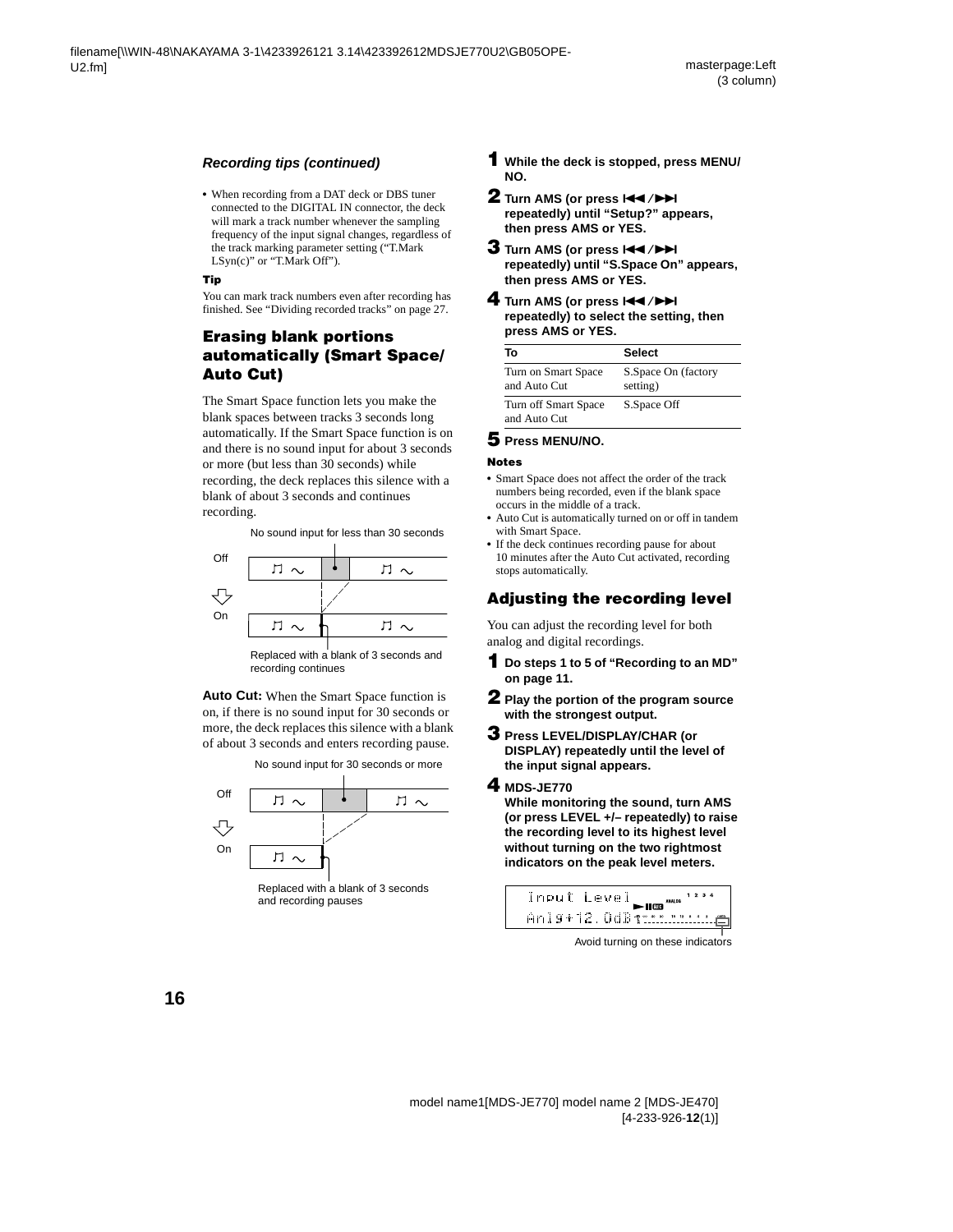#### **MDS-JE470**

**While monitoring the sound, turn AMS (or press LEVEL +/– repeatedly) to raise the recording level to its highest level without turning on "OVER" on the peak level meters.**



Avoid turning on these indicators

#### **5 Stop playing the program source.**

#### **6 To start recording, continue from step [7](#page-10-20)  of ["Recording to an MD" on page 11](#page-10-1).**

#### **Tips**

- You can adjust the recording level by pressing LEVEL  $+/-$  on the remote repeatedly during recording or recording pause.
- **•** Peak hold function freezes the peak level meters at the highest level reached by the input signal.
	- **1** While the deck is stopped, press MENU/ NO.
	- **2** Turn AMS (or press  $\leftarrow$  / $\rightarrow$  repeatedly) until "Setup?" appears, then press AMS or YES.
	- **3** Turn AMS (or press  $\leftarrow$  /> repeatedly) until "P.Hold Off" (factory setting) appears, then press AMS or YES.
	- 4 Turn AMS (or press  $\blacktriangleleft$  / $\blacktriangleright$ ) repeatedly) to select "P.Hold On", then press AMS or YES.
	- **5** Press MENU/NO.

<span id="page-16-0"></span>To turn off the Peak Hold Function, select "P.Hold Off" in step [4](#page-16-0) above.

#### **Note**

The recording level can only be increased up to +12.0 dB (for analog recording) or  $+18.0$  dB (for digital recording) (0.0 dB is the factory setting). Therefore, if the output level of the connected component is low, it may not be possible to set the recording level to maximum.

#### <span id="page-16-5"></span>**Checking the remaining recordable time on the MD**

#### **For MDS-JE770:**

**Press TIME repeatedly.**

| is        | While the deck The following information<br>appears <sup>1)</sup>                                                                                             |
|-----------|---------------------------------------------------------------------------------------------------------------------------------------------------------------|
| Stopped   | Total number of tracks and total<br>recorded time <sup>2)</sup> $\longleftrightarrow$ Total number<br>of tracks and remaining recordable<br>time on the $MD3$ |
| Recording | Track number and recorded time of<br>the current track $\longleftrightarrow$ Track number<br>and remaining recordable time <sup>4)</sup> on<br>the MD         |

- <span id="page-16-4"></span>1) You cannot check the information when the level of the input signal is displayed.
- <span id="page-16-1"></span>2) Total number of tracks and total recorded time in the group when the Group function is on.
- <span id="page-16-3"></span>3) Not shown for premasterd discs.
- <span id="page-16-2"></span>4) Time shown in the display differs depending on the setting of REC MODE.

#### **For MDS-JE470: Press DISPLAY on the remote repeatedly.**

For the information in stop mode, [see page 22](#page-21-7). For the information during recording, [see](#page-10-19)  [page 11](#page-10-19).

#### **Monitoring the input signal (Input Monitor)**

You can monitor the selected input signal even when you are not recording it.

**1** Press EJECT  $\triangleq$  to eject the MD.

**2 Press INPUT repeatedly to select the jacks (connector) where the signal you want to monitor is being input.**

#### **3 Press REC** <sup>z</sup>**.**

#### **When an analog input is selected**

The analog signal input from the ANALOG IN jacks is output to the DIGITAL OUT connector (MDS-JE770 only) after A/D conversion, and then to the ANALOG OUT jacks and PHONES jack (MDS-JE770 only) after D/A conversion. "AD – DA" appears in the display during this time.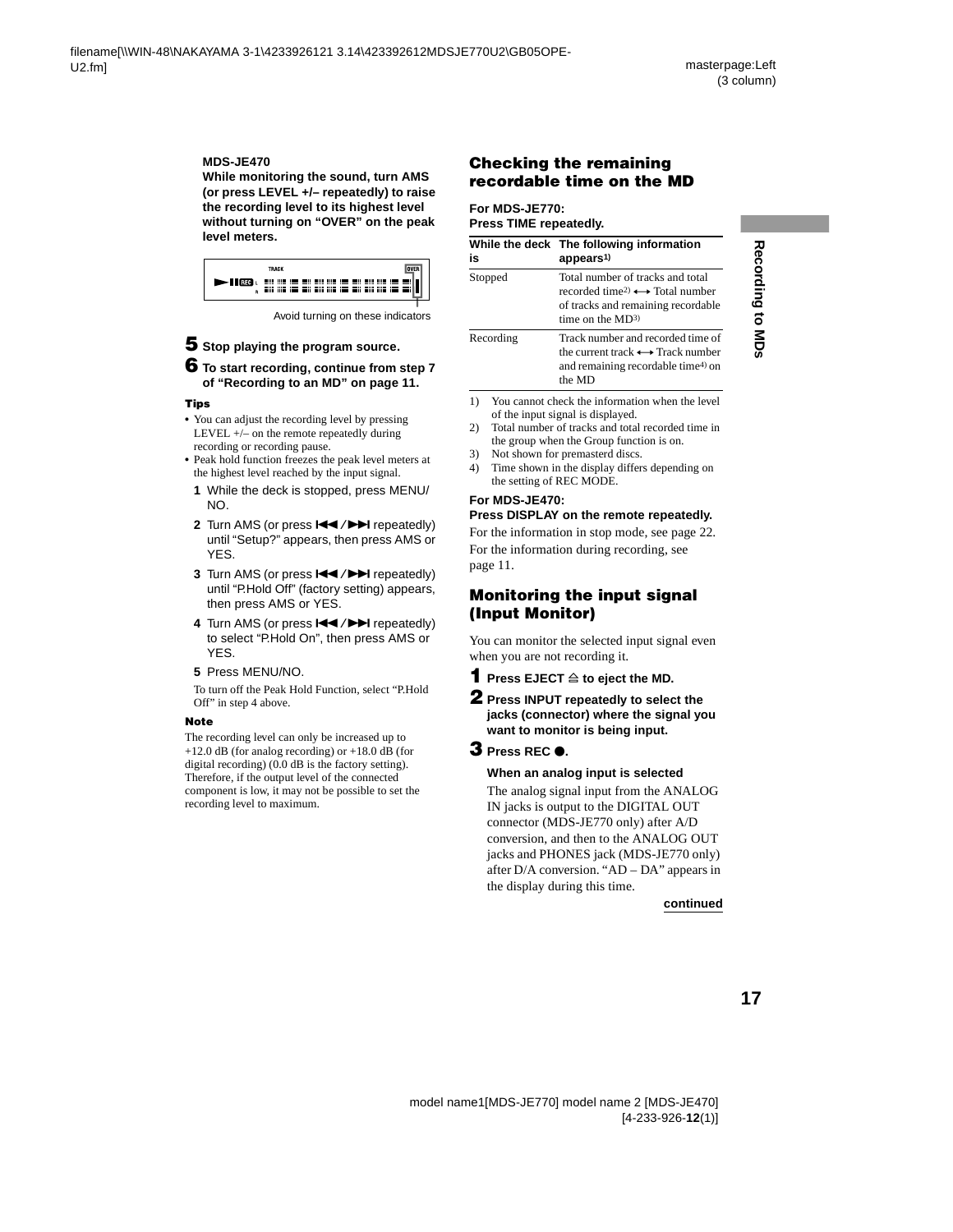#### **Recording tips (continued)**

#### **When a digital input is selected**

The digital signal input from the DIGITAL IN connector is output to the DIGITAL OUT connector (MDS-JE770 only) after passing through the sampling rate converter, and then to the ANALOG OUT jacks and PHONES jack (MDS-JE770 only) after D/A conversion. " – DA" appears in the display during this time.

#### **To stop Input Monitor**

 $Press$ .

## <span id="page-17-0"></span>**Starting recording with 6 seconds of prestored audio data**

#### **— Time Machine Recording**

When recording from an FM or satellite broadcast, the first few seconds of material are often lost due to the time it takes you to ascertain the contents and press the record button. To prevent the loss of this material, the Time Machine Recording feature constantly stores the most recent audio data in a buffer memory. This lets you record the sound from 6 seconds before starting recording, as shown in the illustration below:



be recorded

#### **1 Do steps [1](#page-10-16) to [5](#page-10-18) of ["Recording to an MD"](#page-10-1)  [on page 11](#page-10-1).**

The deck changes to recording pause.

**2 Start playing the program source.**

#### <span id="page-17-5"></span>**3 Press AMS (or T.REC) at the point where you want to start recording.**

Recording starts with the six seconds of prestored data in the buffer memory, then continues recording via the buffer memory thereafter.

## <span id="page-17-1"></span>**Synchro-recording with the audio component of your choice**

#### <span id="page-17-2"></span>**— Music Synchro-recording**

The Music Synchro-recording allows you to automatically synchronize recording to the MD deck with the playing of the selected program source. The Track Marking Function, however, will differ according to the program source. For details, [see "Marking track numbers while](#page-14-3)  [recording" on page 15.](#page-14-3)

- <span id="page-17-4"></span>**1 Do steps [1](#page-10-16) to [4](#page-10-17) of ["Recording to an MD"](#page-10-1)  [on page 11](#page-10-1).**
- **2 Press MUSIC SYNC on the remote.**

The deck changes to recording pause.

**3 Start playing the program source.**

Recording starts automatically.

#### **Note**

During Music Synchro-recording, Smart Space and Auto Cut will operate regardless of their setting ("S.Space On" or "S.Space Off").

## <span id="page-17-3"></span>**Synchro-recording with a Sony CD player**

#### **— CD Synchro-recording**

When the deck is connected to a Sony CD player or Hi-Fi component system, you can easily copy the contents of CDs to the MD using the deck's remote. Because the MD remote operates both the MD deck and the CD player or CD player section of the component system, make sure to place the MD deck and the CD player as close together as possible.

#### <span id="page-17-6"></span>**1 Turn on the amplifier and the CD player, and select CD on the amplifier.**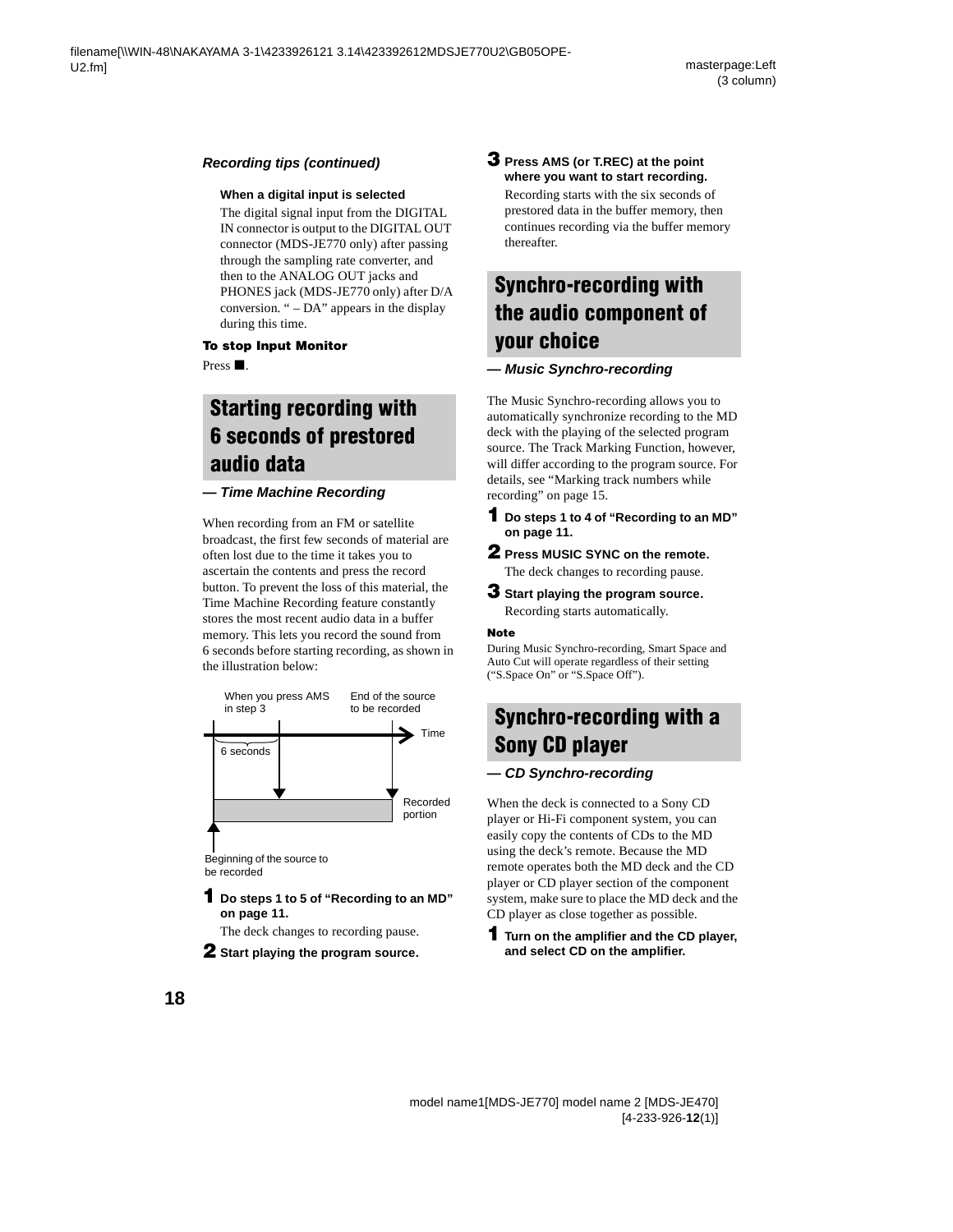- **2 Do steps [2](#page-10-21) to [4](#page-10-17) of ["Recording to an MD"](#page-10-1)  [on page 11.](#page-10-1)**
- <span id="page-18-3"></span>**3 Insert a CD into the CD player and select the playing mode (Shuffle Play, Program Play, etc.) on the CD player.**
- <span id="page-18-0"></span>**4 Press CD-SYNCHRO STANDBY on the remote.**

<span id="page-18-1"></span>The CD player changes to play standby and the MD deck changes to recording standby.

#### **5 Press CD-SYNCHRO START on the remote.**

The deck starts recording and the CD player starts to play.

The track number and elapsed recording time of the track appear in the display.

#### **If the CD player does not start playing**

Some CD players may not respond when you press CD-SYNCHRO START on the remote. Press II on the CD player's remote instead to start play on the CD player.

#### **Operations you may want to do during CD Synchro-recording**

<span id="page-18-2"></span>

| То                                                                                     | Press                                                                    |
|----------------------------------------------------------------------------------------|--------------------------------------------------------------------------|
| Stop recording                                                                         | CD-SYNCHRO STOP on<br>the remote                                         |
| Pause recording                                                                        | <b>CD-SYNCHRO STANDBY</b><br>on the remote                               |
| Locate the next track to<br>be recorded during<br>recording pause (MDS-<br>JE470 only) | CD PLAYER $\blacktriangleright$ / $\blacktriangleright$ on<br>the remote |
| Resume recording after<br>pausing                                                      | CD-SYNCHRO START on<br>the remote                                        |
| Check the remaining<br>recordable time on the<br>MD                                    | TIME (MDS-JE770) or<br>DISPLAY on the remote<br>(MDS-JE470) (page 17)    |

#### **Tips**

**•** You can use the remote of the CD player during CD Synchro-recording.

| <b>Press</b> | To change the<br>deck to | And change the<br>CD player to |
|--------------|--------------------------|--------------------------------|
|              | Recording                | Play                           |
|              | Recording pause          | Stop                           |
|              | Recording pause          | Pause                          |

- **•** During CD Synchro-recording, track numbers are marked in the following ways:
- When the CD player is connected to the DIGITAL IN connector, track numbers are automatically marked as they appear on the CD.
- When the CD player is connected to the ANALOG IN jacks, track numbers are automatically marked when "T.Mark LSyn(c)" has been selected [\(page 15\)](#page-14-4).
- When you resume recording after recording pause, a new track number is automatically marked, regardless of the track marking parameter setting ("T.Mark LSyn(c)" or "T.Mark  $Off$ ").
- **•** By reprograming the MD's remote, you can use the procedure above to perform synchro-recording with a Sony video CD player.

Press number button 2 on the remote while pressing down  $\mathsf{I}/\mathsf{U}$  on the remote. You can now operate the MD deck and the video CD player with the remote. To control the CD player again, press number button 1 on the remote while pressing down  $\mathsf{I}/\mathsf{U}$  on the remote.

**•** When you make a CD Synchro-recording from a Sony CD player connected with a CONTROL A1ΙΙ cable (not supplied) to the MD deck, the deck copies CD text information as it is to the MD (Disc Memo Copy Function) (MDS-JE770 only).

#### **Notes**

- **•** When performing CD Synchro-recording with a CD player with a mode selector, be sure to set the selector to CD1.
- **•** When you record tracks from certain CD or multidisc players, the entire material may be recorded as a single track.
- **•** The Disc Memo Copy Function may not operate for extremely short CD tracks (MDS-JE770 only).
- **•** Text information may not be copied for some CDs (MDS-JE770 only).

#### <span id="page-18-4"></span>**Making a CD Synchrorecording from a Sony CD player connected with a CONTROL A1**ΙΙ **cable (MDS-JE770 only)**

- **1 Do steps [1](#page-17-6) to [3](#page-18-3) of ["Synchro-recording](#page-17-3)  [with a Sony CD player" on page 18.](#page-17-3)**
- **2 Set the CD player to playing pause mode.**
- **3** Press REC  $\bullet$  on the deck.

The MD deck changes to recording pause.

**4** Press  $>$  or **II** on the deck.

The deck starts recording and the CD player starts to play. When CD play finishes, recording stops.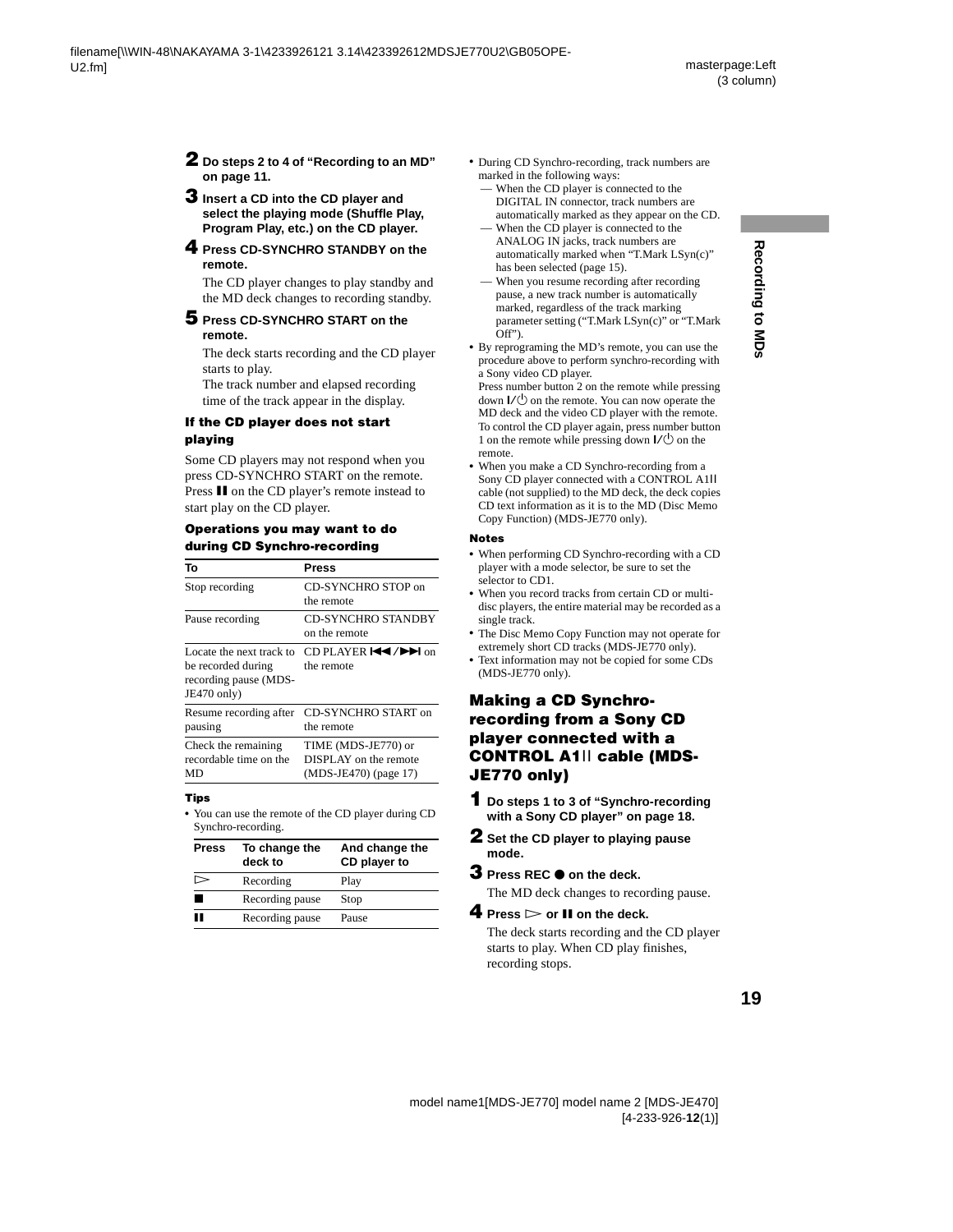## <span id="page-19-1"></span><span id="page-19-0"></span>**Loading an MD**

<span id="page-19-18"></span>Load an MD as illustrated below.



## <span id="page-19-3"></span><span id="page-19-2"></span>**Playing an MD**

**— Normal Play/Shuffle Play/Repeat Play**

- <span id="page-19-14"></span><span id="page-19-7"></span>**1 Turn on the amplifier and select MD on the amplifier.**
- **2** Press I/ $\cup$  to turn on the deck. The STANDBY indicator turns off.
- <span id="page-19-15"></span><span id="page-19-5"></span>**3 Load an MD.**
- **4 Press PLAY MODE repeatedly until the mode you want appears in the display.**

| <b>Select</b>                             | To play                                                                             |
|-------------------------------------------|-------------------------------------------------------------------------------------|
| Blank (no PLAY<br><b>MODE</b> indication) | The MD in the original order                                                        |
| <b>SHUF</b>                               | The tracks in random order                                                          |
| <b>PGM</b>                                | The tracks in the order you<br>want (see "Creating your own<br>program" on page 22) |

#### <span id="page-19-8"></span> $5$  **Press**  $\triangleright$ .

The deck starts to play.

**6 Adjust the volume on the amplifier.**

#### <span id="page-19-16"></span>**Repeat Play Operations**

<span id="page-19-6"></span><span id="page-19-4"></span>

| To                                                                     | Do the following:                                                                                                                                                                                                                                                                                                                                                                                                |
|------------------------------------------------------------------------|------------------------------------------------------------------------------------------------------------------------------------------------------------------------------------------------------------------------------------------------------------------------------------------------------------------------------------------------------------------------------------------------------------------|
| Repeat only                                                            | Press REPEAT repeatedly until                                                                                                                                                                                                                                                                                                                                                                                    |
| one track                                                              | "REP1" lights up in the display.                                                                                                                                                                                                                                                                                                                                                                                 |
| Repeat all                                                             | Press REPEAT repeatedly until                                                                                                                                                                                                                                                                                                                                                                                    |
| tracks                                                                 | "REP" lights up in the display.                                                                                                                                                                                                                                                                                                                                                                                  |
| Cancel Repeat                                                          | Press REPEAT repeatedly until                                                                                                                                                                                                                                                                                                                                                                                    |
| Play                                                                   | "REP1" or "REP" disappears.                                                                                                                                                                                                                                                                                                                                                                                      |
| Repeat a<br>specific<br>portion within<br>a track (Repeat<br>A-B Play) | 1 While the deck is playing, press<br>$A \rightarrow B$ on the remote at the<br>starting point (point A) of the<br>portion to be played repeatedly.<br>"REP A-" lights up and "B"<br>flashes in the display.<br><b>2</b> Continue playing the track or<br>press >> to locate the ending<br>point (point B), then press<br>$A \rightarrow B$ on the remote.<br>"REP A-B" lights up and Repeat<br>A-B Play starts. |
| Cancel Repeat<br>A-B Play                                              | Press REPEAT or CLEAR.                                                                                                                                                                                                                                                                                                                                                                                           |

#### <span id="page-19-17"></span>**Other Operations**

<span id="page-19-13"></span><span id="page-19-12"></span><span id="page-19-11"></span><span id="page-19-10"></span><span id="page-19-9"></span>

| To                                                            | Do the following:                                                                                                                                                  |
|---------------------------------------------------------------|--------------------------------------------------------------------------------------------------------------------------------------------------------------------|
| Stop play                                                     | Press $\blacksquare$ .                                                                                                                                             |
| Pause play                                                    | Press <sub>II.</sub>                                                                                                                                               |
| Resume play<br>after pausing                                  | Press $\triangleright$ or $\blacksquare$ .                                                                                                                         |
| Go to the next or<br>a succeeding<br>track during play        | Turn AMS <sup>1)</sup> clockwise (or press<br>$\blacktriangleright$ repeatedly).                                                                                   |
| Go to a<br>preceding track<br>during play                     | Turn AMS counterclockwise (or<br>press $\blacktriangleleft$ repeatedly).                                                                                           |
| Go to the<br>beginning of the<br>current track<br>during play | Turn AMS counterclockwise (or<br>press $\blacktriangleright$ once).                                                                                                |
| Go to a specific<br>track while the<br>deck is stopped        | Turn AMS (or press $H$ />><br>repeatedly) until the track number<br>you want to go to flashes in the<br>display, then press AMS or $\triangleright$ .              |
| Find a point in a<br>track                                    | Press down $\blacktriangleleft$ / $\blacktriangleright$ during play <sup>2)</sup><br>or play pause <sup>3</sup> ). Release it when<br>you reach the desired point. |
| Eject the MD                                                  | Press EJECT $\triangleq$ after stopping<br>play.                                                                                                                   |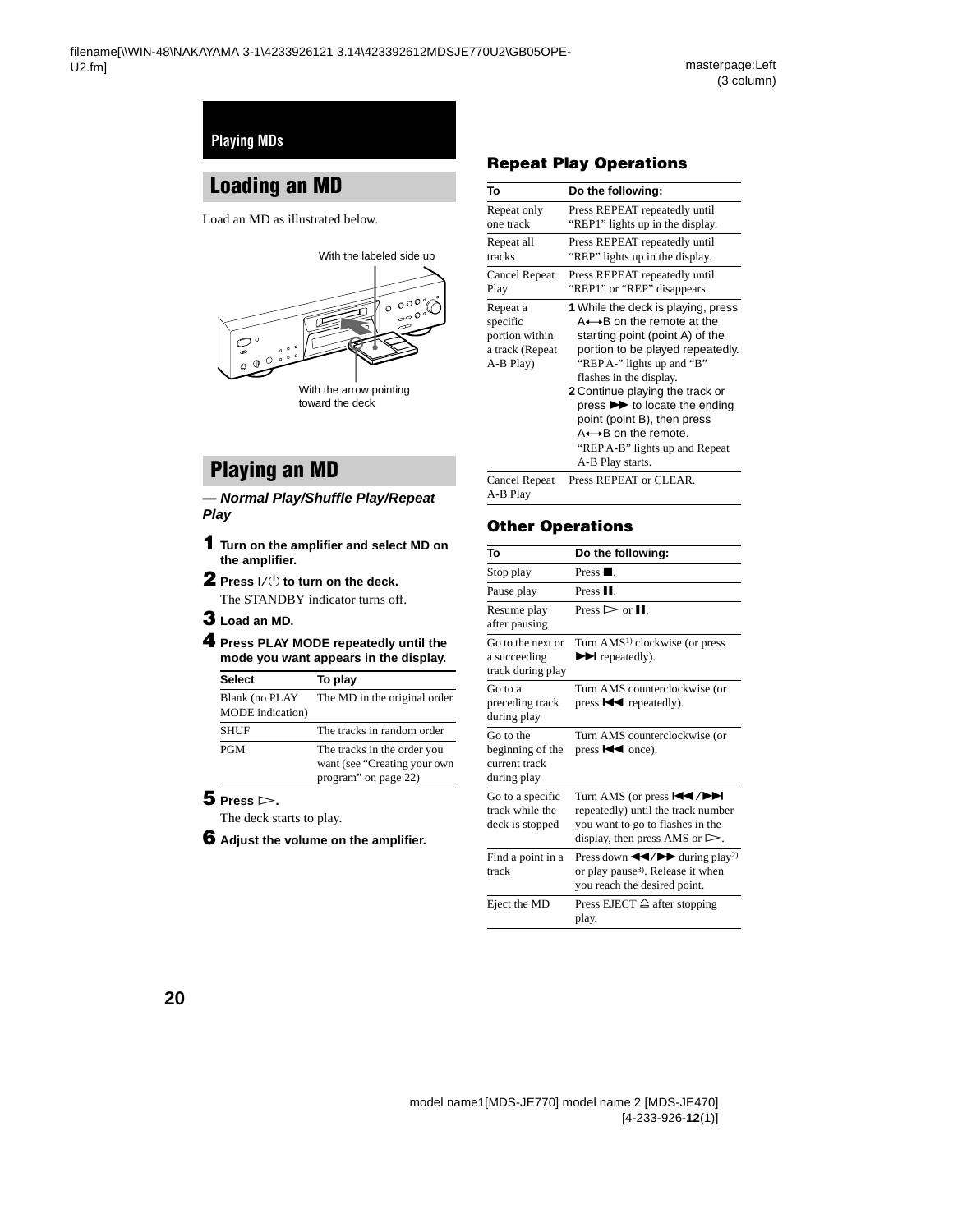- <span id="page-20-5"></span><span id="page-20-1"></span><span id="page-20-0"></span>1) Automatic Music Sensor
- <span id="page-20-6"></span>2) When you locate a point while monitoring the sound.
- <span id="page-20-7"></span>3) When you locate by observing the time indication.

#### **Tips**

- **•** The MDLP indicator lights up when you select a track recorded in LP2 or LP4 Stereo mode.
- **•** To use headphones, connect them to the PHONES jack. Turn PHONE LEVEL to adjust the headphones level (MDS-JE770 only).
- When "– Over –" appears in the display, the MD has reached the end while you're pressing  $\blacktriangleright$ . Turn AMS counterclockwise (or press  $\blacktriangleleft$ ) or press  $\blacktriangleleft$ to go back.
- <span id="page-20-2"></span>**•** You can adjust the analog signal level output to the PHONES jack and the ANALOG OUT jacks (MDS-JE770 only).
	- **1** While the deck is playing, press LEVEL/ DISPLAY/CHAR (or DISPLAY) repeatedly until the line output adjustment display appears.
	- **2** Turn AMS (or press LEVEL +/– repeatedly) to adjust the output signal level.
- <span id="page-20-3"></span>**•** You can use Setup Menu to adjust the analog output level (MDS-JE770 only).
	- **1** While the deck is playing, press MENU/ NO.
	- **2** Turn AMS (or press  $\leftarrow$  />> repeatedly) until "Setup?" appears, then press AMS or YES.
	- **3** Turn AMS (or press  $\leftarrow$  /> repeatedly) until "Aout" appears, then press AMS or YES.
	- **4** Turn AMS (or press LEVEL +/– repeatedly) to adjust the output signal level, then press AMS or YES.
	- **5** Press MENU/NO.

#### **Playing a track by entering the track number**

**Press the number button(s) on the remote to enter the track number of the track you want to play.**

#### <span id="page-20-11"></span>**To enter a track number over 10**

**1** Press >10.

"-" equal to the number of digits for the number of tracks recorded on the MD flashes.

**2** Enter the corresponding digits.

To enter 0, press 10/0 instead.

#### **Examples:**

- **•** To select track number 30 on an MD recorded with 50 tracks, press  $>10$ , then 3 and 10/0.
- **•** To select track number 30 on an MD recorded with 200 tracks, press >10, then 10/0, 3 and 10/0.

#### **Using the MD display**

#### **Press LEVEL/DISPLAY/CHAR (or DISPLAY) repeatedly.**

The display changes cyclically as follows:

## **During playing**

#### **MDS-JE770**

Track number and elapsed time of the current track  $\rightarrow$  The contents of a program (only when "PGM" lights up)  $\rightarrow$  Disc name and track name<sup>1)</sup>  $\rightarrow$  Level of the output signal  $\rightarrow$  Pitch  $\rightarrow$  "Display Off" (For details, see "Turning off") [indications in the display \(MDS-JE770 only\)"](#page-20-10) below.)

#### **MDS-JE470**

Track number and elapsed time of the current track  $\rightarrow$  Track number and remaining time of the current track  $\rightarrow$  Remaining time of all recorded tracks  $\rightarrow$  The contents of a program (only when "PGM" lights up)  $\rightarrow$  Track name<sup>[1\)](#page-20-8)</sup>

#### <span id="page-20-10"></span>**Turning off indications in the display (MDS-JE770 only)**

When you select "Display Off" during play, the display turns off. The display turns back on if you press  $\blacksquare$  or  $\blacksquare$ . When you resume play, the display turns off again.

To deactivate this function, press LEVEL/DISPLAY/ CHAR (or DISPLAY).

#### <span id="page-20-4"></span>**Tips**

**•** To check the track name during playing (only when the track name is recorded), press SCROLL on the remote.

The track name appears and scrolls. While the track name is scrolling, press the button again to pause scrolling, and again to continue scrolling.

• (MDS-JE770 only) To check the remaining time, press TIME repeatedly during playing. The display changes cyclically as follows:

Track number and elapsed time of the current track  $\rightarrow$  Track number and remaining time of the current track  $\rightarrow$  Remaining time of all recorded tracks<sup>2)</sup>

<span id="page-20-8"></span>1) "No Name" appears when the disc or track has no name.

(MDS-JE770 only) When the Group function is on, the group name and track name are displayed.

<span id="page-20-9"></span>2) When the Group function is on, the remaining time of all tracks within the group is displayed.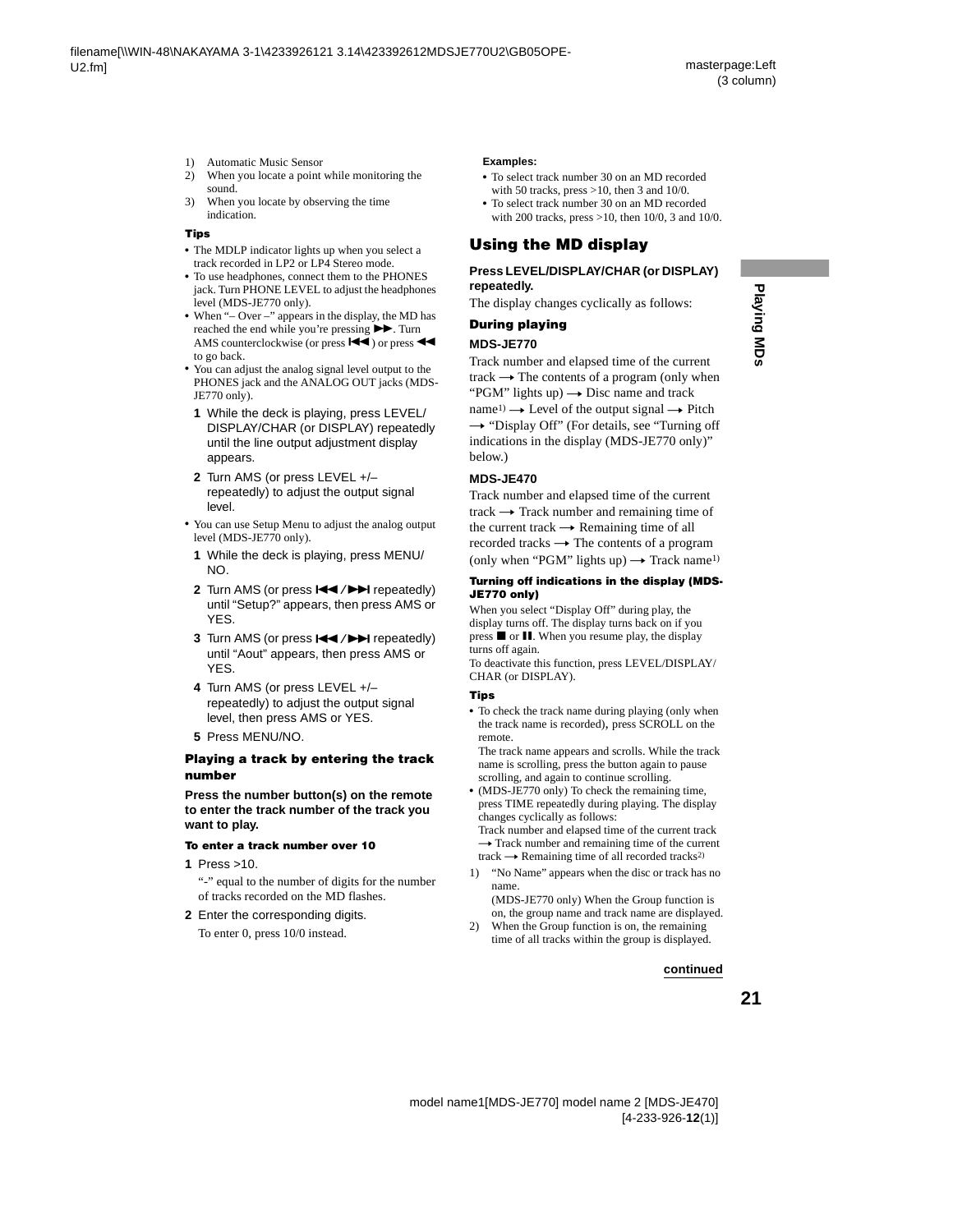#### **Playing an MD (continued)**

#### <span id="page-21-7"></span>**In stop mode**

#### **MDS-JE770**

Total number of tracks, total recorded time and disc name<sup>1)</sup>  $\rightarrow$  The contents of a program (only when "PGM" lights up)  $\rightarrow$  Level of the input signal (setting value of the recording level)  $\rightarrow$ Pitch

#### **MDS-JE470**

Total number of tracks and total recorded time  $\rightarrow$  Remaining recordable time<sup>[2\)](#page-21-9)</sup> on the MD  $(recordable MDs only) \rightarrow The contents of a$ program (only when "PGM" lights up)  $\rightarrow$  Total playing time of the program (only when "PGM" lights up)  $\rightarrow$  Disc name<sup>1)</sup>

<span id="page-21-8"></span>1) "No Name" appears when the disc or track has no name.

(MDS-JE770 only) When the Group function is on, the disc name and the total number of groups (when no group is selected) or the group name and the total number of tracks and recorded time within the group (when a group is selected) are displayed.

<span id="page-21-9"></span><span id="page-21-6"></span>2) Time shown in the display differs depending on the setting of REC MODE.

## <span id="page-21-0"></span>**Playing only the tracks in the desired group (MDS-JE770 only)**

This function allows you to listen only to your favorite tracks which you have registered into a group.

#### <span id="page-21-3"></span>**1 Do steps [1](#page-19-14) to [3](#page-19-15) of ["Playing an MD" on](#page-19-2)  [page 20](#page-19-2).**

#### **2 Press GROUP ON/OFF.**

The GROUP ON/OFF button lights up. The disc name and the total number of groups appears.

#### **3 Press PLAY MODE repeatedly until the mode you want appears.**

| <b>Select</b>                      | To play                                                                                              |
|------------------------------------|------------------------------------------------------------------------------------------------------|
| Blank (no PLAY<br>MODE indication) | The tracks in the group in<br>the original order.                                                    |
| <b>SHUF</b>                        | The tracks in the group in<br>random order.                                                          |
| <b>PGM</b>                         | The tracks in the group in<br>the order you want (see<br>"Creating your own<br>program" on page 22). |

#### <span id="page-21-4"></span><span id="page-21-2"></span>**4 Press GROUP SKIP repeatedly until the group you want to play appears.**

#### $5$  **Press**  $\triangleright$ .

#### **6 Adjust the volume on the amplifier.**

The deck stops when playback of the last track in the group ends.

#### **Tip**

You can perform the operations described under Repeat Play [\(page 20\)](#page-19-16), Other Operations [\(page 20\)](#page-19-17) and Program Play [\(page 22\)](#page-21-1) only for the tracks in the group.

#### **Note**

If you select and play a group that does not have any tracks registered, play starts from the first track of the first group on the MD.

#### **Notes when using a remote (RM-TP501, RM-TP502, RM-TP503, RM-TP504) supplied with a Sony amplifier or tuner**

- **•** When the Group function is on, if you select and play a track using any of the above remotes, the Group function automatically turns off.
- **•** When the Group function is on, the remote display for the track number being played may differ from the deck display.

## <span id="page-21-1"></span>**Creating your own program**

#### **— Program Play**

You can pick out the tracks that you like and specify the playing order in a program containing up to 25 tracks.

#### **Programing the tracks**

- <span id="page-21-5"></span>**1 Press PLAY MODE repeatedly until "PGM" lights up in the display.**
- <span id="page-21-10"></span>**2 While the deck is stopped, press MENU/ NO.**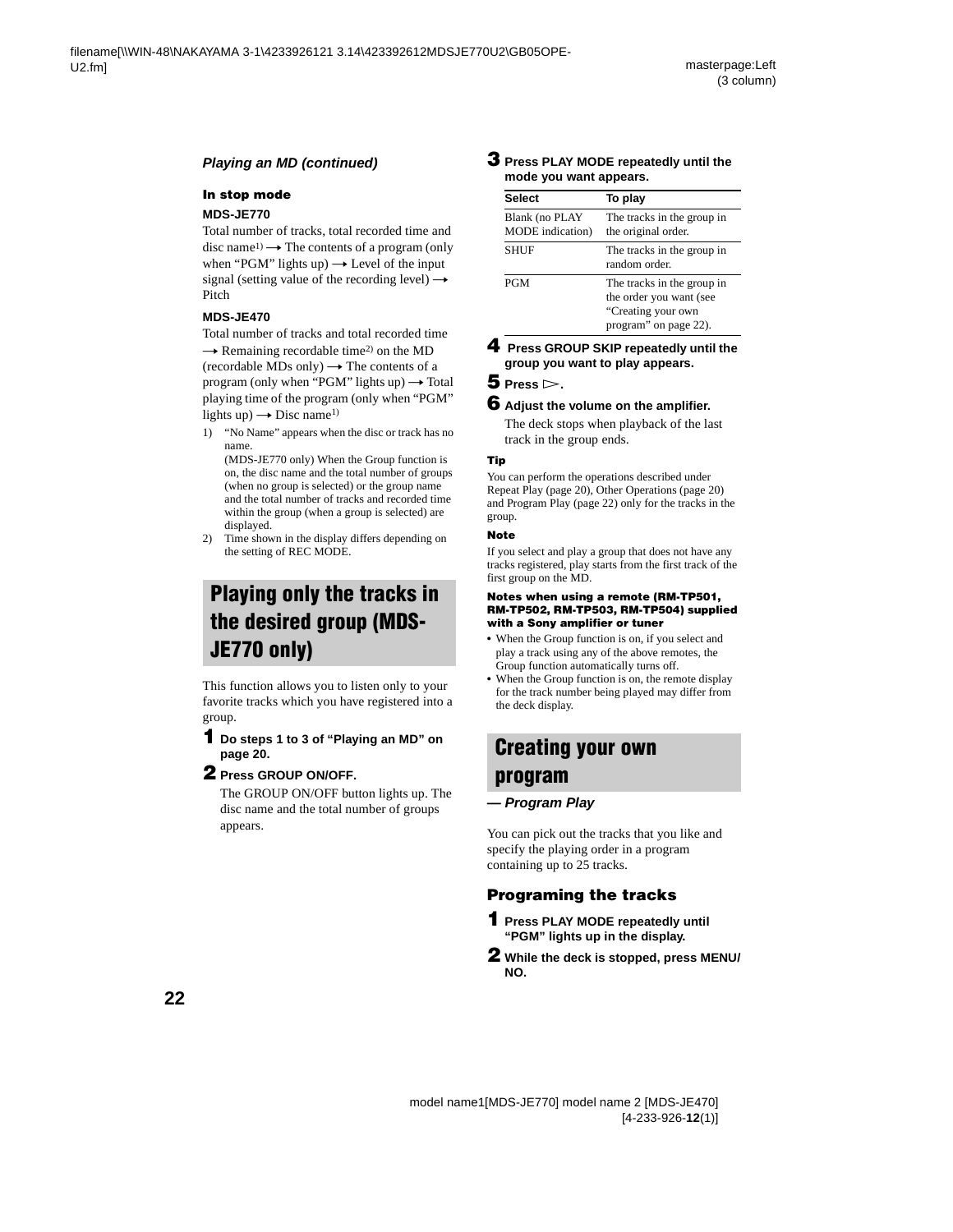- **3** Turn AMS (or press  $\leftarrow$  />> **repeatedly) until "Setup?" appears, then press AMS or YES.**
- <span id="page-22-3"></span><span id="page-22-1"></span>**4** Turn AMS (or press  $\left|\frac{4}{\sqrt{2}}\right|$ **repeatedly) until "Program?" appears, then press AMS or YES.**
- <span id="page-22-2"></span>**5** Turn AMS (or press  $\left|\frac{4}{3}\right|$ **repeatedly) until the track number you want to add to the program appears, then press AMS or ▶▶ (or use the number button(s) on the remote to enter the track directly).**

<span id="page-22-0"></span>**If you entered the wrong track number** Press  $\blacktriangleleft$  / $\blacktriangleright$  repeatedly until the wrong track number flashes, then do step [5](#page-22-2) above again or press CLEAR to erase the track number. If "0" flashes, press  $\blacktriangleleft$  so that the last track number flashes, then enter a correct number.

#### **To enter a track number over 10**

Use >10. For details, [see page 21.](#page-20-11)

#### **6 Repeat step [5](#page-22-2) to enter other tracks.**

The entered track is added to the location where the "0" flashes. Each time you enter a track, the total

program time appears in the display.

#### <span id="page-22-4"></span>**7 Press YES.**

"Complete!" appears and the program is completed.

#### **8 Press**  $\triangleright$ .

Program Play starts.

#### **To stop Program Play**

Press  $\blacksquare$ .

#### **Notes**

- **•** If you eject the MD, the program will be lost.
- The display shows "- - . -" when the total playing time of the program exceeds 999 minutes.
- **•** If you press GROUP ON/OFF to turn on or off the Group function, the program will be lost (MDS-JE770 only).

#### **Checking the order of the program**

#### **While the deck is stopped and "PGM" lights up, press LEVEL/DISPLAY/CHAR (or DISPLAY) repeatedly.**

The first several tracks in the program appear in the display. To see the rest of the program, turn AMS (or press  $\blacktriangleright$  repeatedly).

#### **Changing the contents of the program**

While the deck is stopped and "PGM" lights up, do steps [2](#page-21-10) to [4,](#page-22-3) followed by one of the procedures below:

| To                                                | Do the following:                                                                                                                                                                                      |
|---------------------------------------------------|--------------------------------------------------------------------------------------------------------------------------------------------------------------------------------------------------------|
| Erase a track                                     | Press $\blacktriangleleft$ / $\blacktriangleright$ repeatedly<br>until the number of the<br>unwanted track flashes, then<br>press CLEAR.                                                               |
| Erase all tracks                                  | Press down CLEAR until all<br>the track numbers disappear.                                                                                                                                             |
| Add a track at the<br>beginning of the<br>program | Press $\blacktriangleleft$ repeatedly until<br>"0" flashes before the first<br>track number, then do steps<br>5 to 7.                                                                                  |
| Add a track in the<br>middle of the program       | Press $\blacktriangleleft$ / $\blacktriangleright$ repeatedly<br>until the track number which<br>will precede the new track<br>flashes. Press AMS to<br>display flashing "0," then do<br>steps 5 to 7. |
| Add a track to the end<br>of the program          | Press $\blacktriangleright$ repeatedly until<br>"0" flashes after the last<br>track number, then do steps<br>5 to 7.                                                                                   |
| Replace a track                                   | Press $\blacktriangleleft$ / $\blacktriangleright$ repeatedly<br>until the number of the track<br>to be changed flashes, then<br>do steps $5$ to $7$ .                                                 |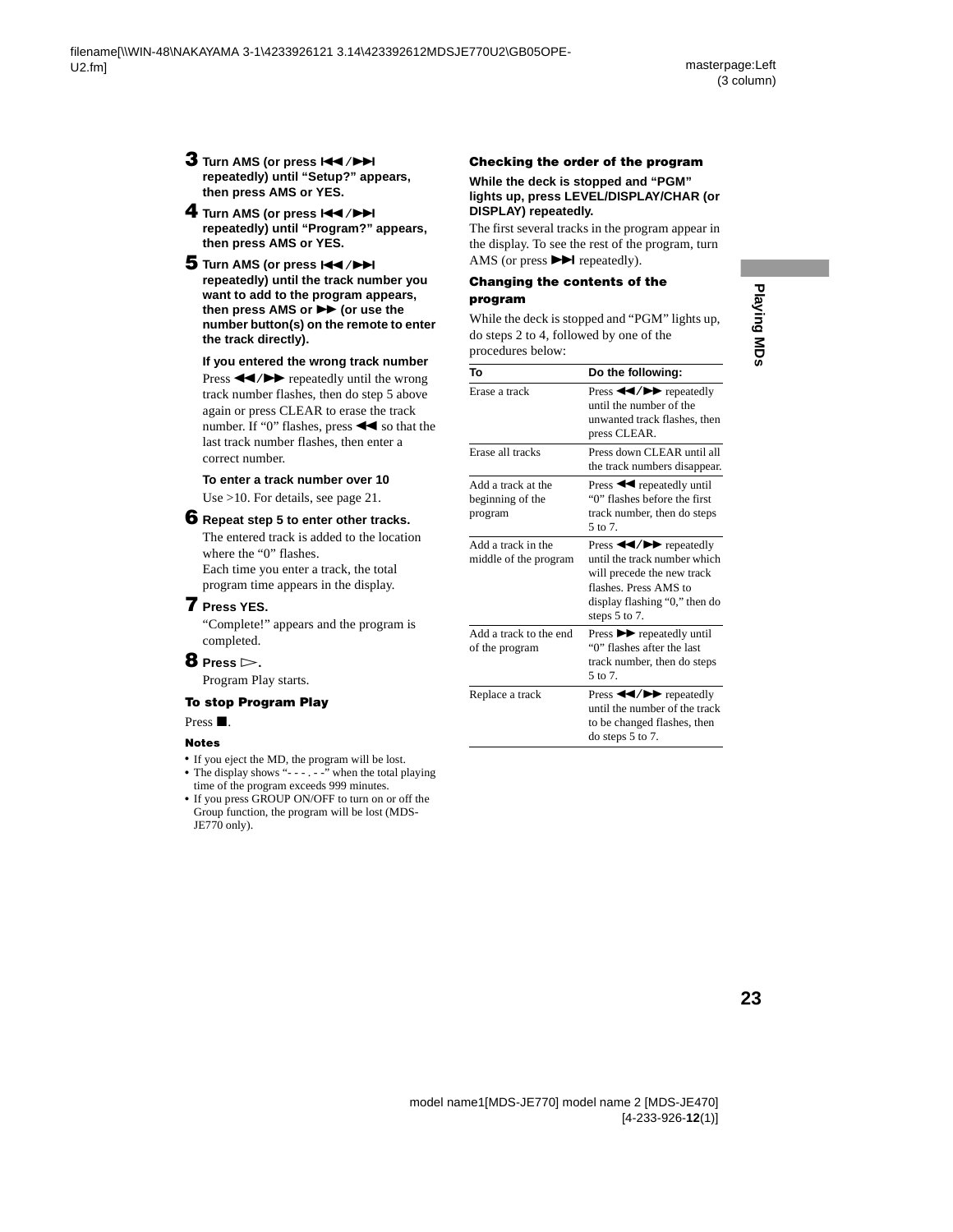## <span id="page-23-0"></span>**Tips for recording from MDs to tape (MDS-JE770 only)**

#### <span id="page-23-1"></span>**Inserting blanks between tracks during play (Auto Space)**

The MD deck can be set to automatically insert a three-second blank between tracks during play. This function is useful when you are recording from an MD to an analog tape. The three-second blank enables you to use the Multi-AMS function later to locate the beginning of tracks on the tape.

- **1 While the deck is stopped, press MENU/ NO.**
- **2** Turn AMS (or press  $\leftarrow$  />> **repeatedly) until "Setup?" appears, then press AMS or YES.**
- **3** Turn AMS (or press  $AA$  / $\blacktriangleright$ ) **repeatedly) until "Auto Off" appears, then press AMS or YES.**
- **4** Turn AMS (or press  $\left|\frac{4}{2}\right|$ **repeatedly) to select the setting, then press AMS or YES.**

| Т٥                  | <b>Select</b>     |
|---------------------|-------------------|
| Turn on Auto Space  | Auto Space        |
| Turn off Auto Space | Auto Off (factory |
|                     | setting)          |

#### **5 Press MENU/NO.**

#### **Tip**

When you turn on Auto Space, "Auto Space" appears when the deck is inserting a blank between tracks.

#### **Note**

If you select "Auto Space" and record a selection containing multiple track numbers (for example, a medley or symphony), blank spaces will be created on the tape between the various sections.

#### **Pausing after each track (Auto Pause)**

You can set the MD deck so that it pauses after each track to give you time to locate the next track to be recorded.

- **1 While the deck is stopped, press MENU/ NO.**
- **2** Turn AMS (or press  $\left|\frac{4}{4}\right\rangle$ **repeatedly) until "Setup?" appears, then press AMS or YES.**
- **3** Turn AMS (or press  $144$ / $\rightarrow$ **repeatedly) until "Auto Off" appears, then press AMS or YES.**
- **4** Turn AMS (or press  $\leftarrow$  />> **repeatedly) to select the setting, then press AMS or YES.**

| Т٥                  | <b>Select</b>                 |
|---------------------|-------------------------------|
| Turn on Auto Pause  | Auto Pause                    |
| Turn off Auto Pause | Auto Off (factory<br>setting) |

#### **5 Press MENU/NO.**

#### **To resume play after pausing**

Press  $\triangleright$ .

#### **Tip**

When you turn on Auto Pause, "Auto Pause" appears during pause and disappears when the deck resumes play.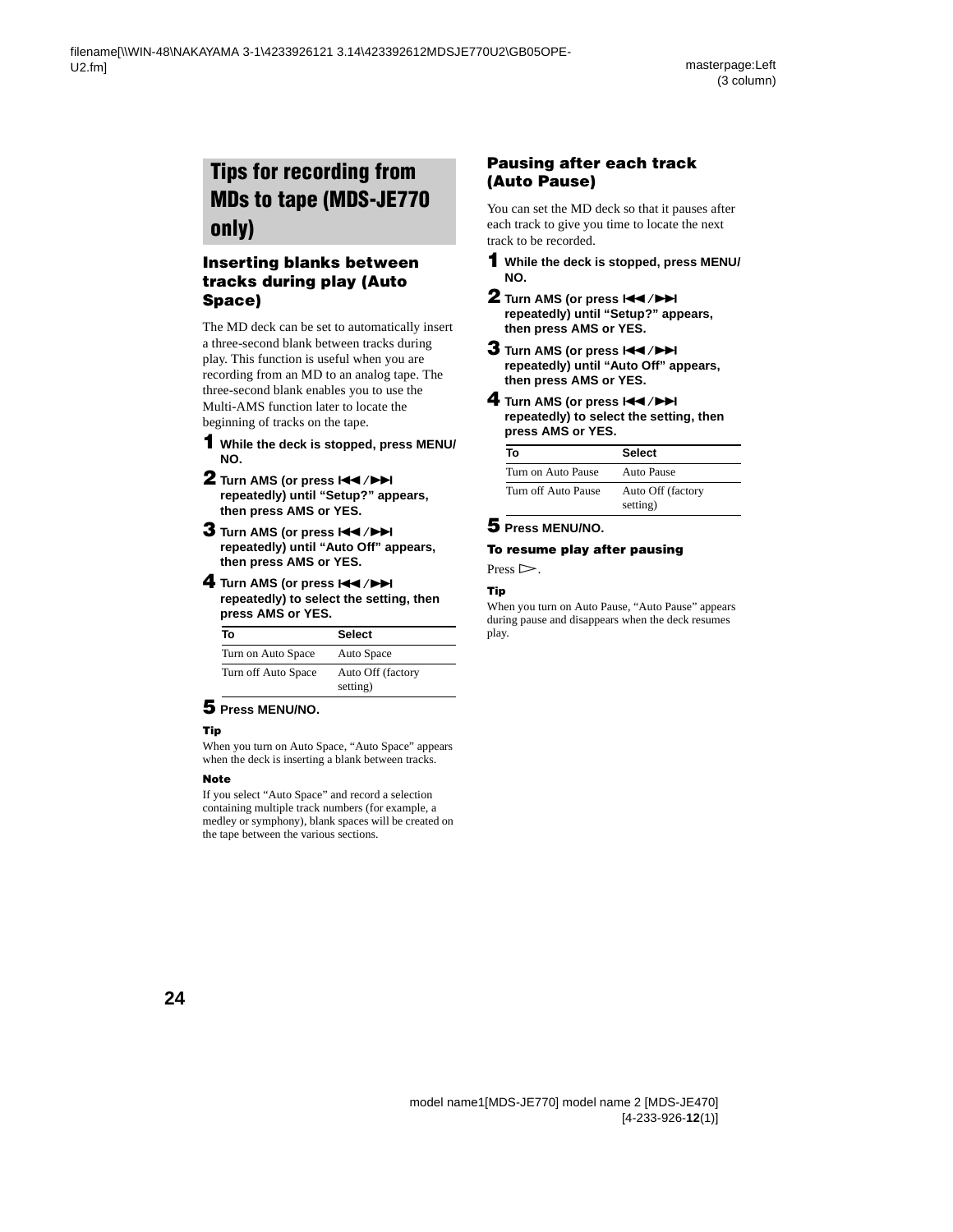### <span id="page-24-0"></span>**Before editing**

You can edit an MD only when:

- **•** The MD is recordable.
- **•** The MD play mode is normal play.

#### **Note (MDS-JE770 only)**

When the Group function is on, editing can be performed only for the tracks registered into the selected group.

#### **To cancel the last edit**

Use Undo Function to cancel the last edit and restore the contents of the MD to the condition before the edit.

#### <span id="page-24-2"></span>**To quit while editing**

Press MENU/NO or  $\blacksquare$ .

#### <span id="page-24-4"></span>**After editing**

Press EJECT  $\triangleq$  to remove the MD or press  $\mathsf{I}/\mathsf{I}$  to turn off the deck.

"TOC" or "TOC Writing" starts flashing. The TOC is updated and recording is completed.

#### **Before disconnecting the AC power cord**

MD editing is completed when the MD Table of Contents (TOC) is updated. The TOC is updated when you eject the MD or press  $\mathsf{I}/\mathsf{U}$  to turn off the deck. Do not disconnect the AC power cord before updating the TOC (while "TOC" is lit) or while updating the TOC (while "TOC Writing" is flashing) to ensure a complete editing.

## <span id="page-24-1"></span>**Erasing recordings**

#### **— Erase Function**

The MD deck lets you erase unwanted tracks quickly and easily.

The three options for erasing recordings are:

- **•** Erasing a single track (Track Erase Function)
- **•** Erasing all tracks (All Erase Function)
- **•** Erasing a portion of a track (A-B Erase Function)

#### **Erasing a single track**

#### **— Track Erase Function**

You can erase a track simply by selecting its track number. When you erase a track, the total number of tracks on the MD decreases by one and all the tracks following the erased one are renumbered.

Example: Erasing track 2.



#### **1 While the deck is stopped, playing, or paused, press MENU/NO.**

<span id="page-24-3"></span>"Edit Menu" appears in the display.

**2** Turn AMS (or press  $\left|\frac{4}{2}\right|$ **repeatedly) until "Tr Erase?" appears, then press AMS or YES.**

The deck starts to play the track indicated by the number in the display.

#### **3** Turn AMS (or press  $\leftarrow$  />> **repeatedly) until the track number you want to erase appears.**

#### <span id="page-24-5"></span>**4 Press AMS or YES.**

"Complete!" appears. The track following the erased track starts to play. If the erased track is the last one on the MD, the track preceding the erased track starts to play.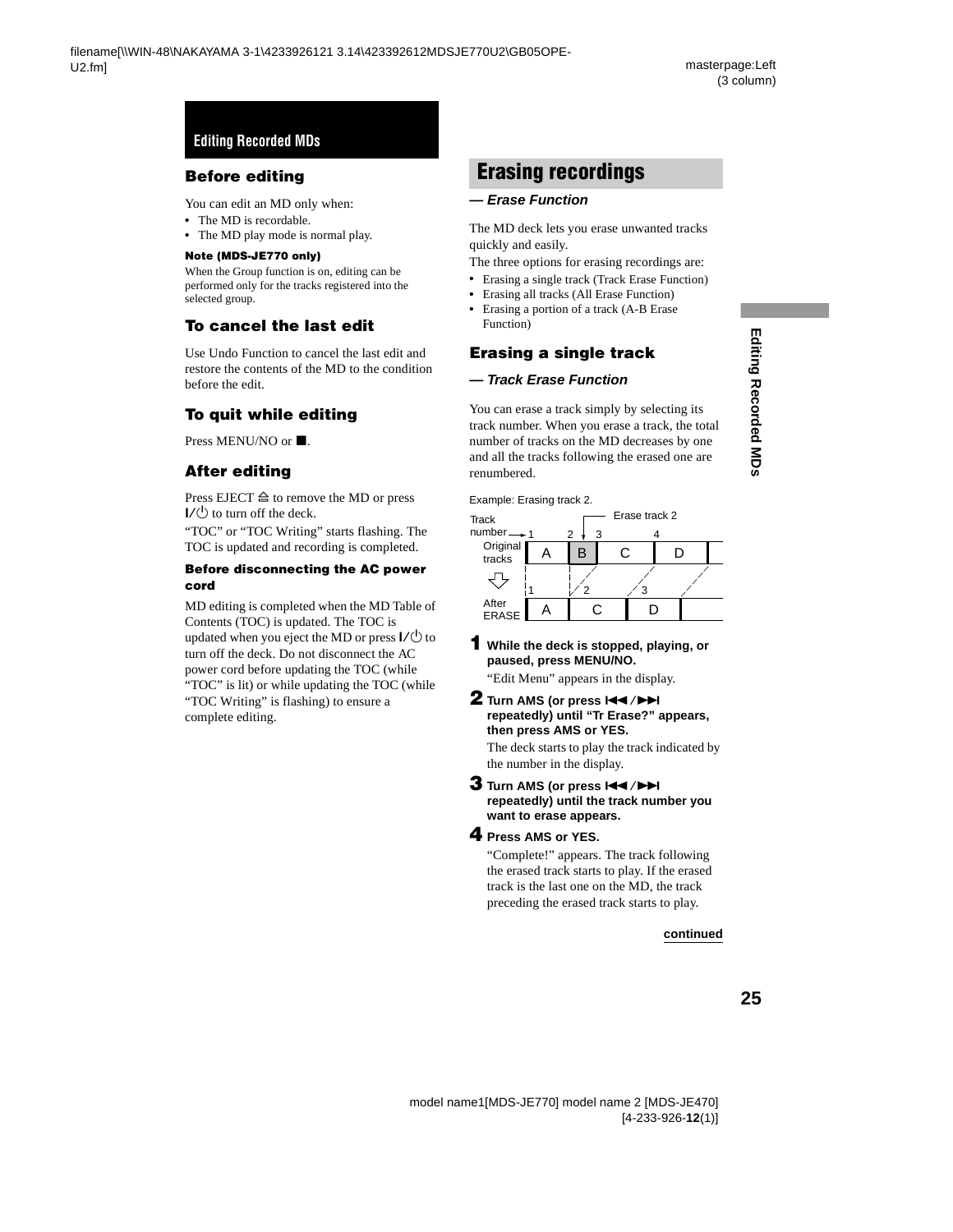#### **Erasing recordings (continued)**

#### **Tips**

- **•** If "Erase???" appears in step [4](#page-24-5) above, the track has been record-protected on another MD deck. If you still want to erase the track, press AMS or YES again while the indication appears.
- **•** (MDS-JE770 only) If you erase all the tracks within a group, the group is also erased at the same time as all the tracks within that group.

#### <span id="page-25-4"></span>**Erasing all the tracks**

#### **— All Erase Function**

Do the procedure below to erase all the tracks, track names, and disc name at once.

**1 While the deck is stopped, playing, or paused, press MENU/NO.**

"Edit Menu" appears in the display.

**2** Turn AMS (or press  $\left|\frac{4}{4}\right|$ **repeatedly) until "All Erase?" appears, then press AMS or YES.**

"All Erase??" appears in the display.

#### **3 Press AMS or YES.**

"Complete!" appears.

#### **Note (MDS-JE770 only)**

If you perform the above operations when the Group function is on, not only the tracks within the group, but all the tracks on the MD will be erased.

#### **Erasing a portion of a track — A-B Erase Function**

You can specify a portion within a track and erase the portion with ease. You can shift the desired portion by frame<sup>1)</sup>, minute or second intervals.

<span id="page-25-2"></span>1) 1 frame is 1/86 second.

Example: Erasing a portion of track 2.



**1 While the deck is stopped, playing, or paused, press MENU/NO.**

"Edit Menu" appears in the display.

- **2** Turn AMS (or press  $\overline{A}$  />> **repeatedly) until "A-B Erase?" appears, then press AMS or YES.**
- **3** Turn AMS (or press  $\leftarrow$  />> **repeatedly) until the number of the track containing the portion to be erased appears, then press AMS or YES at the starting point of the portion to be erased (point A).**

"-Rehearsal-" and "Point A ok?" alternate in the display and the deck repeatedly plays a few seconds of the track before the point AMS or YES was pressed.

#### <span id="page-25-1"></span>**4 While monitoring the sound, turn AMS**  (or press  $\left|\frac{4}{\sqrt{2}}\right|$  / $\left|\frac{1}{\sqrt{2}}\right|$  repeatedly) to locate **point A.**

You can shift the starting point by 1-frame<sup>1)</sup> intervals (1 frame  $= 1/86$  second).

The time indication (minute, second, and frame) of the current point is displayed and the deck plays several seconds of the track to that point repeatedly.

<span id="page-25-3"></span>1) During Stereo recording: In Monaural or LP2 Stereo mode: 2-frame intervals In LP4 Stereo mode: 4-frame intervals

#### **To find a point quickly**

<span id="page-25-0"></span>Specify a unit (minute, second, or frame) by which the MD is advanced when you turn AMS (or press ./> repeatedly). To do this, press  $\blacktriangleleft$  / $\blacktriangleright$  in step [4](#page-25-1) repeatedly to select minute, second, or

frame. The selected unit flashes in the display.

**5 Repeat step [4](#page-25-1) until you have located point A.**

## **6 Press AMS or YES to enter point A.**

"Point B set" appears and the deck starts playing from point A until the track ends.

#### **7** Continue playing the track or press  $\rightarrow$ **to locate the ending point of the portion to be erased (point B), then press AMS or YES.**

"A-B Ers" and "Point B ok?" alternate in the display and a few seconds of the track before point A and after point B play back repeatedly.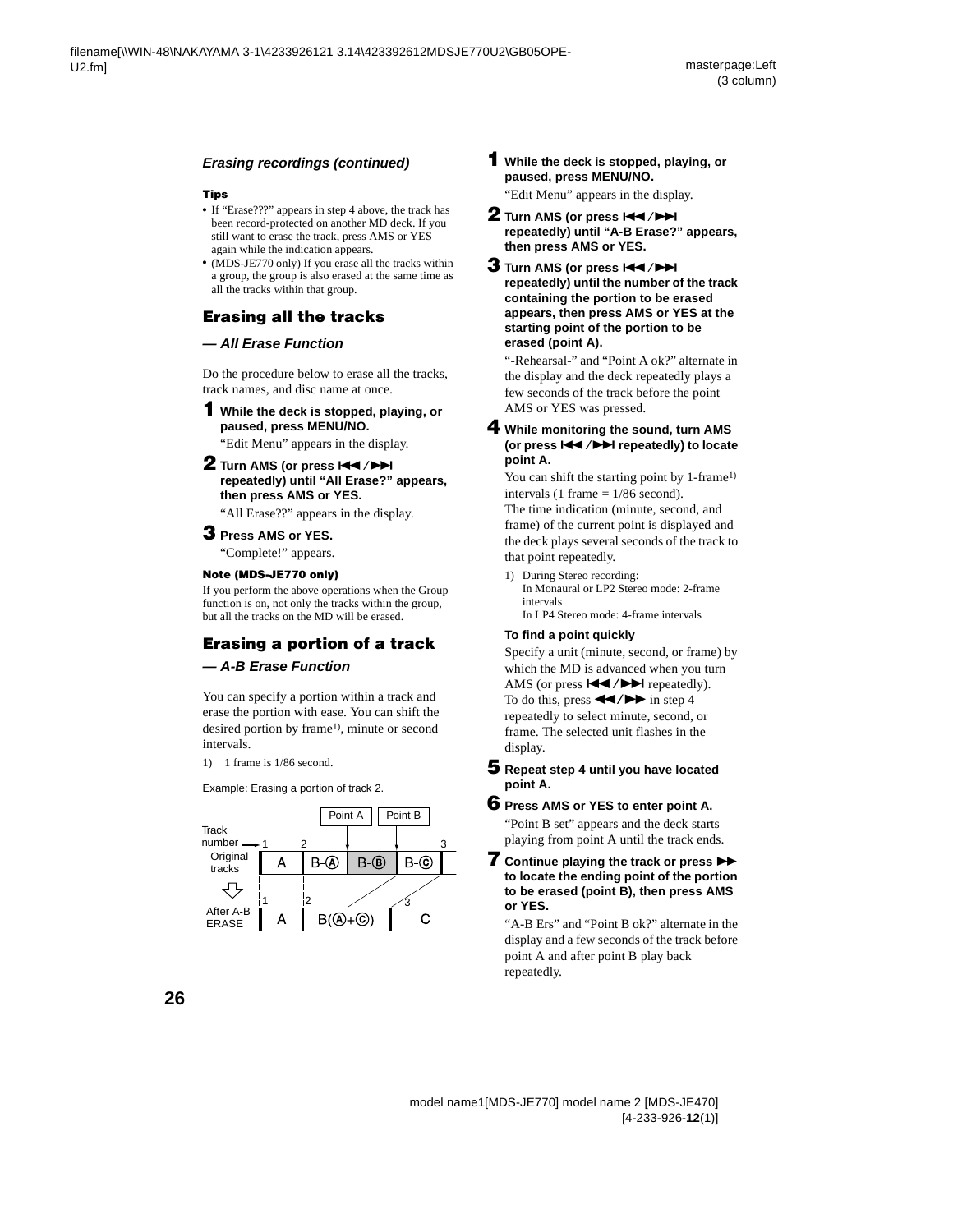#### **8 Repeat step [4](#page-25-1) until you have located point B.**

#### **9 Press AMS or YES to enter point B.**

"Complete!" appears.

#### **Note**

<span id="page-26-3"></span>If "Impossible" appears in the display, you cannot erase a portion of a track. This happens when you have edited the same track many times.

This is due to a technical limitation of the MD system and is not a mechanical error.

## <span id="page-26-0"></span>**Dividing recorded tracks**

#### **— Divide Function**

You can use this function to mark track numbers after recording. The total number of tracks increases by one and all the tracks following the divided ones are renumbered.

Example: Dividing track 2 into two tracks.



#### **Dividing a track after selecting the track**

**1 While the deck is stopped, playing, or paused, press MENU/NO.**

"Edit Menu" appears in the display.

- **2** Turn AMS (or press  $\leftarrow$  />> **repeatedly) until "Divide?" appears, then press AMS or YES.**
- **3** Turn AMS (or press  $\left|\frac{4}{2}\right|$ **repeatedly) until the number of the track you want to divide appears, then press AMS or YES at the dividing point.**

"-Rehearsal-" appears and the deck repeatedly plays several seconds of the track from the point AMS or YES was pressed.

#### <span id="page-26-2"></span>**4 While monitoring the sound, turn AMS (or press**  $\left|\frac{4}{\sqrt{2}}\right|$  **/>>I** repeatedly) to locate **the dividing point.**

You can shift the starting point by 1-frame<sup>[1\)](#page-26-1)</sup> intervals (1 frame  $= 1/86$  second).

The time indication (minute, second, and frame) of the current point is displayed and the deck plays several seconds of the track to that point repeatedly.

<span id="page-26-1"></span>1) During Stereo recording: In Monaural or LP2 Stereo mode: 2-frame intervals In LP4 Stereo mode: 4-frame intervals

#### **To find a point quickly**

Specify a unit (minute, second, or frame) by which the MD is advanced when you turn AMS (or press ./> repeatedly). To do this, press  $\blacktriangleleft \blacktriangleleft \blacktriangleleft \blacktriangleright \blacktriangleright$  in step [4](#page-26-2) repeatedly to select minute, second, or frame. The selected unit flashes in the display.

**5 Repeat step [4](#page-26-2) until you have located the dividing point.**

#### **6 Press AMS or YES.**

"Complete!" appears and the deck starts to play the newly created track. Note that new track has no name.

#### **Tip**

You can divide tracks while recording. For details, [see](#page-14-3)  ["Marking track numbers while recording" on page 15.](#page-14-3)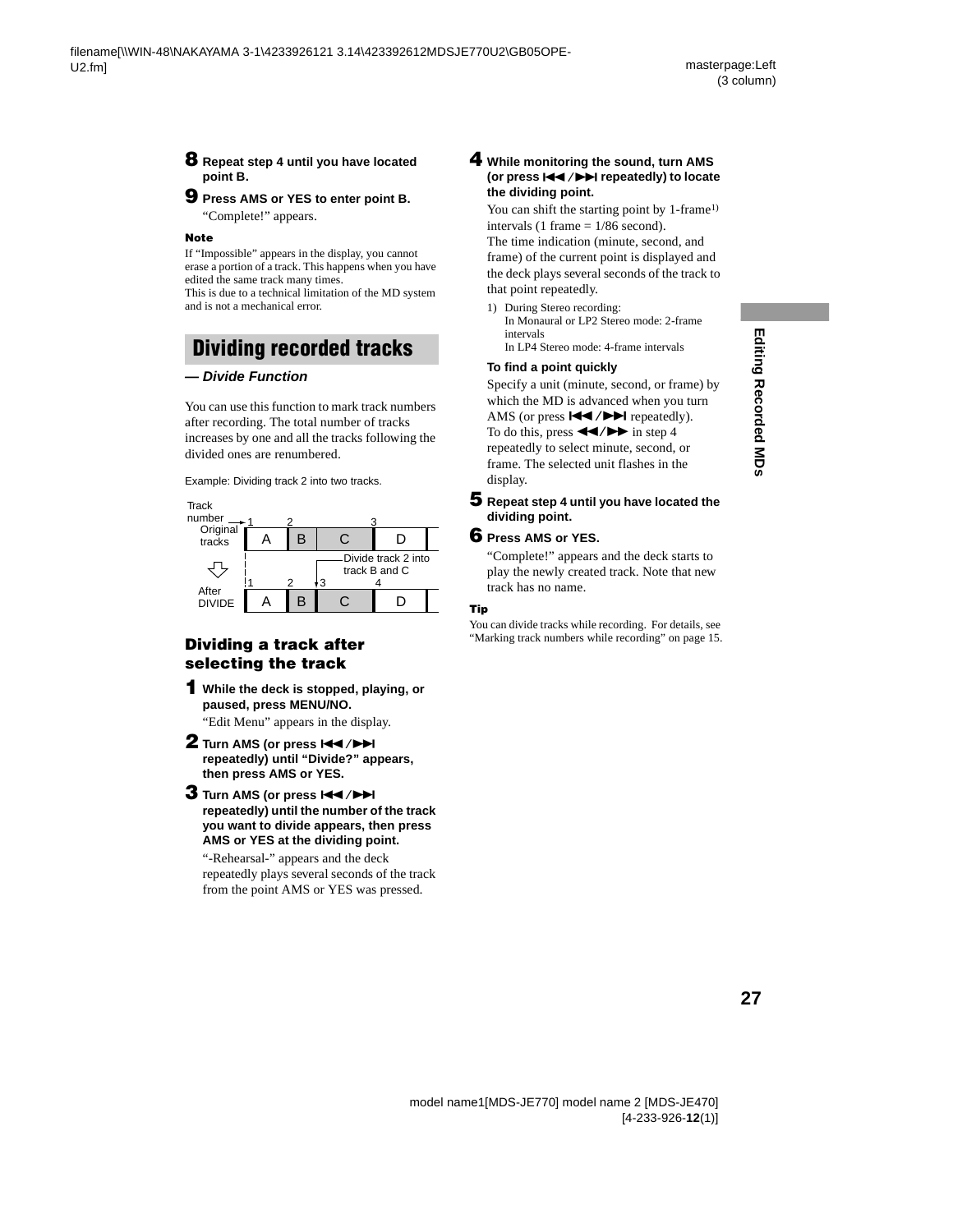## <span id="page-27-0"></span>**Combining recorded tracks**

#### <span id="page-27-1"></span>**— Combine Function**

You can use this function to combine 2 tracks into a single track. The total number of tracks decreases by one and all tracks following the combined ones are renumbered.

You can also use this function to erase unnecessary track numbers.

Example: Combining track 3 to track 1.



Example: Combining track 1 to track 4.



**1 While the deck is stopped, playing, or paused, press MENU/NO.**

"Edit Menu" appears in the display.

- **2** Turn AMS (or press  $\leftarrow$  />> **repeatedly) until "Combine?" appears, then press AMS or YES.**
- **3** Turn AMS (or press  $\leftarrow$  />> **repeatedly) until the number of the first track of the two to be combined appears, then press AMS or YES.**

The display for selecting a second track appears and the deck plays the portion where joining will occur (the end of the first track and the beginning of the second track following it) repeatedly.

#### **4** Turn AMS (or press  $\overline{+}$   $\rightarrow$ **repeatedly) until the number of the second track of the two to be combined appears, then press AMS or YES.**

"Complete!" appears and the deck starts to play the combined track.

#### **Notes**

- **•** (MDS-JE770 only) When you combine two tracks that are registered into different groups, the second track is re-registered into the group containing the first track. In addition, if you combine a track that is registered to a group with a track that is not registered to a group, the second track takes the same registration setting as the first track. However, when the Group function is on, you can only combine tracks within the selected group.
- **•** Tracks recorded in different modes (stereo, MONO, LP2 or LP4) cannot be combined.
- **•** If both of the combined tracks have a track name, the name of the second track is erased.
- <span id="page-27-4"></span>**•** If "Impossible" appears in the display, the tracks cannot be combined because repeated editing has been done to the track(s). This is a technical limitation of the MD system and is not a mechanical error.

## <span id="page-27-2"></span>**Moving recorded tracks**

#### <span id="page-27-3"></span>**— Move Function**

You can use this function to change the order of any track on the disc. When you move tracks, the tracks are automatically renumbered.

Example: Moving track 3 to position 2.



**1 While the deck is stopped, playing, or paused, press MENU/NO.**

"Edit Menu" appears in the display.

- **2** Turn AMS (or press  $\left|\frac{4}{4}\right\rangle$ **repeatedly) until "Move?" appears, then press AMS or YES.**
- **3** Turn AMS (or press  $144$ / $\rightarrow$ **repeatedly) until the number of the track to be moved appears, then press AMS or YES.**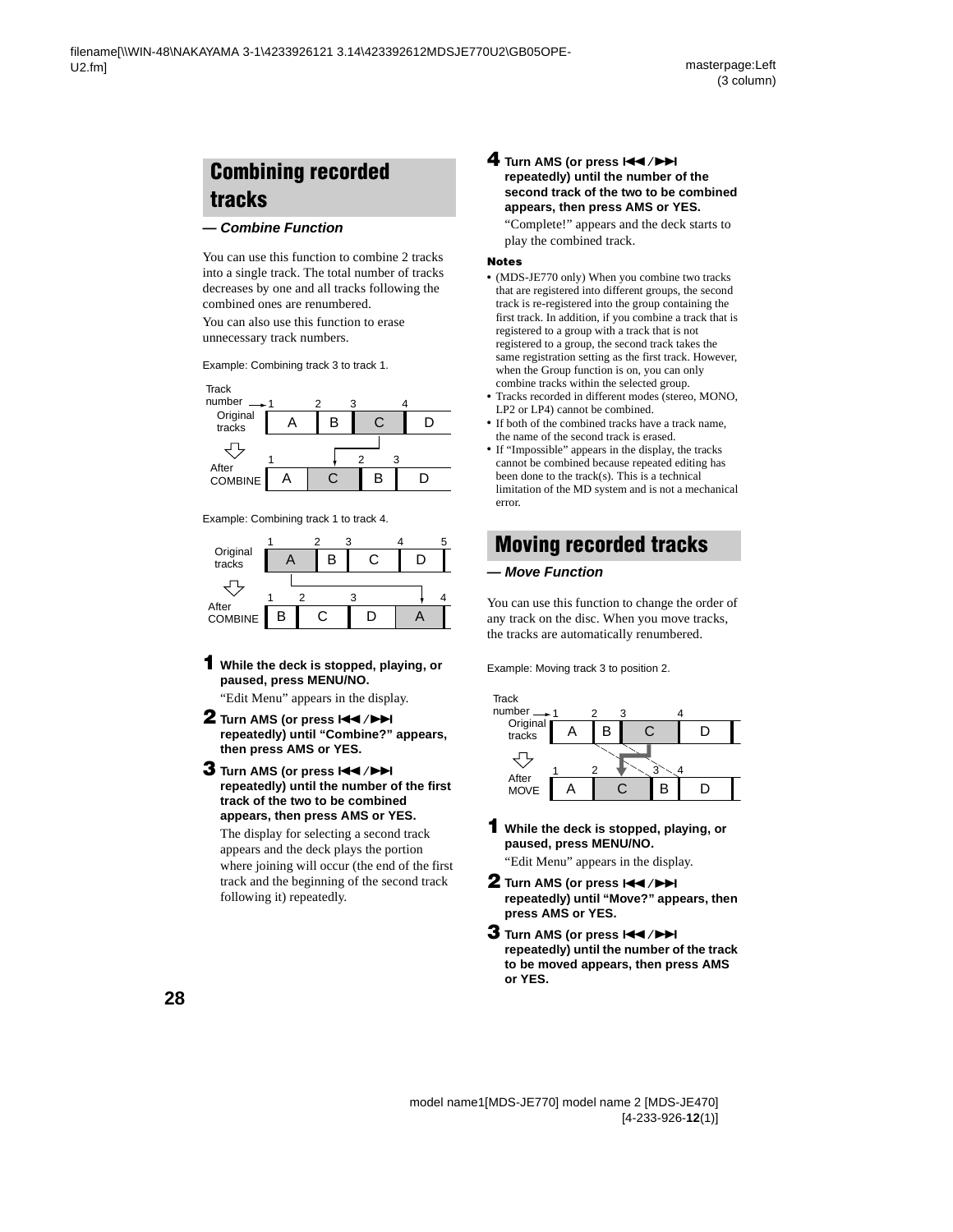#### **4** Turn AMS (or press  $\overline{A}$  />> **repeatedly) until the new track position appears, then press AMS or YES.**

"Complete!" appears and the deck starts to play the moved track.

#### **Note**

(MDS-JE770 only) When you move a track to a track number that is registered into a group, the moved track is re-registered into the group containing the move destination track number. In addition, if you move a track that is registered into a group to a track number that is not registered into a group, the group registration of the moved track is released. However, when the Group function is on, you can only move tracks within the selected group.

## <span id="page-28-0"></span>**Naming a track or an MD**

#### **— Name Function**

You can enter a name for a recorded MD as well as for individual tracks. Names can consist of uppercase and lowercase letters, numbers, and symbols. A total number of about

1,700 characters can be stored for all the names on the MD.

#### **For MDS-JE770**

The following procedure is for entering names when the Group function is off. To name a group, [see "Naming a group \(MDS-JE770](#page-30-0)  [only\)" on page 31.](#page-30-0)

#### **However, when naming an MD recorded using the Group function, be sure to name the disc with the Group function on so as not to rewrite the group management information by mistake.**

For details on the group management information, see page [12.](#page-11-2)

#### **Notes**

- **•** If you name a track while it is being recorded, be sure to finish the naming operation before the track ends. If the track ends before you finish, the entered character data will be discarded and the track will remain unnamed.
- **•** If you enter the symbol "//" between the characters in disc names such as "abc//def", you may be unable to use the Group function.

#### <span id="page-28-5"></span><span id="page-28-3"></span>**Naming a track or an MD using the controls on the deck**

**1 While the deck is stopped, playing, recording, or paused, press MENU/NO.**  "Edit Menu" appears in the display.

**2 Turn AMS until "Nm In?" appears, then press AMS or YES.**

<span id="page-28-6"></span>While the deck is recording, a flashing cursor appears in the display and you can enter a name for the track being recorded. In this case, go to step [4.](#page-28-1)

#### **3 Turn AMS until the track number (when naming a track) or "Disc" (when naming the MD) flashes, then press AMS or YES.**

A flashing cursor appears. The deck starts playing and you can name a track while monitoring the sound.

#### <span id="page-28-1"></span>**4 Press LEVEL/DISPLAY/CHAR repeatedly to select the character type.**

Each time you press the button, the display changes cyclically as follows:

**i.i.** (Blank space)  $\rightarrow$  A (Upper cases)  $\rightarrow$  a (Lower cases)  $\rightarrow$  0 (Numbers)  $\rightarrow$  ' (Symbols)

#### **To enter a space**

Press  $\rightarrow \rightarrow \rightarrow$  while the cursor is flashing. You cannot enter a space as the first character.

#### <span id="page-28-2"></span>**5 Turn AMS to select the character.**

The selected character flashes.

#### **To enter a symbol**

You can use the following symbols in titles:  $'$  – /,.():!? & + < > \_ = ";#\$ % @ \* `

#### **To change a selected character**

Repeat steps [4](#page-28-1) and [5.](#page-28-2)

#### <span id="page-28-4"></span>**6 Press AMS.**

The selected character is entered and lights continuously. The cursor shifts to the right, flashes, and waits for the input of the next character.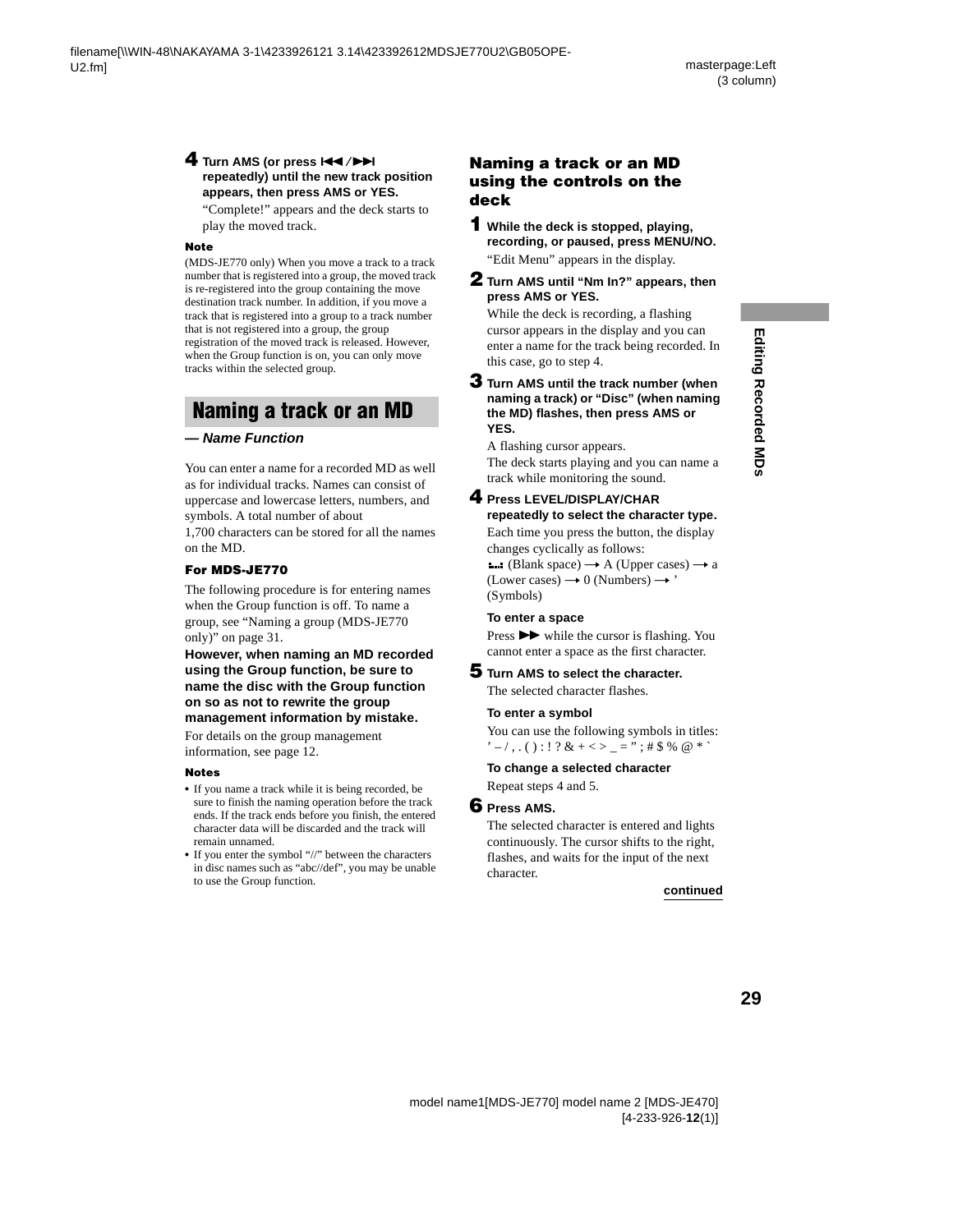#### **Naming a track or an MD (continued)**

#### <span id="page-29-8"></span>**7 Repeat steps [4](#page-28-1) to [6](#page-28-4) to enter the rest of the name.**

#### <span id="page-29-14"></span>**To change a character**

<span id="page-29-16"></span>Press  $\blacktriangleleft$  / $\blacktriangleright$  repeatedly until the character to be changed flashes, then repeat steps [4](#page-28-1) to [6](#page-28-4).

#### **To erase a character**

Press  $\blacktriangleleft \blacktriangleleft \blacktriangleleft \blacktriangleright \blacktriangleright$  repeatedly until the character to be erased flashes, then press CLEAR.

#### <span id="page-29-11"></span>**8 Press YES.**

The whole name appears in the display, followed by "Complete!".

#### <span id="page-29-4"></span>**Naming a track or an MD using the remote**

#### **1 Press NAME EDIT/SELECT depending on what you want to name:**

| To name | <b>Press while</b>                                                                                           |
|---------|--------------------------------------------------------------------------------------------------------------|
| A track | The track number is displayed                                                                                |
| The MD  | The deck is stopped with total<br>number of tracks (or groups when<br>the Group function is on)<br>displayed |

<span id="page-29-2"></span>A flashing cursor appears in the display.

#### <span id="page-29-7"></span>**2 Press NAME EDIT/SELECT repeatedly to select the character type.**

Each time you press the button, the display changes cyclically as follows:

"Selected AB(C)" (Upper cases or  $symbol(s^{1}) \rightarrow$  "Selected ab(c)" (Lower cases or symbols<sup>1)</sup>)  $\rightarrow$  "Selected 12(3)" (Numbers)

<span id="page-29-1"></span>1) Only  $\prime$  –  $/$ , . ( ) : ! ? can be selected.

#### <span id="page-29-6"></span><span id="page-29-5"></span>**3 Enter a character using letter/number buttons.**

#### **If you have selected upper cases or lower cases**

**1** Press the corresponding letter/number button repeatedly until the character to be entered flashes.

Or, press the button once and press **EXAMPLE** repeatedly.

To select symbols, press  $H \blacktriangleleft$ repeatedly while "A" is flashing.

#### 2 Press  $\blacktriangleright$ .

The flashing character is entered and lights continuously and the cursor shifts to the right.

#### <span id="page-29-15"></span>**If you have selected numbers**

Press the corresponding number button. The number is entered and the cursor shifts to the right.

#### <span id="page-29-9"></span>**4 Repeat steps [2](#page-29-7) and [3](#page-29-5) to enter the rest of the name.**

#### <span id="page-29-0"></span>**To change a character**

Press  $\blacktriangleleft$  / $\blacktriangleright$  repeatedly until the character to be changed flashes, press CLEAR to erase the character, then repeat steps [2](#page-29-7) and [3.](#page-29-5)

#### <span id="page-29-12"></span>**5 Press YES.**

The whole name appears in the display, followed by "Complete!".

#### <span id="page-29-3"></span>**Renaming a track or an MD**

**1 Press NAME EDIT/SELECT on the remote depending on what you want to rename:**

| To rename | <b>Press while</b>                                                                                           |
|-----------|--------------------------------------------------------------------------------------------------------------|
| A track   | The track number is displayed                                                                                |
| The MD    | The deck is stopped with total<br>number of tracks (or groups when<br>the Group function is on)<br>displayed |

A track or disc name appears in the display.

- <span id="page-29-10"></span>**2 Press CLEAR until the selected name is erased completely.**
- **3 Do steps [4](#page-28-1) to [7](#page-29-8) of ["Naming a track or an](#page-28-3)  [MD using the controls on the deck" on](#page-28-3)  [page 29](#page-28-3) or steps [2](#page-29-7) to [4](#page-29-9) of ["Naming a](#page-29-4)  [track or an MD using the remote" on](#page-29-4)  [page 30](#page-29-4).**

#### <span id="page-29-13"></span>**4 Press YES.**

The whole name appears in the display, followed by "Complete!".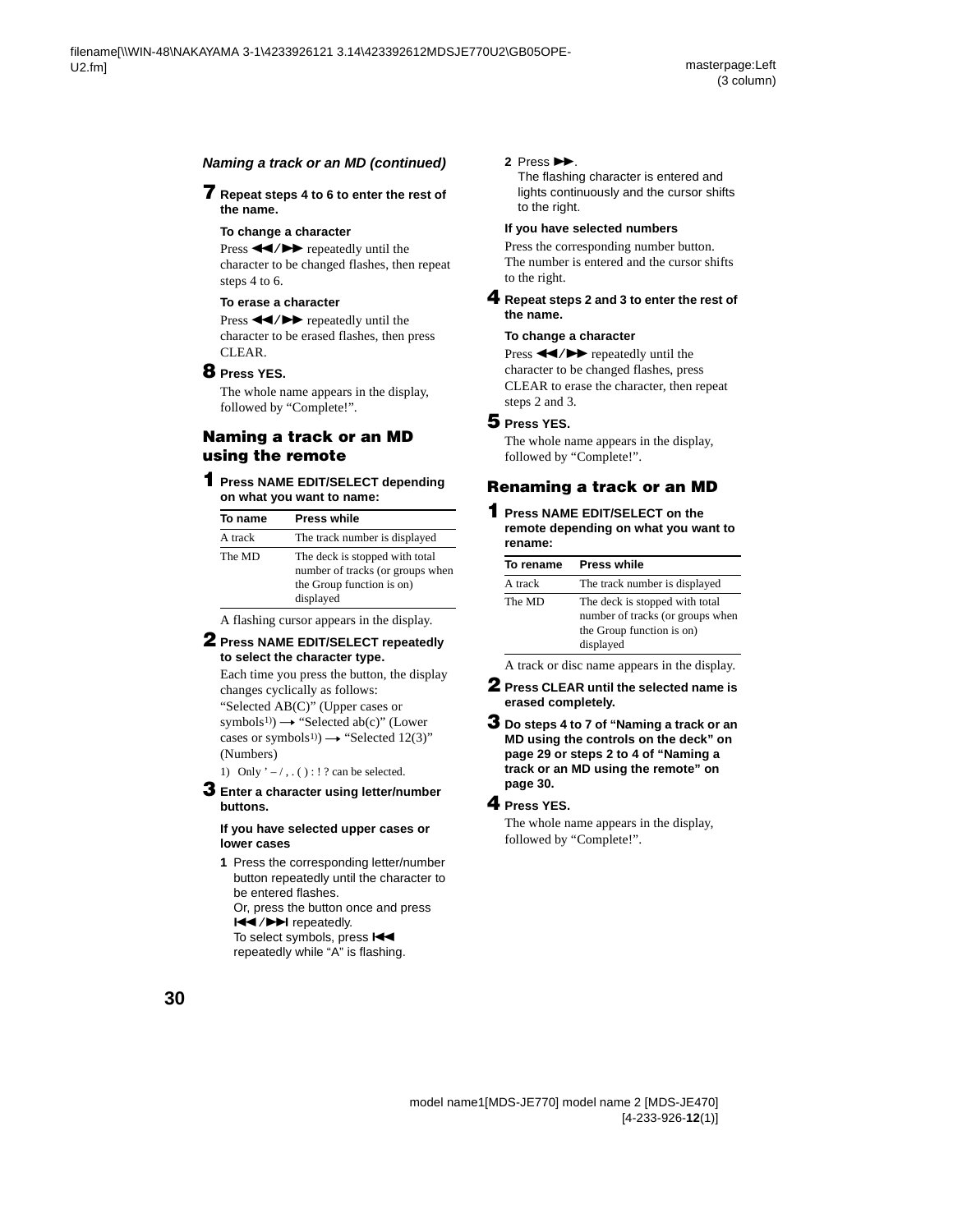## <span id="page-30-4"></span>**Erasing a track or disc name**

Use this function to erase the name of a track or disc.

**1 While the deck is stopped, playing, recording, or paused, press MENU/NO.**

"Edit Menu" appears in the display.

- **2** Turn AMS (or press  $\overline{144}$  / $\overline{11}$ **repeatedly) until "Nm Erase?" appears, then press AMS or YES.**
- **3** Turn AMS (or press  $\leftarrow$  />> **repeatedly) until the number of the track (when erasing the track name) or "Disc" (when erasing the disc name) flashes, then press AMS or YES.**

"Complete!" appears.

## <span id="page-30-0"></span>**Naming a group (MDS-JE770 only)**

#### **— Name Function**

You can enter a name for a group. Names can consist of uppercase and lowercase letters, numbers, and symbols. A total number of about 1,700 characters can be stored for all the names on the MD.

#### **Note**

If you enter the symbol "//" between the characters in group names such as "abc//def", you may be unable to use the Group function.

#### **Naming a group using the controls on the deck**

<span id="page-30-2"></span>**1 While the deck is stopped, press GROUP ON/OFF.** The GROUP ON/OFF button lights up.

<span id="page-30-3"></span>

- **2 Press GROUP SKIP repeatedly until the group you want appears.**
- **3 Press MENU/NO.**

"Edit Menu" appears in the display.

- **4 Turn AMS until "Nm In?" appears, then press AMS or YES.**
- **5 Turn AMS until "Gp** \*\* **(selected group number)" flashes, then press AMS or YES.**

A flashing cursor appears.

**6 Do steps [4](#page-28-1) to [8](#page-29-11) of ["Naming a track or an](#page-28-3)  [MD using the controls on the deck" on](#page-28-3)  [page 29.](#page-28-3)**

#### **Naming a group using the remote**

**1 While the deck is stopped, press GROUP ON/OFF.**

The GROUP ON/OFF button lights up.

- **2 Press GROUP SKIP repeatedly until the group you want appears.**
- **3 Press NAME EDIT/SELECT while the deck is stopped with total number of tracks in the selected group displayed.** A flashing cursor appears.
- **4 Do steps [2](#page-29-7) to [5](#page-29-12) of ["Naming a track or an](#page-29-4)  [MD using the remote" on page 30](#page-29-4).**

## **Renaming a group**

**1 While the deck is stopped, press GROUP ON/OFF.**

The GROUP ON/OFF button lights up.

- <span id="page-30-1"></span>**2 Press GROUP SKIP repeatedly until the group you want appears.**
- **3 Press NAME EDIT/SELECT on the remote while the deck is stopped with total number of tracks in the selected group displayed.**

A group name appears in the display.

**4 Do steps [2](#page-29-10) to [4](#page-29-13) of ["Renaming a track or](#page-29-3)  [an MD" on page 30](#page-29-3).**

## **Erasing a group name**

Use this function to erase the name of a group.

**1 While the deck is stopped, press GROUP ON/OFF.**

The GROUP ON/OFF button lights up.

- **2 Press GROUP SKIP repeatedly until the group you want appears.**
- **3 Press MENU/NO.**

"Edit Menu" appears in the display.

**4** Turn AMS (or press  $\leftarrow$  />> **repeatedly) until "Nm Erase?" appears, then press AMS or YES.**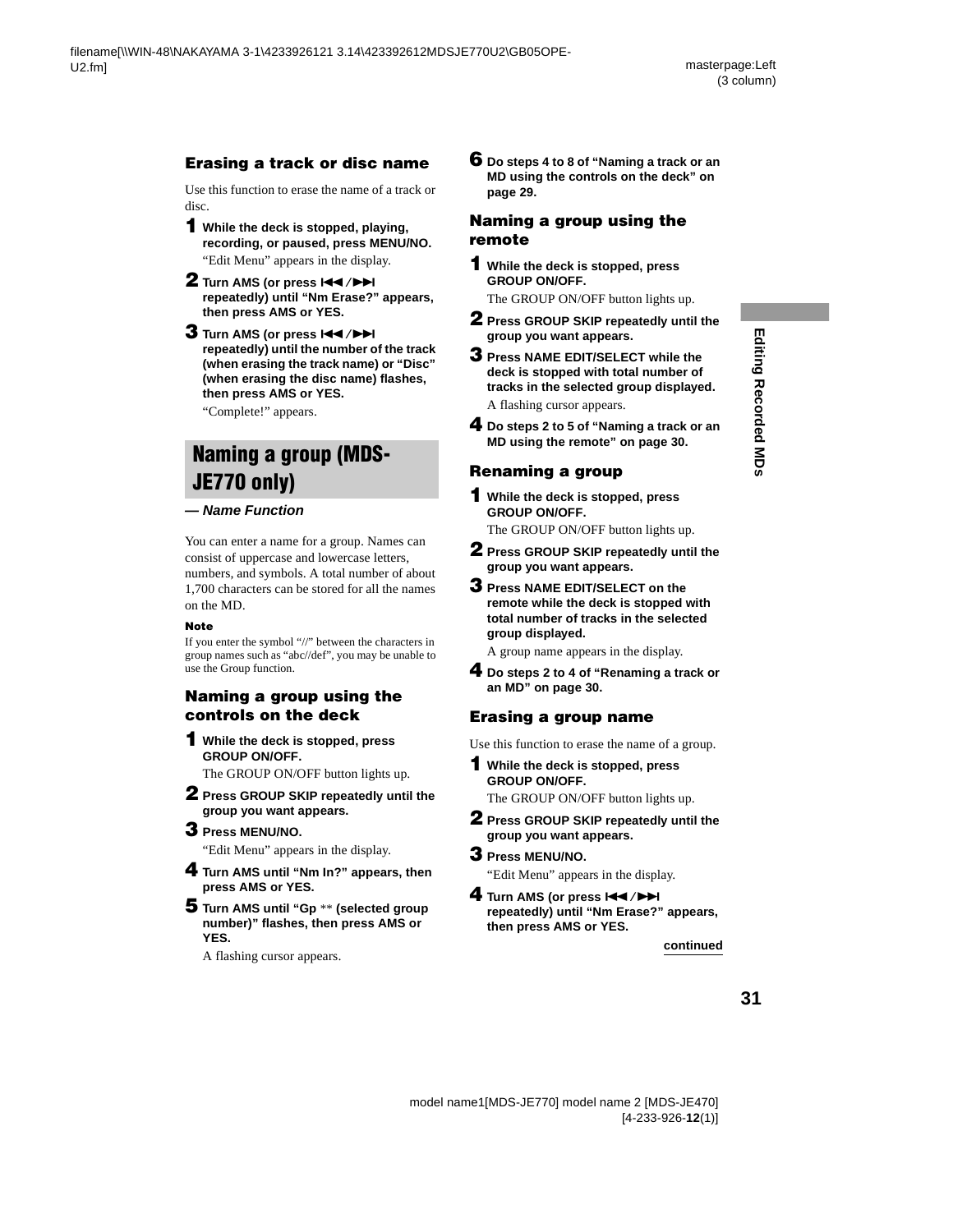#### **Naming a group (MDS-JE770 only) (continued)**

#### **5** Turn AMS (or press  $AA$ />> **repeatedly) until "Gp** \*\* **(selected group number)" flashes, then press AMS or YES.**

"Complete!" appears.

#### **Note**

You cannot erase the name of a group that does not have any tracks registered.

## <span id="page-31-0"></span>**Registering recorded tracks into a new group (MDS-JE770 only)**

This function allows you to create a new group and register a track or consecutive trac[ks](#page-28-6) w[hic](#page-29-14)h are not already registered [into that group. You](#page-28-5)  can also create groups wi[thout register](#page-28-5)ing any tracks.

**1 While the deck is st[opped, pres](#page-29-16)s GROUP ON/OFF.**

The GROUP ON/OFF button lights up.

#### **2 Press MENU/NO.**

"Edit Menu" appears in the display.

- **3** Turn AMS (or press  $\left|\frac{4}{2}\right|$ **repeatedly) until "Gp Create?" appears, then press AMS or YES.**
- **4 Do steps 4 to 8 of "Naming a track or an MD using the controls on the deck" on page 29 or steps 2 to 5 of "Naming a track or an MD using the remote" on page 30.**
- **5** Turn AMS (or press  $144$ / $\rightarrow$ **repeatedly) to select the first track you want to register, then press AMS or YES.**

**6** Turn AMS (or press  $\left|\frac{4}{4}\right\rangle$ **repeatedly) to select the last track you want to register, then press AMS or YES. (When registering only one track, simply press AMS or YES again without performing any other operations.)**

"Complete!" appears for a few seconds and the tracks are registered into the new group.

#### **Tips**

**•** To create a group without registering any tracks, turn AMS (or press  $\blacktriangleleft$  / $\blacktriangleright$  repeatedly) until "None" appears, then press AMS or YES. "Complete!" appears for a few seconds and new

group is created.

**•** You can also register tracks that were recorded on a system that does not support the Group function.

#### **Notes**

- **•** You cannot register the same track to multiple groups.
- **•** If all the tracks on an MD are registered into groups, "Assign None" appears after step 4 and you cannot register tracks.
- **•** When creating a group without registering any tracks, you must enter the group name.
- <span id="page-31-1"></span>**•** If you do not enter a group name in step 4, "Group \*\* (group number)" appears instead of the group name.

## **— Create Function Releasing group registrations (MDS-JE770 [only\)](#page-28-5)**

#### **[— Release Func](#page-29-16)tion**

These functions allow you to release group registrations simply by specifying the group for which you want to release the registrations. In addition, you can also release the group registrations of all tracks on an MD at once.

#### **Releasing a single group**

#### **— Group Release Function**

You can release the group registrations of all tracks within the specified group and erase that group. (However, note that the tracks are not erased.)

#### **1 While the deck is stopped, press GROUP ON/OFF.**

The GROUP ON/OFF button lights up.

**2 Press GROUP SKIP repeatedly until the group you want to release appears.**

#### **3 Press MENU/NO.**

"Edit Menu" appears in the display.

**4** Turn AMS (or press  $\overline{A}$  />> **repeatedly) until "Gp Release?" appears.**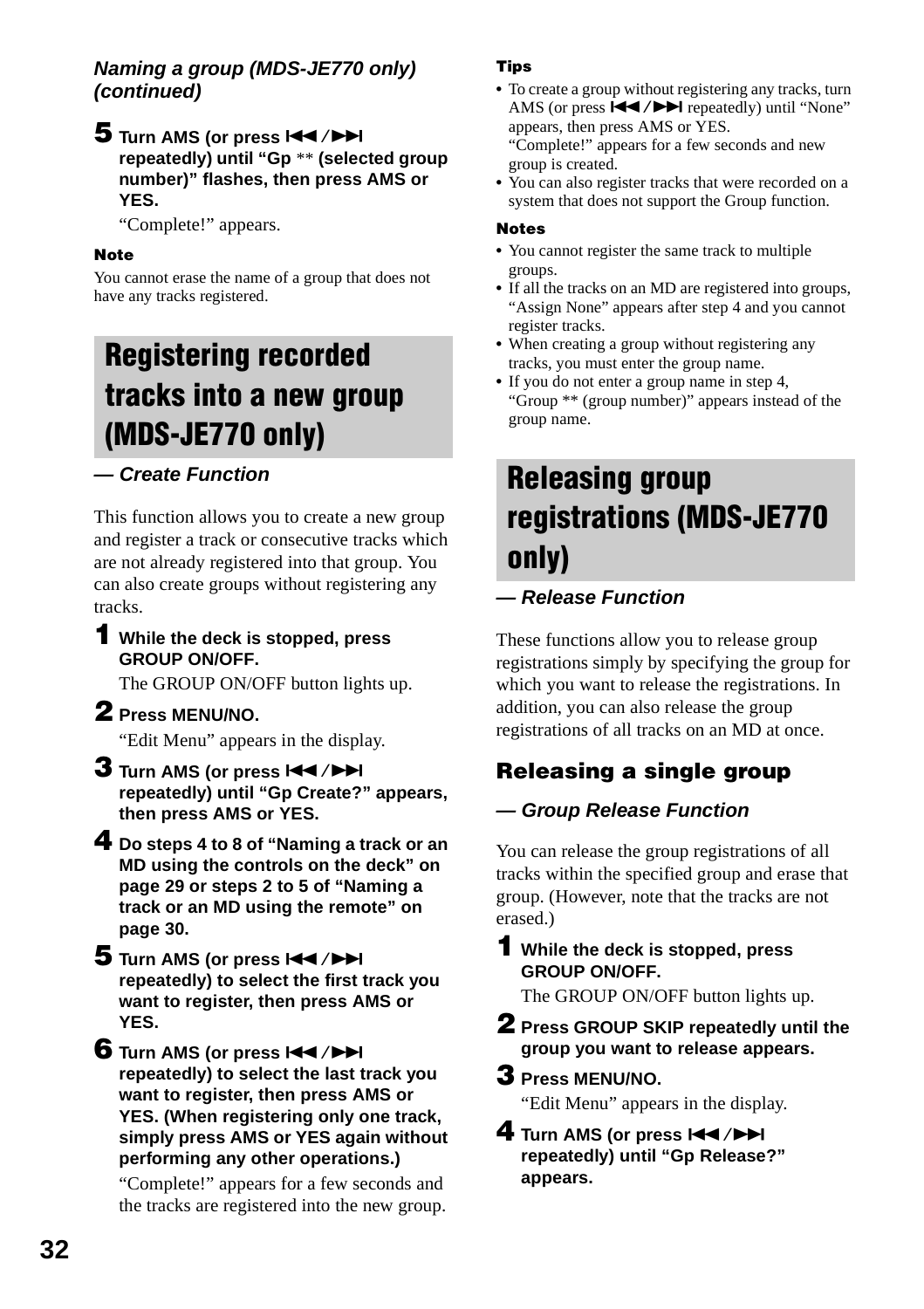## **5 Press AMS or YES.**

"REL Gp \*\* (selected group number) ??" and the group name appears.

#### **6 Press AMS or YES again.**

"Complete!" appears.

#### <span id="page-32-1"></span>**Releasing the registrations of all tracks on an MD**

#### **— All Release Function**

You can release the group registrations of all tracks on an MD at once.

#### **1 While the deck is stopped, press GROUP ON/OFF.**

The GROUP ON/OFF button lights up.

#### **2 Press MENU/NO.**

"Edit Menu" appears in the display.

- **3** Turn AMS (or press  $\leftarrow$  />> **repeatedly) until "Gp All REL?" appears, then press AMS or YES.** "All REL??" appears.
- **4 Press AMS or YES again.** "Complete!" appears.

## <span id="page-32-0"></span>**Changing the recorded level after recording**

**— S.F EDIT**

You can change the volume of recorded tracks using S.F (Scale Factor) Edit. The original track is recorded over at the new recording level. When changing the recording level, you can select Fade-in Recording to gradually increase the signal level at the start of recording, or Fade-out Recording to gradually decrease the signal level at the end of recording.

#### **Changing the overall recording level**

**then press AMS or YES.**

- **1 While the deck is stopped, playing, or paused, press MENU/NO.** "Edit Menu" appears in the display.
- **2** Turn AMS (or press  $\blacktriangleleft$  />> **repeatedly) until "S.F Edit?" appears,**
- **3** Turn AMS (or press  $\left|\frac{4}{4}\right|$ **repeatedly) until "Tr Level?" appears, then press AMS or YES.**
- **4** Turn AMS (or press  $\left|\frac{4}{\sqrt{2}}\right|$ **repeatedly) until the track number you want to change the recording level appears, then press AMS or YES.** "Level 0dB" appears in the display.

#### **5 MDS-JE770**

**While monitoring the sound, turn AMS (or press**  $\left|\frac{4}{\sqrt{2}}\right|$  **repeatedly) to change the recorded level without turning on the two rightmost indicators on the peak level meters.**

You can set the level at any value between –12 dB and +12 dB, in 2 dB increments.



Avoid turning on these indicators

#### **MDS-JE470**

**While monitoring the sound, turn AMS (or press**  $\left|\frac{4}{4}\right\rangle$  **>> repeatedly) to change the recorded level without turning on "OVER" on the peak level meters.**



Avoid turning on these indicators

## **6 Press AMS or YES.**

"(S.F) Edit OK?" appears in the display.

#### **7 Press AMS or YES again.**

The deck starts recording over the existing track. "S.F Edit(:)  $**\%$ " appears while the track is being recorded. An amount of time that is roughly equal to or longer than the playback time of the track is required when recording over the track. When the recording finishes, "Complete!" appears.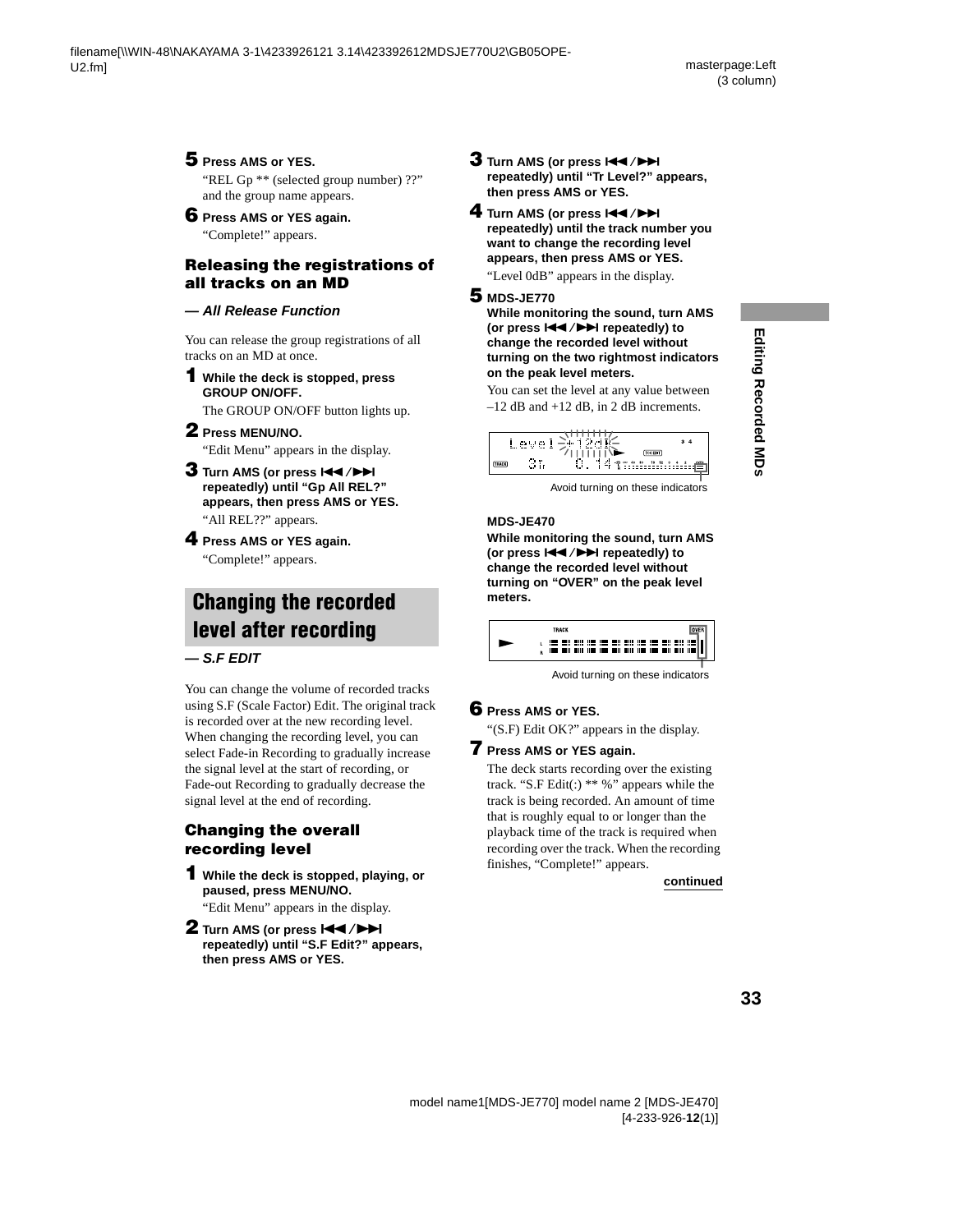**Changing the recorded level after recording (continued)**

#### **Fade-in and Fade-out Recording**

- <span id="page-33-2"></span>**1 While the deck is stopped, playing, or paused, press MENU/NO.** "Edit Menu" appears in the display.
- **2** Turn AMS (or press  $\left|\frac{4}{4}\right\rangle$ **repeatedly) until "S.F Edit?" appears, then press AMS or YES.**
- **3** Turn AMS (or press  $\leftarrow$  />> **repeatedly) until "Fade In?" or "Fade Out?" appears, then press AMS or YES.**

#### **4** Turn AMS (or press  $AA$ / **repeatedly) until the track number you want to change the recording level appears, then press AMS or YES.**

"Time 5.0s" appears in the display.

**5 While monitoring the sound, turn AMS (or press**  $\left|\frac{4}{\sqrt{2}}\right|$  **repeatedly) to change the Fade-in or Fade-out Recording time.**

The deck plays the portion that will be recorded over using Fade-in or Fade-out Recording.

You can set the time at any value between 1 second and 15 seconds, in 0.1 second increments. You cannot set the time longer than the track.

#### <span id="page-33-3"></span>**6 Press AMS or YES.**

"(S.F) Edit OK?" appears in the display.

#### <span id="page-33-4"></span>**7 Press AMS or YES again.**

The deck starts recording over the existing track. "S.F Edit(:)  $**\%$ " appears while the track is being recorded. When the recording finishes, "Complete!" appears.

#### **To cancel the operation**

Press MENU/NO or  $\blacksquare$  in steps [1](#page-33-2) to [6](#page-33-3). If you press AMS or YES in step [7](#page-33-4) and recording starts, you cannot interrupt the operation.

#### **Notes**

- **• Do not disconnect the AC power cord or move the deck while recording is in progress. This may damage the recording data preventing recording from being performed properly.**
- **•** You cannot change the recorded level of a track recorded in LP2 or LP4 Stereo mode.
- **•** Do not use an MD that is damaged or dirty. This may prevent recording data from being recorded properly.
- **•** Repeatedly changing the recording level results in poor sound quality.
- The recording level will not return to the exact original level once the recording level has been changed even if it returned to the original level.
- **•** The recording level cannot be changed while the timer is activated.
- **•** You cannot undo any S.F edit operation with the Undo Function.

## <span id="page-33-0"></span>**Undoing the last edit**

#### **— UNDO**

You can undo the last edit operation and restore the contents of the MD to the condition that existed before the operation. Note, however, that you cannot undo an edit operation if you perform any of the following operations after the edit:

- <span id="page-33-1"></span>**•** Start recording.
- **•** Press MUSIC SYNC on the remote.
- **•** Change the recorded level after recording (S.F Edit).
- **•** Turn off the deck or eject the MD.
- **•** Disconnect the AC power cord.
- **1 While the deck is stopped, playing, or paused, press MENU/NO.**

"Edit Menu" appears in the display.

**2** Turn AMS (or press  $\left|\frac{4}{4}\right\rangle$ **repeatedly) until "Undo?" appears.**

"Undo?" does not appear if no editing has been done.

#### **3 Press AMS or YES.**

One of the messages appears depending on the last edit operation.

#### **4 Press AMS or YES.**

"Complete!" appears.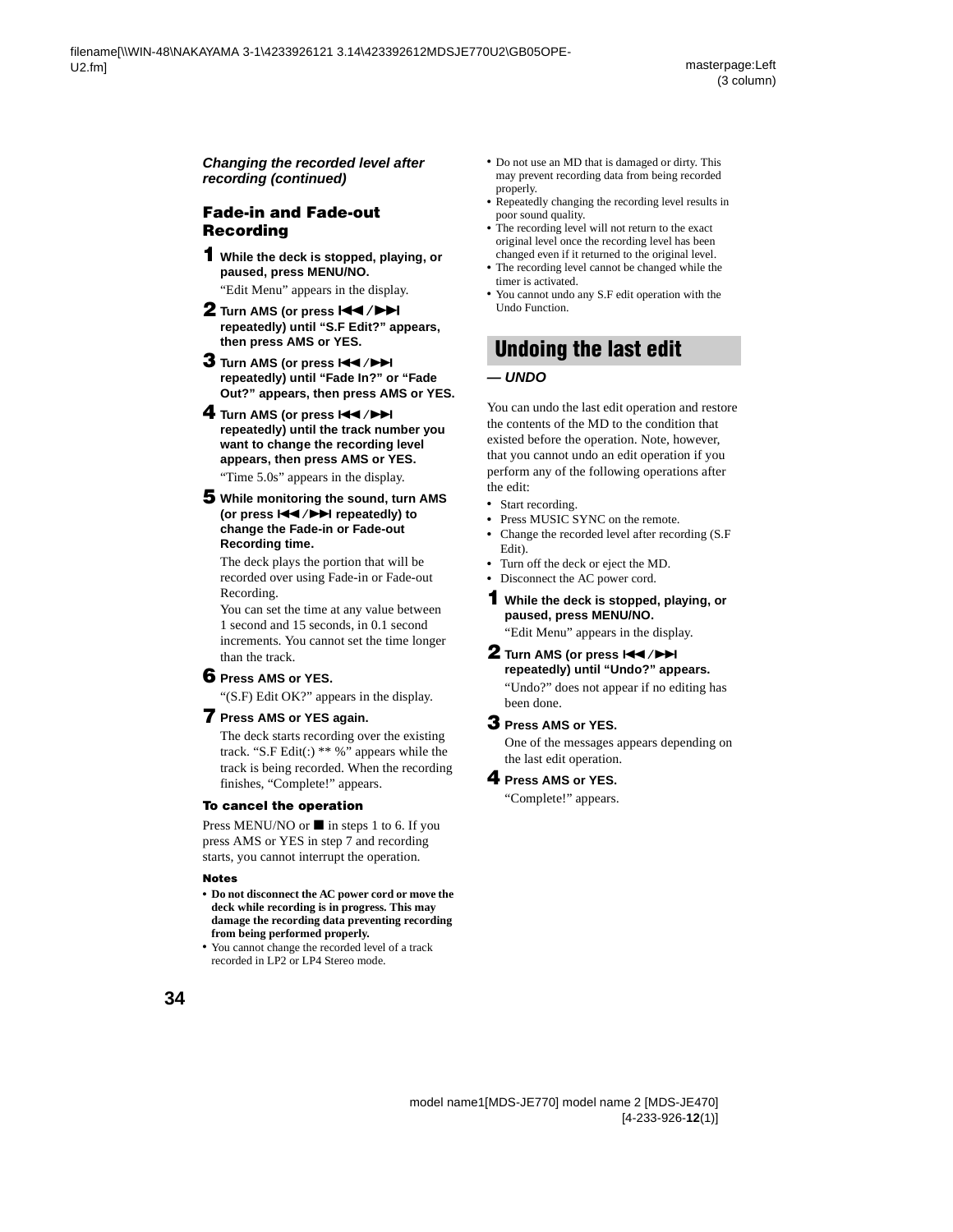## <span id="page-34-1"></span><span id="page-34-0"></span>**Changing the Pitch (MDS-JE770 only)**

#### <span id="page-34-2"></span>**— Pitch Control Function**

You can change the MD playback speed (pitch). The tone falls at lower pitches.

#### **Setting the pitch automatically in steps (Auto Step Control Function)**

You can lower the pitch by up to  $36 \text{ steps}^{1}$ .

- <span id="page-34-5"></span><span id="page-34-3"></span>1) One octave equals 12 steps.
- **1 While the deck is stopped, playing, or paused, press MENU/NO.**
- **2** Turn AMS (or press  $\leftarrow$  />> **repeatedly) until "Setup?" appears, then press AMS or YES.**
- <span id="page-34-4"></span>**3** Turn AMS (or press  $AA$ />> **repeatedly) until "Pitch" appears, then press AMS or YES.**
- **4** Turn AMS (or press  $\left|\frac{4}{2}\right|$ **repeatedly) to adjust the pitch, then press AMS or YES.**

#### **5 Press MENU/NO.**

#### **To recall the factory setting**

Press CLEAR while setting the value.

#### **Notes**

- **•** When you change the step value, the playback sound drops out momentarily.
- The step value returns to "0" (factory setting) when you turn off the deck or eject the MD.
- **•** When a dot (.) appears to the right of the step value in the pitch display, this indicates that you have performed fine adjustment (see this page) and the pitch value is between steps. (The step and fine control values are linked.)

#### **Finely controlling the pitch (Fine Control Function)**

You can fine control the playback speed in 0.1% increments from –87.5% to 0.0%.

- **1 While the deck is stopped, playing, or paused, press MENU/NO.**
- **2** Turn AMS (or press  $AA$ />> **repeatedly) until "Setup?" appears, then press AMS or YES.**
- **3** Turn AMS (or press  $\leftarrow$  />> **repeatedly) until "Pfine" appears, then press AMS or YES.**
- **4** Turn AMS (or press  $AA$ />> **repeatedly) to adjust the pitch, then press AMS or YES.**
- **5 Press MENU/NO.**

#### **To recall the factory setting**

Press CLEAR while setting the value.

#### **Notes**

- **•** When you change the fine control value, the playback sound drops out momentarily.
- **•** The fine control value reverts to "0.0%" (factory setting) when you turn off the deck or eject the MD.
- **•** The step and fine control values are linked; changing one value also changes the other.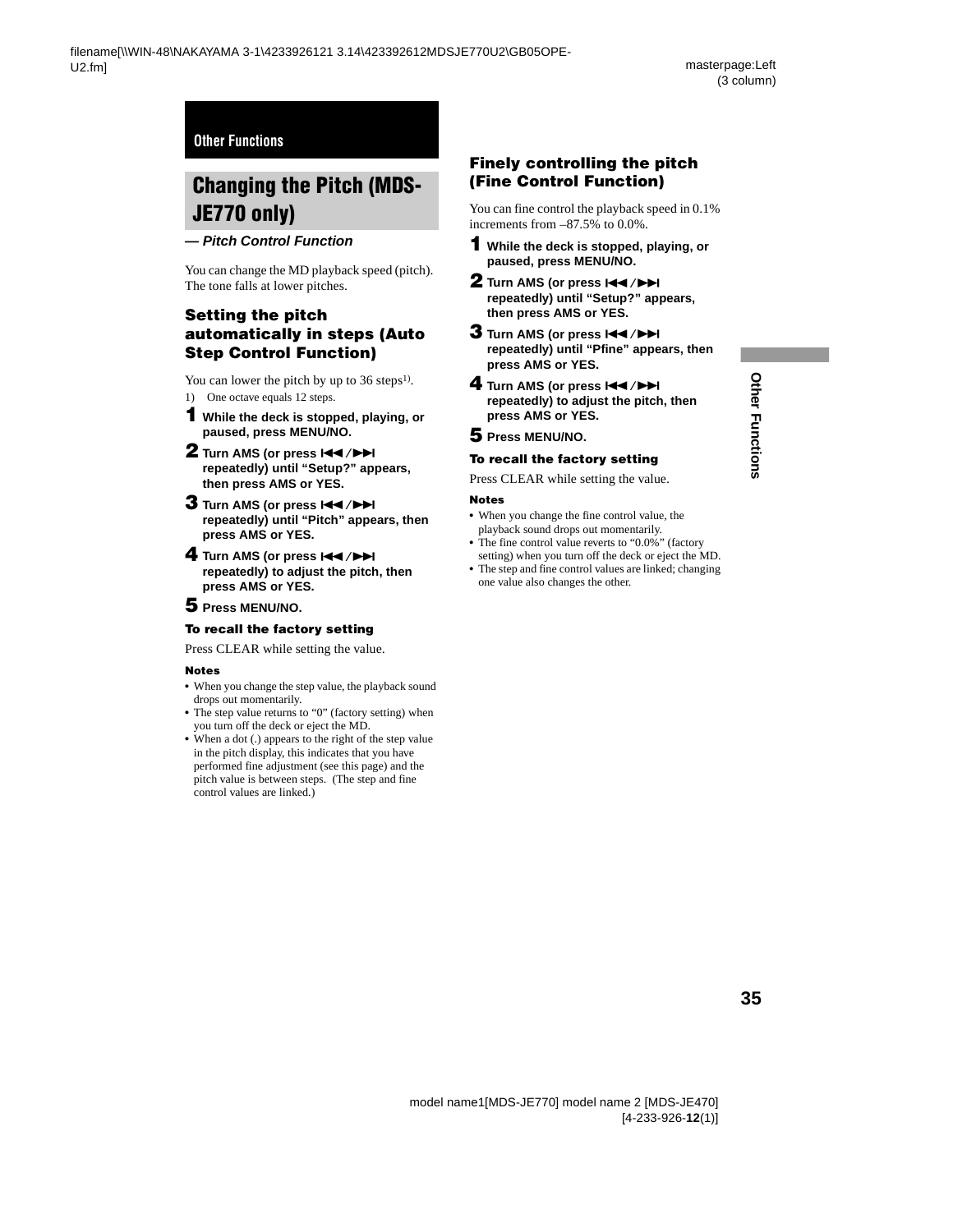## <span id="page-35-0"></span>**Fading in and fading out**

You can use Fade-in Play to gradually increase the signal level to the ANALOG OUT jacks and the PHONES jack (MDS-JE770 only) at the start of playing. Fade-out Play gradually decreases the signal level at the end of playing. Fade-in Recording gradually increases the signal level at the start of recording. Fade-out Recording gradually decreases the signal level at the end of recording.

#### **Note**

The level of the signal output from the DIGITAL OUT connector does not change during Fade-in Play or Fade-out Play.

#### <span id="page-35-3"></span>**Fade-in Play and Fade-in Recording**

#### **During play pause (for Fade-in Play) or recording pause (for Fade-in Recording), press FADER on the remote.**

 $\blacktriangleleft$  flashes in the display and the deck performs Fade-in Play or Fade-in Recording for five seconds (factory setting) until the counter reaches "0.0s."

#### **Fade-out Play and Fade-out Recording**

#### **During play (for Fade-out Play) or recording (for Fade-out Recording), press FADER on the remote.**

 $\blacktriangleright$  flashes in the display and the deck performs Fade-out Play or Fade-out Recording for five seconds (factory setting) until the counter reaches "0.0s," then pauses.

#### **Tip**

Do the following procedure to specify the fade-in or fade-out duration for playback or recording.

- **1** While the deck is stopped or playing, or paused, press MENU/NO.
- **2** Turn AMS (or press  $\leftarrow$  />> repeatedly) until "Setup?" appears, then press AMS or YES.
- **3** Turn AMS (or press  $\leftarrow$  />> repeatedly) to select the setting, then press AMS or YES.

| To change the<br>duration of | <b>Select</b> |
|------------------------------|---------------|
| Fade-in Play/Recording       | F.in          |
| Fade-out Play/Recording      | F.out         |

4 Turn AMS (or press  $\leftarrow$  / $\rightarrow$  repeatedly) to select the duration, then press AMS or YES.

Both the Fade-in and Fade-out durations can be set in 0.1 second steps.

**5** Press MENU/NO.

## <span id="page-35-1"></span>**Falling asleep to music**

#### <span id="page-35-2"></span>**— Sleep Timer**

You can set the deck so that it turns off automatically after a specified duration.

- **1 While the deck is stopped or playing, press MENU/NO.**
- **2** Turn AMS (or press  $\leftarrow$  />> **repeatedly) until "Setup?" appears, then press AMS or YES.**
- **3** Turn AMS (or press  $\leftarrow$  />> **repeatedly) until "Sleep Off" appears in the display, then press AMS or YES.**
- **4** Turn AMS (or press  $\left|\frac{4}{\sqrt{2}}\right|$ **repeatedly) to select the setting, then press AMS or YES.**

| То                                         | <b>Select</b>                                    |
|--------------------------------------------|--------------------------------------------------|
| Turn on Sleep Timer Sleep On <sup>1)</sup> |                                                  |
|                                            | Turn off Sleep Timer Sleep Off (factory setting) |
|                                            | $For MDC_1E470$ the deck turns off               |

<span id="page-35-4"></span>1) For MDS-JE470, the deck turns off automatically after 60 minutes. Press MENU/ NO.

For MDS-JE770, do the following.

**5** Turn AMS (or press  $AA$ />> **repeatedly) until "Sleep 60min" appears in the display, then press AMS or YES.**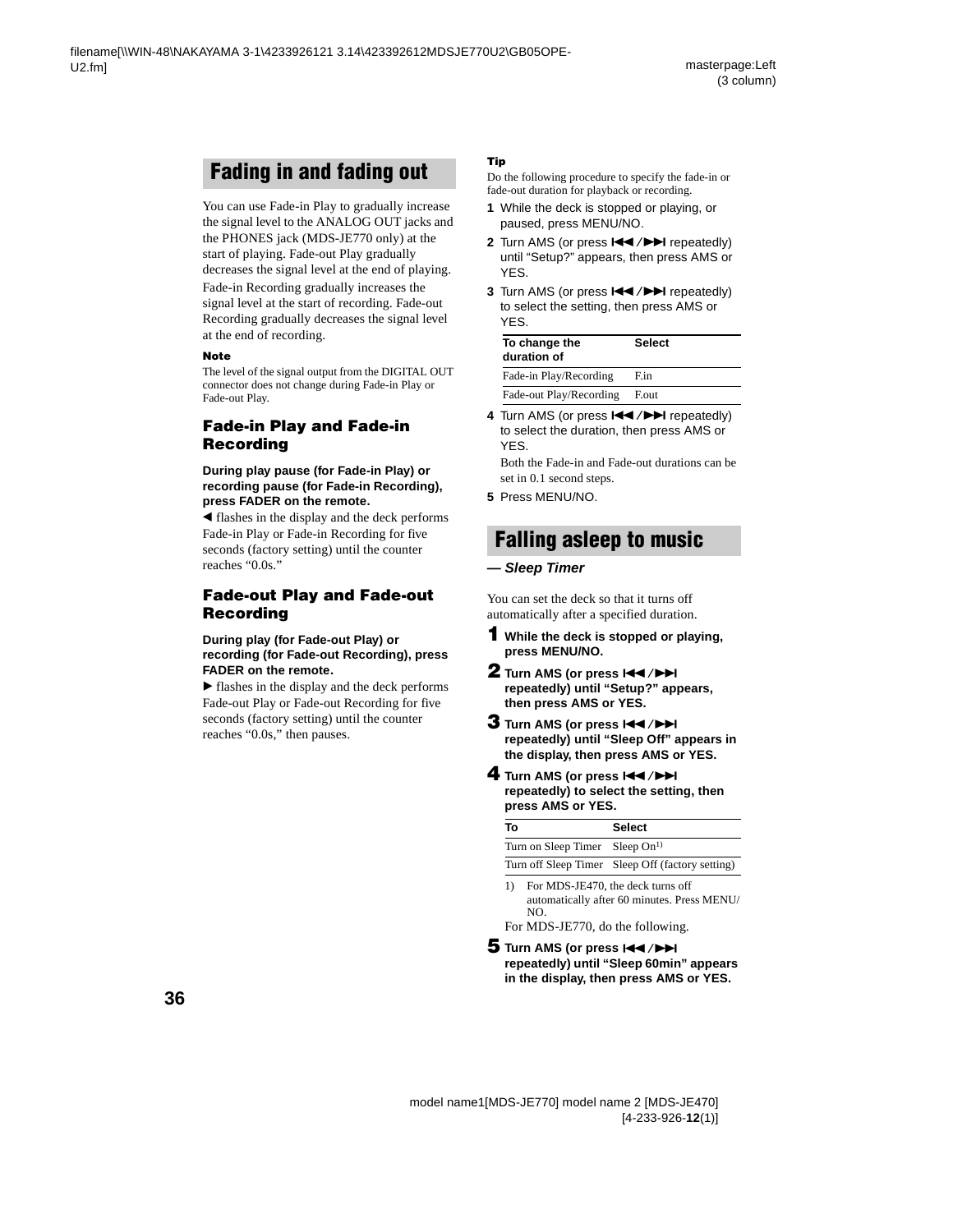## **6** Turn AMS (or press  $\left|\frac{4}{\sqrt{2}}\right|$

**repeatedly) to select the time to be turned off ("30min," "60min" (factory setting), "90min," or "120min"), then press AMS or YES.**

#### **7 Press MENU/NO.**

#### **Tip**

You can check the remaining time. Once you turn on Sleep Timer, the remaining time is displayed when you select "Sleep" in Setup Menu.

## <span id="page-36-0"></span>**Using a timer (MDS-JE770 only)**

By connecting a timer (not supplied) to the deck, you can start and stop playing/recording operations at specified times. For further information on connecting the timer or setting the starting and ending times, refer to the instructions that came with the timer.

## **Playing an MD using a timer**

- <span id="page-36-3"></span>**1 Do steps [1](#page-19-14) to [3](#page-19-15) of ["Playing an MD" on](#page-19-2)  [page 20.](#page-19-2)**
- <span id="page-36-4"></span>**2 Press PLAY MODE repeatedly to select the play mode you want.**

To play only specific tracks, create a program ([see page 22\)](#page-21-1). To specify the time for the end of playing,  $press$   $\triangleright$  to start playing, then go to step [3.](#page-36-6)

- <span id="page-36-6"></span>**3 Set TIMER on the deck to PLAY.**
- **4 Set the timer as required.**
- **5 After you have finished using the timer, set TIMER on the deck to OFF.**

#### **Recording to an MD using a timer**

- <span id="page-36-5"></span>**1 Do steps [1](#page-10-16) to [6](#page-10-14) of ["Recording to an MD"](#page-10-1)  [on page 11.](#page-10-1)**
- **2 Press** ■

If you want to specify the time for the end of recording, do steps [7](#page-10-20) and [8](#page-10-15) of ["Recording to](#page-10-1)  [an MD" on page 11](#page-10-1).

- **3 Set TIMER on the deck to REC.**
- **4 Set the timer as required.**

**5 After you have finished using the timer, set TIMER on the deck to OFF. Then change the deck to standby mode by plugging the AC power cord of the deck into a wall outlet or set the timer to continuous operation.**

If TIMER is left at REC, the deck will automatically start recording the next time you turn on the deck.

#### **Make sure to change the deck to standby mode within a week after timer recording is completed.**

<span id="page-36-1"></span>The TOC on the MD is updated and recorded contents are written to the MD when you turn on the deck. If the recorded contents have disappeared, "Initialize" flashes when you turn on the deck.

#### **Notes**

- <span id="page-36-2"></span>**•** It may take about 30 seconds after the deck is turned on until recording starts. When recording at a specified time using the timer, be sure to take this time into account when setting the recording start time.
- **•** During timer recording, new material is recorded from the end of the recorded portion on the MD. However, when timer recording is set with the Group function on but no group is specified, the material is recorded into a new group.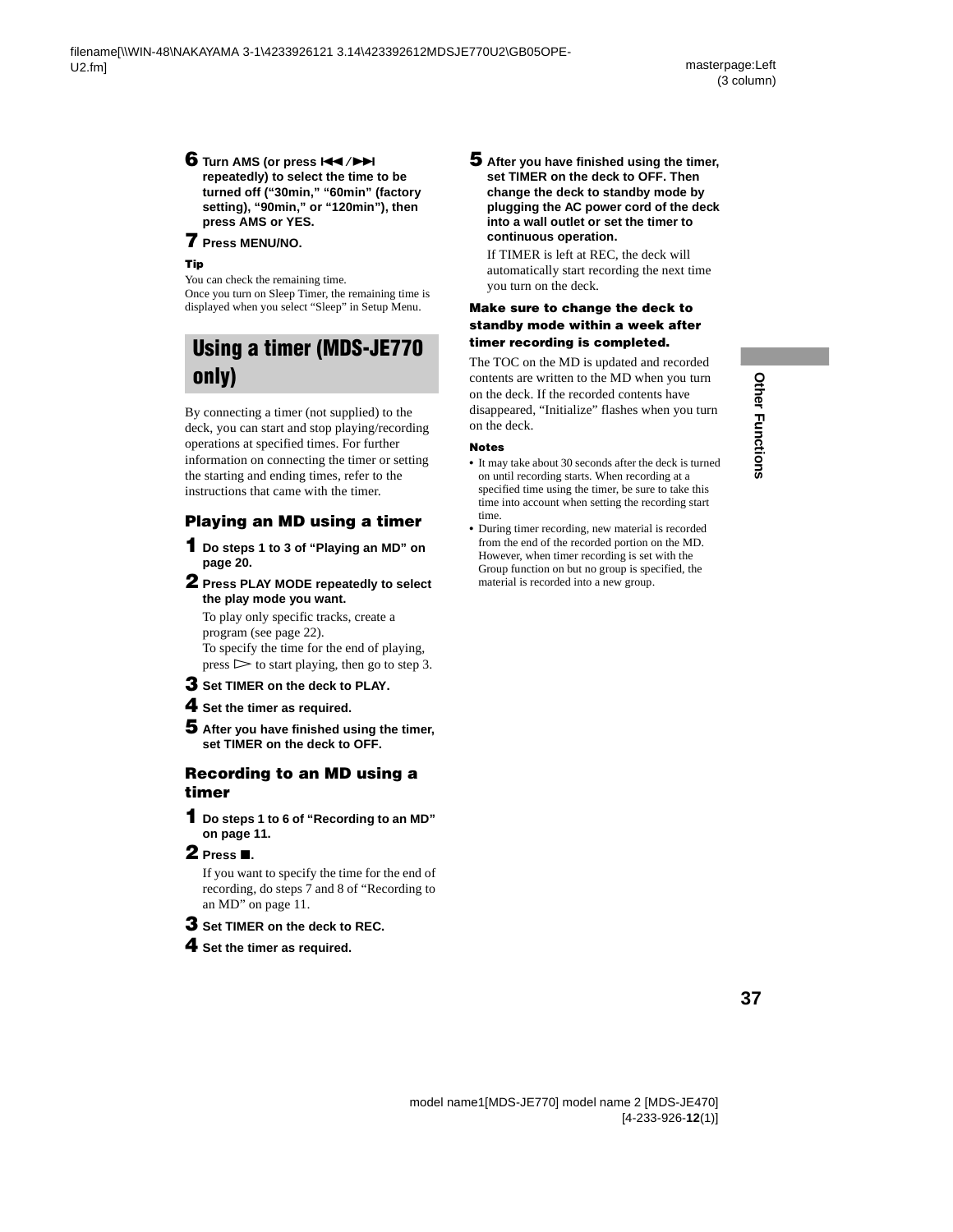## <span id="page-37-1"></span><span id="page-37-0"></span>**Using the CONTROL A1**ΙΙ **control system (MDS-JE770 only)**

This MD deck is compatible with the CONTROL A1ΙΙ Control System. The CONTROL A1ΙΙ control system was designed to simplify the operation of audio systems composed of separate Sony components. CONTROL A1ΙΙ connections provide a path for the transmission of control signals that enable automatic operation and control features usually associated with integrated systems.

Currently, CONTROL A1ΙΙ connections between a Sony MD deck, CD player, amplifier (receiver), and cassette deck provide automatic function selection and synchronized recording. In the future the CONTROL A1ΙΙ connection will work as a multifunction bus allowing you to control various functions for each component.

#### **Note**

The CONTROL A1ΙΙ control system is designed to maintain upward compatibility as the control system is upgraded to handle new functions. In this case, however, older components will not be compatible with the new functions.

#### **CONTROL A1**ΙΙ **and CONTROL A1 compatibility**

The CONTROL A1 control system has been updated to the CONTROL A1ΙΙ which is the standard system in the Sony 300 disc CD changer and other recent Sony components. Components with CONTROL A1 jacks are compatible with components with CONTROL A1ΙΙ, and can be connected to each other. Basically, the majority of the functions available with the CONTROL A1 control system will be available with the CONTROL A1ΙΙ control system. However, when making connections between components with CONTROL A1 jacks and components with CONTROL A1ΙΙ jacks, the number of functions that can be controlled may be limited depending on the component. For detailed information, refer to the operating instructions supplied with the component(s).

#### **Connecting the CONTROL A1**ΙΙ **control system**

Connect monaural (2P) mini-plug cables in series to the CONTROL A1ΙΙ jacks on the back of each component. You can connect up to ten CONTROL A1ΙΙ compatible components in any order. However, you can connect only one of each type of component (i.e., 1 CD player, 1 MD deck, 1 tape deck and 1 receiver). (You may be able to connect more than one CD player or MD deck, depending on the model. Refer to the operating instructions supplied with the respective component for details.)

#### **Example**



In the CONTROL A1ΙΙ control system, the control signals flow both ways, so there is no distinction of IN and OUT jacks. If a component has more than one CONTROL A1ΙΙ jack, you can use either one, or connect different components to each jack.

#### **About the connecting cable**

When a CONTROL A1ΙΙ compatible component is not supplied with a connecting cable, use a commercially available monaural (2P) mini-plug cable less than 2 meters (6.6 feet) long, with no resistance (such as the Sony RK-G69HG).

#### **Basic functions of the CONTROL A1**ΙΙ **control system**

#### **Automatic function selection**

When you connect CONTROL A1ΙΙ compatible Sony components using CONTROL A1ΙΙ cables (not supplied), the function selector on the amplifier (or receiver) automatically switches to the correct input when you press the play button on one of the connected components.

(For example, when you press  $\triangleright$  (play button) on the MD deck while the CD is playing, the function selector on the amplifier switches from CD to MD.)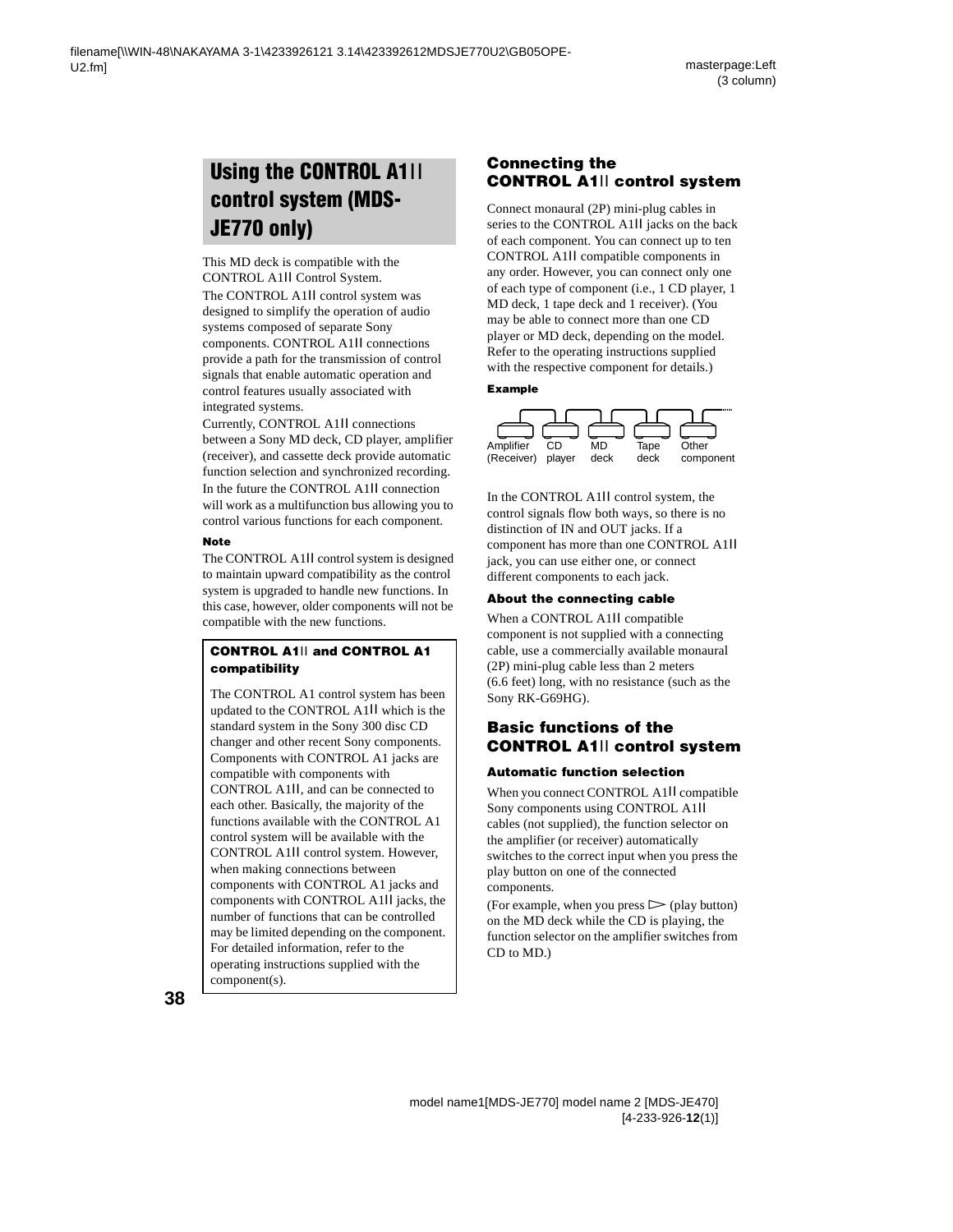# Operating the MD Deck Using a Keyboard (MDS-JE770 only) **Operating the MD Deck Using a Keyboard (MDS-JE770 only)**

#### **Notes**

- **•** This function works only when the components are connected to the amplifier (or receiver) inputs according to the names on the function buttons. Certain receivers allow you to switch the names of the function buttons. In this case, refer to the operating instructions supplied with the receiver.
- **•** When recording, do not play any components other than the recording source. It will cause the automatic function selection to operate.

#### **Synchronized recording**

This function lets you conduct synchronized recording between the MD deck and selected source component.

- **1 Set the source selector on the amplifier (or receiver) to the source component.**
- **2 Set the source component to playing pause mode (make sure both the**  $\triangleright$ **and II indicators light together).**
- <span id="page-38-4"></span>**3 Set the MD deck to recording pause mode.**

#### **4** Press **II** on the MD deck.

The source component is automatically released from pause mode, and recording begins shortly thereafter.

When play ends from the source component, recording stops.

#### **Tip**

This MD deck is equipped with a special synchronized recording function that uses the CONTROL A1ΙΙ Control System [\(see "Making a CD Synchro](#page-18-4)[recording from a Sony CD player connected with a](#page-18-4)  CONTROL A1ΙΙ cable (MDS-JE770 only)" on page [19](#page-18-4)).

#### **Note**

Do not set more than one component to the pause mode.

#### <span id="page-38-0"></span>**Operating the MD Deck Using a Keyboard (MDS-JE770 only)**

## <span id="page-38-1"></span>**Setting the keyboard**

You can use any  $IBM<sup>1</sup>$ -compatible keyboard<sup>2)</sup> with a PS/2 interface. You can select a keyboard with either an English or Japanese keyboard layout. When you use a keyboard with a different layout, you need to assign characters to the keys. For details, [see "Assigning](#page-40-0)  [characters to keyboard keys" on page 41](#page-40-0).

- <span id="page-38-5"></span>1) IBM is the registered trademark of International Business Machines Corporation.
- <span id="page-38-6"></span>2) Power consumption must be 120 mA or less.

#### **Connecting a keyboard to the MD deck**

#### **Connect the keyboard connector to the PC LINK (KEYBOARD) jack on the front panel of the deck.**

You can connect or disconnect the keyboard at any time regardless of whether the deck is turned on or off.

#### <span id="page-38-7"></span>**Selecting keyboard type**

<span id="page-38-2"></span>The first time you connect a keyboard, you need to select the keyboard type.

- **1 While the deck is stopped, press MENU/ NO.**
- **2** Turn AMS (or press  $\leftarrow$  />> **repeatedly) until "Setup?" appears, then press AMS or YES.**
- <span id="page-38-3"></span>**3** Turn AMS (or press  $\leftarrow$  />> **repeatedly) until "Keyboard?" appears, then press AMS or YES.**
- **4** Turn AMS (or press  $\left|\frac{4}{\sqrt{2}}\right|$ **repeatedly) until "Type" appears, then press AMS or YES.**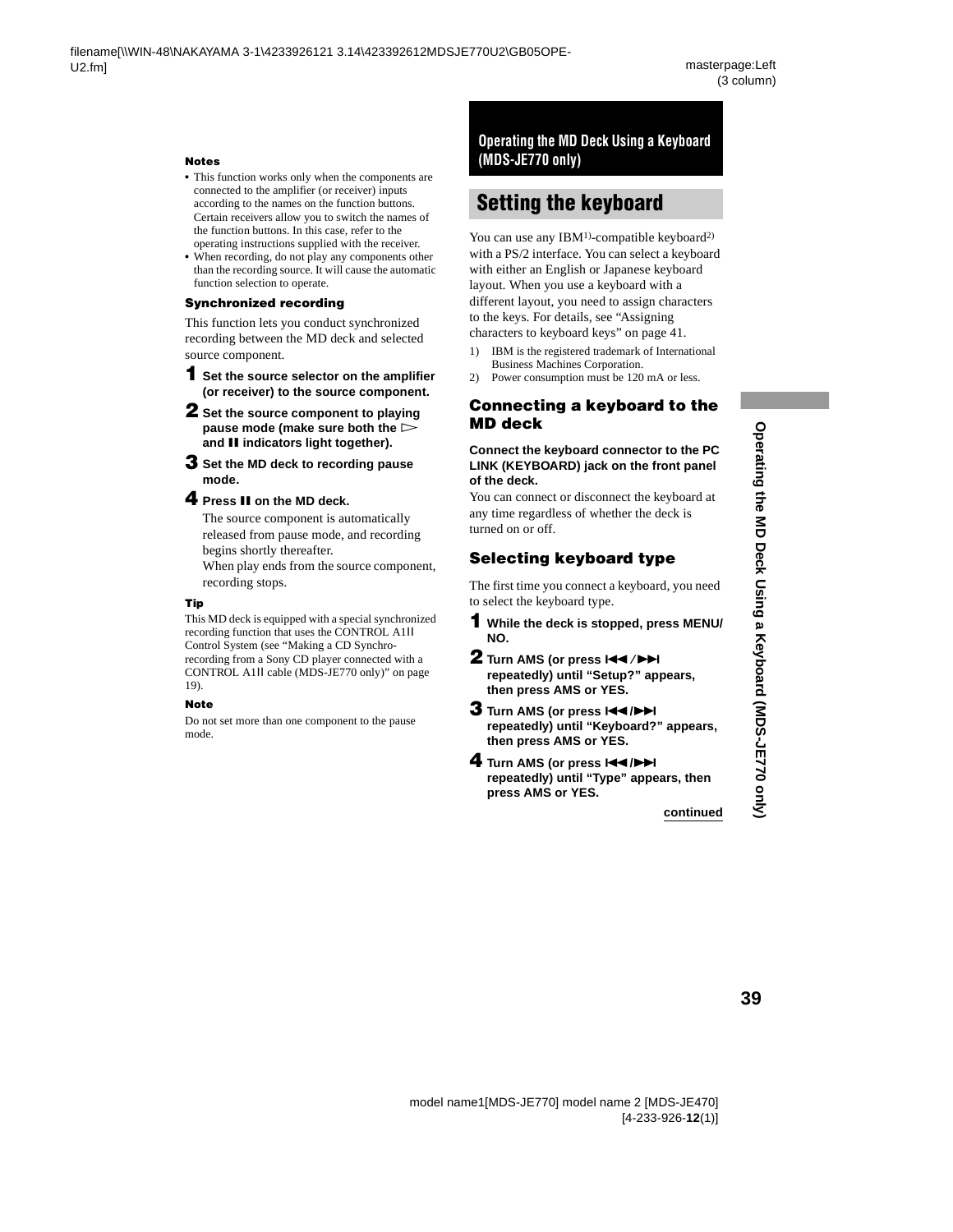#### **Setting the keyboard (continued)**

#### **5** Turn AMS (or press  $\overline{A}$  />> **repeatedly) to select the setting, then press AMS or YES.**

| To use the keyboard with | <b>Select</b>                         |
|--------------------------|---------------------------------------|
| English keyboard layout  | US (factory<br>setting <sup>1</sup> ) |
| Japanese keyboard layout | ΙP                                    |

<span id="page-39-2"></span>1) You can also recall the factory setting by pressing CLEAR.

#### **6 Press MENU/NO.**

## <span id="page-39-0"></span>**Naming a track or MD using the keyboard**

If you use a keyboard, you can quickly enter or edit names. While editing a name, you can move the cursor in jumps or scroll the name.

#### **Shortcut to the naming procedure**

<span id="page-39-7"></span>**1 Press [Enter] while the deck is in one of the operating modes listed below, depending on what you want to name:** 

| To name | <b>Press while</b>                                                                                        |
|---------|-----------------------------------------------------------------------------------------------------------|
| A track | The track number is displayed                                                                             |
| The MD  | The deck is stopped with total<br>number of tracks (or groups when<br>the Group function is on) displayed |

A flashing cursor appears in the display.

#### **2 Enter a name.**

In addition to letter keys, you can also use the keys shown in the following table.

#### **3 Press [Enter].**

The whole name appears in the display.

#### **Operations you may want to do while naming a track or MD**

| То                                                            | Press on the keyboard                                   |
|---------------------------------------------------------------|---------------------------------------------------------|
| Cancel the operation                                          | [Esc]                                                   |
| Switch between uppercase [Caps Lock]<br>and lowercase letters |                                                         |
| Move the cursor                                               | $\left[\leftarrow\right]$ or $\left[\rightarrow\right]$ |
| Scroll the name                                               | [Page Up] or [Page Down]                                |
| Erase the character at the<br>cursor position                 | [Delete]                                                |
| Erase the character<br>preceding the cursor                   | [Back Space]                                            |

#### **Tip**

You can name a group while the Group function is on. To name a group, press [Enter] while the deck is stopped with the group you want to name selected in step [1.](#page-39-7)

## <span id="page-39-1"></span>**Operating the deck using the keyboard**

#### **Operations using the keyboard**

<span id="page-39-5"></span><span id="page-39-4"></span><span id="page-39-3"></span>

| As the keyboard<br>substitutes for the<br>following functions | Press    |  |
|---------------------------------------------------------------|----------|--|
| <b>MENU/NO</b>                                                | [Esc]    |  |
| ⊳                                                             | [F1]     |  |
| H.                                                            | [F2]     |  |
| $\blacksquare$                                                | [F3]     |  |
| <b>GROUP SKIP</b>                                             | [F8]     |  |
| AMS or $\blacktriangleleft$                                   | [F10]    |  |
| AMS or $\blacktriangleright$                                  | $[$ F11] |  |
| <b>YES</b>                                                    | [F12]    |  |
| ◀◀                                                            | $[-1]$   |  |
| $\overline{\phantom{a}}$                                      | $\vdash$ |  |
| CLEAR                                                         | [Delete] |  |

#### <span id="page-39-6"></span>**Editing using the keyboard**

You can edit the tracks using the following keys.

The only keys that can be used for the editing operations below are the independent keys located beside the numeric keys. (You cannot use keys that are operated while holding down the Shift key.)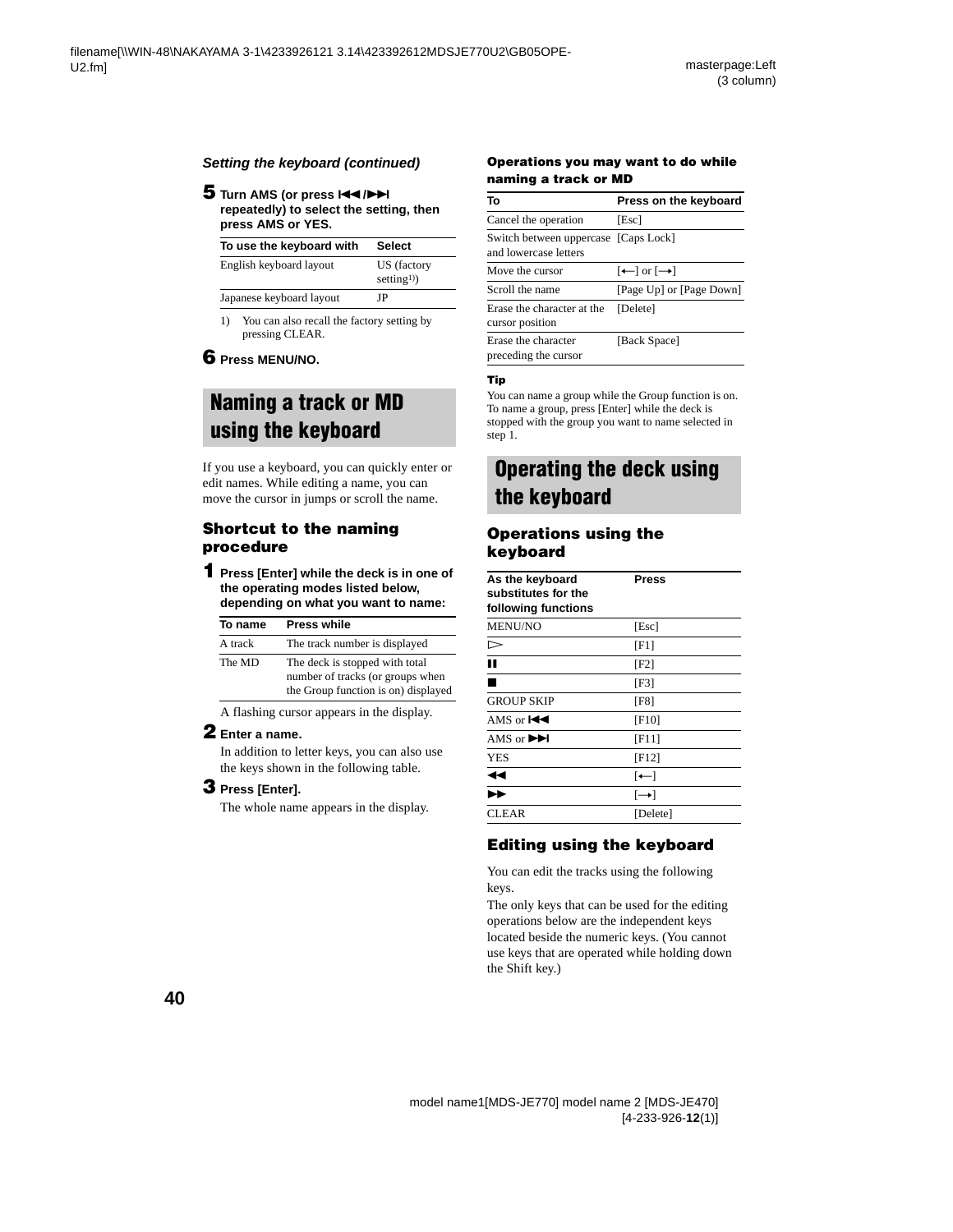#### **Operations while the deck is stopped and a track is selected**

| Т٥                            | <b>Press</b> |  |
|-------------------------------|--------------|--|
| Move the track                | [*]          |  |
| Erase the track <sup>1)</sup> | $[-]$        |  |
| Combine tracks                | $[+]$        |  |

#### **Operations during play**

| То               | <b>Press</b> |  |
|------------------|--------------|--|
| Divide the track |              |  |

<span id="page-40-5"></span>1) This lets you erase all tracks while the deck is stopped and no track is selected.

## <span id="page-40-0"></span>**Assigning characters to keyboard keys**

#### <span id="page-40-4"></span>**Assigning a character**

If your keyboard layout does not match the system settings, the display may show the wrong characters or no characters at all when you press the keys. In this case, you need to assign characters to the keys.

#### <span id="page-40-2"></span>**1 While the deck is stopped, press [Esc].**

- **2 Press [F10]/[F11] repeatedly until "Setup?" appears, then press [F12].**
- **3 Press [F10]/[F11] repeatedly until "Keyboard?" appears, then press [F12].**
- <span id="page-40-3"></span>**4 Press [F10]/[F11] repeatedly until "Assign?" appears, then press [F12].**
- **5 Press [F10]/[F11] repeatedly until the character you want to assign appears.** If the character has already been assigned,
	- "User" appears. If it has not been assigned, "Default" appears.

#### **6 Press [F12].**

"<Set Key>" flashes in the display.

#### <span id="page-40-1"></span>**7 Press the key to be assigned to on the keyboard.**

"Key Change" appears, and the selected character is assigned to the key.

#### **If "Same Key" appears**

The same character is already assigned to the key.

#### **If "Remove old assign?" appears**

A different character is already assigned to the key. Press [F12] to clear the current assignment and assign the new character. Press [Esc] to cancel.

#### **Notes**

- **•** You can assign a character using [Shift] only for symbol and number keys.
- **•** You cannot assign a character to the following keys: [Esc], [F1] – [F12], [Back Space], [Tab], [Caps Lock], [Enter], [Shift], [Ctrl], [Alt], [Windows], [Space], [Application], [Print Screen], [Scroll Lock], [Pause], [Insert], [Delete], [Home], [End], [Page Up], [Page Down], [Num Lock],  $[\leftarrow]$ ,  $[\rightarrow]$ ,  $[\uparrow], [\downarrow],$  and  $[\cdot], [\cdot], [-], [\cdot]$  (of the numeric keypads)
- **•** "Key Change" does not appear in step [7](#page-40-1) above if you try to assign a character to one of the keys listed above or other keys for which input is not accepted.

## **Clearing key assignments**

You can clear key assignments one at a time or all at once.

#### **To clear a key assignment**

- **1 Do steps [1](#page-40-2) to [4](#page-40-3) of ["Assigning a](#page-40-4)  [character" on page 41.](#page-40-4)**
- **2 Press [F10]/[F11] repeatedly until the character you want to clear appears, then press [F12].**

"<Set Key>" flashes in the display.

#### **3 Press [Delete].**

"Key Clear" appears and the key assignment is cleared.

#### **To clear all key assignments**

- **1 Do steps [1](#page-40-2) to [4](#page-40-3) of ["Assigning a](#page-40-4)  [character" on page 41.](#page-40-4)**
- **2 Press [Ctrl], [Alt], and [Delete] simultaneously.**

"All Reset?" appears in the display.

#### **3 Press [F12].**

"Complete!" appears, and all assignments are cleared.

#### **To cancel the operation**

Press [Esc].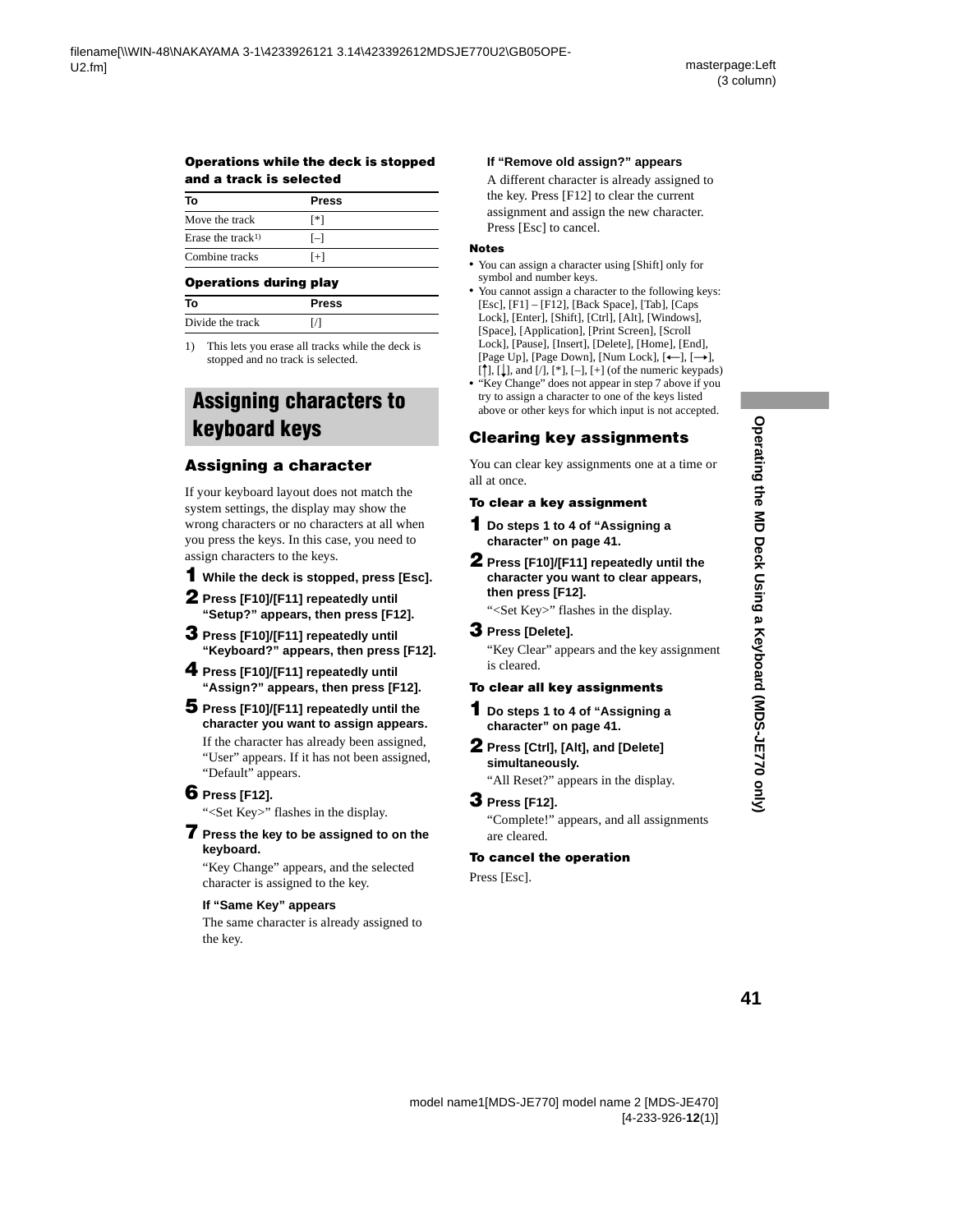## <span id="page-41-1"></span><span id="page-41-0"></span>**Precautions**

#### **On safety**

- **•** Should any solid object or liquid fall into the cabinet, unplug the deck and have it checked by qualified personnel before operating it any further.
- **•** Caution The use of optical instruments with this product will increase eye hazard.

#### **On power sources**

- **•** Before operating the deck, check that the operating voltage of the deck is identical with your local power supply. The operating voltage is indicated on the nameplate at the rear of the deck.
- **•** The unit is not disconnected from the AC power source (mains) as long as it is connected to the wall outlet, even if the unit itself has been turned off.
- **•** If you are not going to use the deck for a long time, be sure to disconnect the deck from the wall outlet. To disconnect the AC power cord, grasp the plug itself; never pull the cord.
- **•** AC power cord must be changed only at the qualified service shop.

#### **On condensation in the deck**

If the deck is brought directly from a cold to a warm location, or is placed in a very damp room, moisture may condense on the lenses inside the deck. Should this occur, the deck may not operate properly. In this case, remove the MD and leave the deck turned on for several hours until the moisture evaporates.

#### **On cleaning**

Clean the cabinet, panel and controls with a soft cloth slightly moistened with a mild detergent solution. Do not use any type of abrasive pad, scouring powder or solvent such as alcohol or benzine.

If you have any questions or problems concerning your deck, please consult your nearest Sony dealer.

## <span id="page-41-2"></span>**Note on MDs**

- **•** Do not touch the internal disc directly. Forcing the shutter open may damage the internal disc.
- **•** Be sure to stick the labels supplied with the MD to the appropriate positions. The shape of the labels may vary depending on the MD brand.



#### **Where to keep the MDs**

Do not place the cartridge where it may be exposed to direct sunlight or extremely high heat and humidity.

#### **Regular maintenance**

Wipe dust and debris from the surface of the cartridge with a dry cloth.

## <span id="page-41-3"></span>**System limitations**

The recording system in your deck is radically different from those used in cassette and DAT decks and is characterized by the limitations described below. Note, however, that these limitations are due to the inherent nature of the MD recording system itself and not to mechanical causes.

#### **"Disc Full" appears in the display even before the MD has reached the maximum recording time**

When 255 tracks have been recorded to the MD, "Disc Full" appears regardless of the total recorded time. More than 255 tracks cannot be recorded to the MD. To continue recording, erase unnecessary tracks or use another recordable MD.

#### <span id="page-41-4"></span>**"Disc Full" appears before the maximum number of tracks is reached**

Fluctuations in emphasis within tracks are sometimes interpreted as track intervals, incrementing the track count and causing "Disc Full" to appear.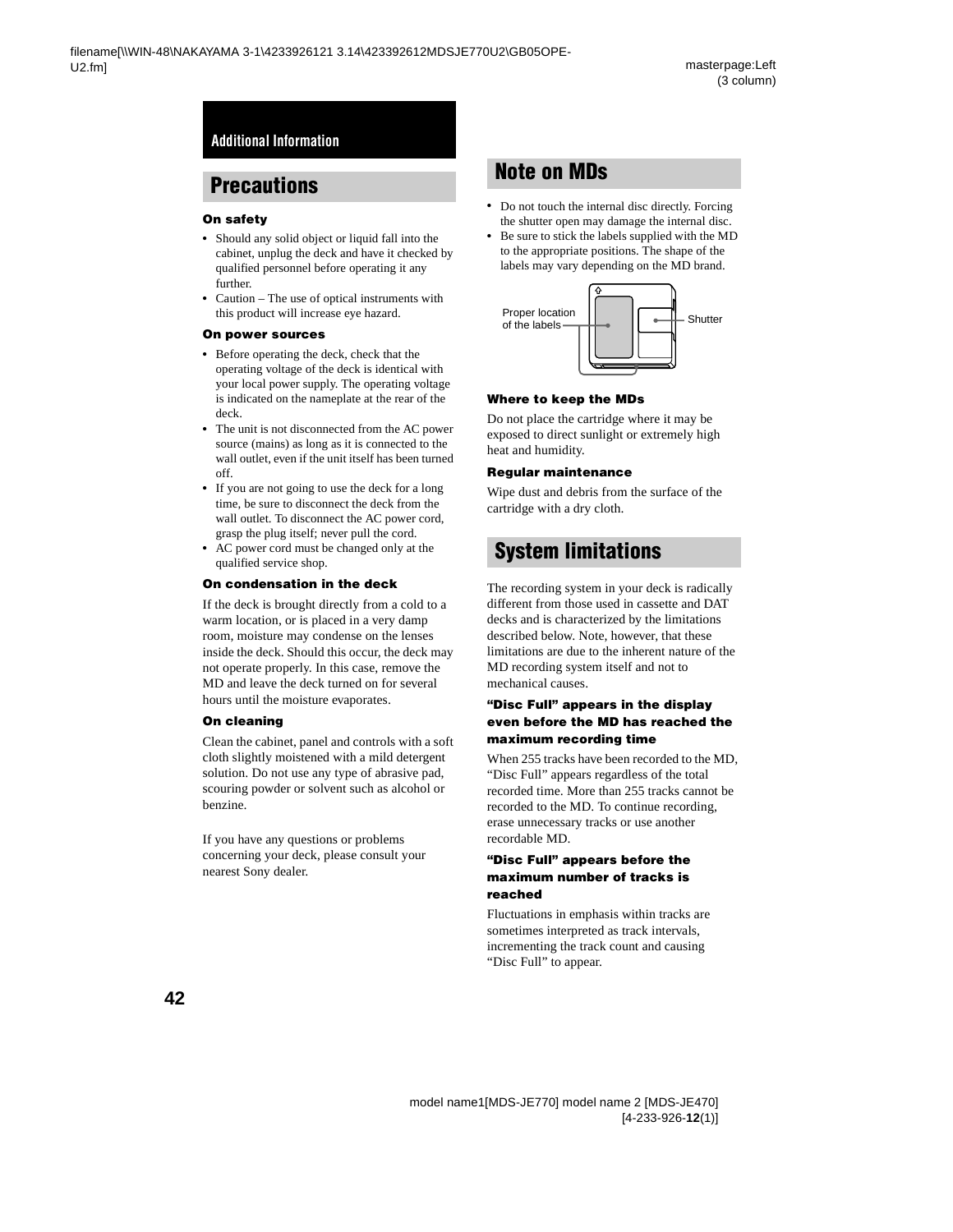#### **"Group Full!" appears in the display**

- When the Group function is on, "Group Full!" may be displayed if editing is performed. This means there are insufficient characters for group management. Delete any unnecessary disc names, group names or other characters.
- Even when the Group function is off, the group management information is updated automatically when Move, Divide and other editing operations are performed, so "Group Full!" may be displayed.

#### **The remaining recording time does not increase even after erasing numerous short tracks**

Tracks under  $12$  seconds<sup>1)</sup> in length are not counted and so erasing them may not lead to an increase in the recording time.

<span id="page-42-0"></span>1) During stereo recording. In MONO or LP2 mode: about 24 seconds In LP4 mode: about 48 seconds

#### **Some tracks cannot be combined with others**

Tracks may not be combined if they have been edited.

#### **The total recorded time and the remaining recordable time on the MD may not total the maximum recording time**

Recording is done in minimum units of 2 seconds<sup>1)</sup> each, no matter how short the material is. The contents recorded may thus be shorter than the maximum recording capacity. Disc space may also be further reduced by scratches.

<span id="page-42-1"></span>1) During stereo recording. In MONO or LP2 mode: about 4 seconds In LP4 mode: about 8 seconds

#### **Tracks created through editing may exhibit sound dropout as you are searching for a point while monitoring the sound.**

#### **Track numbers are not marked correctly**

Incorrect assignment or marking of track numbers may result when CD tracks are divided into several smaller tracks during digital recording. Also, when the Automatic Track Marking is activated during recording, track numbers may not be marked as in the original, depending on the program source.

**The correct recorded/playing time may not be displayed during play of MDs recorded in monaural mode.**

#### <span id="page-42-3"></span>**Guide to the Serial Copy Management System**

Digital audio components, such as CDs, MDs, and DATs, make it easy to produce high-quality copies of music by processing music as a digital signal.

To protect copyrighted music sources, this deck uses the Serial Copy Management System, which allows you to make only a single copy of a digitally recorded source through digital-todigital connections.

#### **You can make only a first-generation copy[1\)](#page-42-2) through a digital-to-digital connection.**

Examples are as follows:

- **•** You can make a copy of a commercially available digital sound program (for example, a CD or MD), but you cannot make a second copy from the first-generation copy.
- **•** You can make a copy of a digital signal from a digitally recorded analog sound program (for example, an analog record or a music cassette tape) or from a digital satellite broadcast program, but you cannot make a second copy from the first-generation copy.
- <span id="page-42-2"></span>1) A first-generation copy means the first recording of a digital audio source through the deck's digital input connector. For example, if you record from a CD player connected to the DIGITAL IN connector, that copy is a firstgeneration copy.

#### **Note**

The restrictions of the Serial Copy Management System do not apply when you make a recording through the analog-to-analog connections.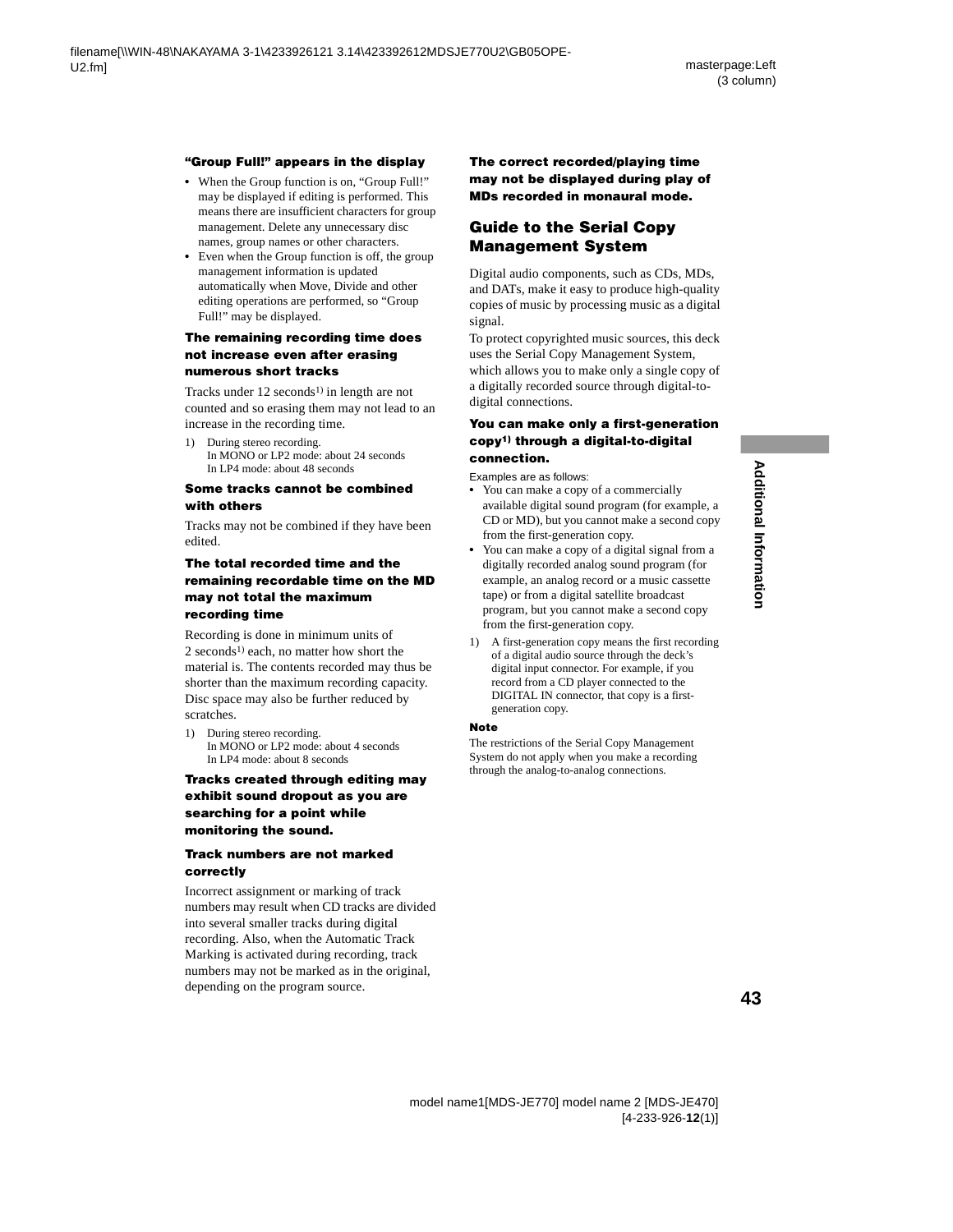## <span id="page-43-0"></span>**Troubleshooting**

If you experience any of the following difficulties while using the deck, use this troubleshooting guide to help you remedy the problem. Should any problem persist, consult your nearest Sony dealer.

#### **The deck does not operate or operates poorly.**

The MD may be dirty or damaged. Replace the MD.

#### **The deck does not play.**

- Moisture has formed inside the deck. Take the MD out and leave the deck in a warm place for several hours until the moisture evaporates.
- The deck is not on. Press  $\mathsf{I}/\mathsf{U}$  to turn on the deck.
- The deck may not be connected to the amplifier correctly. Check the connection [\(page 8\).](#page-7-5)
- The MD is inserted in the wrong direction. Slide the MD into the disc slot with the label side up and the arrow pointing toward the slot [\(page 20\).](#page-19-18)
- The MD may not be recorded. Replace the disc with one that has been recorded.
- You cannot play an MD with the Group function on if there are no tracks with group registrations.

#### **The sound has a lot of static.**

Strong magnetism from a television or a similar device is interfering with operations. Move the deck away from the source of strong magnetism.

#### **The deck does not record.**

- The deck is not connected properly to the program source. Check the connection [\(page 8\).](#page-7-5)
- Select the correct program source using INPUT.
- The recording level is not adjusted properly. Adjust the recording level [\(page 16\)](#page-15-1).
- A premastered MD is inserted. Replace it with a recordable MD.
- There is not enough time left on the MD. Replace it with another recordable MD with fewer recorded tracks, or erase unnecessary tracks [\(page 25\).](#page-24-1)
- There has been a power failure or the AC power cord has been disconnected during recording. Data recorded to that point may be lost. Repeat the recording procedure.

#### **The deck does not perform Synchro-recording with a CD player or video CD player.**

The remote supplied with the MD deck is not set correctly. Reset the remote.

#### **A message and a three- or five-digit alphanumeric code alternate in the display.**

The Self-diagnosis function is on [\(page 44\).](#page-43-1)

#### **The keyboard does not operate (MDS-JE770 only).**

Disconnect the keyboard, then re-connect it.

#### **Note**

If the deck does not operate properly even after you have attempted the prescribed remedies, turn off the deck, then re-insert the plug into the power outlet.

## <span id="page-43-1"></span>**Self-diagnosis function**

The deck's self-diagnosis function automatically checks the condition of the MD deck when an error occurs, then issues a threeor five-digit code and an error message on the display. If the code and message alternate, find them in the following table and perform the indicated countermeasure. Should the problem persist, consult your nearest Sony dealer.

#### **C11/Protected**

 $\rightarrow$  Take out the MD and close the record-protect slot [\(page 14\).](#page-13-6)

#### **C12/Cannot Copy**

• You tried to record a CD with a format that the external device connected to the deck does not support, such as CD-ROM or video CD.  $\rightarrow$  Remove the disc and insert a music CD.

#### **C13/REC Error**

- $\rightarrow$  Set the deck in a stable surface, and repeat the recording procedure.
- The inserted MD is dirty (with smudges, fingerprints, etc.), scratched, or substandard in quality.
	- $\rightarrow$  Replace the disc and repeat the recording procedure.

#### **C13/Read Error**

 $\rightarrow$  Take out the MD and insert it again.

#### **C14/Toc Error**

- $\rightarrow$  Insert another disc.
- $\rightarrow$  If possible, erase all the tracks on the MD [\(page 26\)](#page-25-4).

#### **C41/Cannot Copy**

- The sound source is a copy of commercially available music software, or you tried to record a CD-R (Recordable CD).
	- $\rightarrow$  The Serial Copy Management System prevents making a digital copy [\(page 43\)](#page-42-3). You cannot record a CD-R.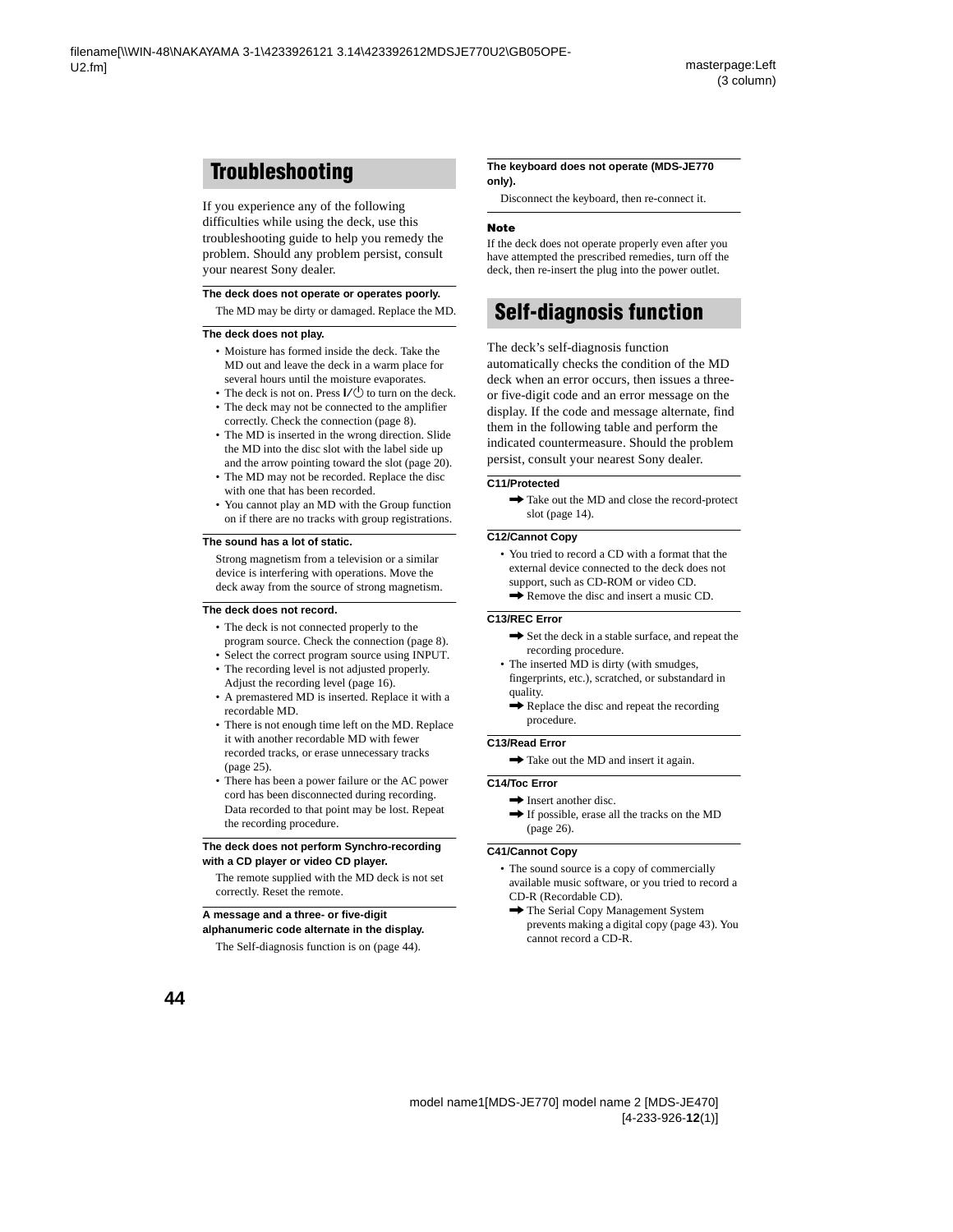#### **C71/Din Unlock**

- The sporadic appearance of this message is caused by the digital signal being recorded. This will not affect the recording.
- While recording from a digital component connected through the DIGITAL IN connector, the digital connecting cable was unplugged or the digital component turned off.
	- $\rightarrow$  Connect the cable or turn the digital component back on.

#### **E0001/MEMORY NG**

- There is an error in the internal data that the deck needs in order to operate.
	- $\rightarrow$  Consult your nearest Sony dealer.

#### **E0101/LASER NG**

• There is a problem with the optical pickup.  $\rightarrow$  The optical pickup may have failed. Consult your nearest Sony dealer.

## <span id="page-44-0"></span>**Display messages**

The following table explains the various messages that appear in the display. Messages are also displayed by the deck's Self-diagnosis function (see [page 44\)](#page-43-1).

#### **Auto Cut**

The Auto Cut Function is on [\(page 16\).](#page-15-2)

#### **Blank Disc**

A new (blank) or erased MD has been inserted.

#### **Cannot Copy**

An attempt was made to make a second copy from a digitally dubbed MD [\(page 43\).](#page-42-3)

#### **Cannot Edit**

An attempt was made to edit the MD during Program or Shuffle Play or to change the recording level of an MD recorded in LP2 or LP4 Stereo mode.

#### **Disc Full**

The MD is full [\(page 42\).](#page-41-4)

#### **Group Full!**

An attempt was made to create a new group in excess of the maximum number of groups, or there are insufficient characters for updating the group management information.

#### **Impossible**

The deck cannot do the recording or editing operation (pages [27](#page-26-3) and [28\)](#page-27-4).

#### **Incomplete!**

The S.F Edit (changing the recording level after recording, Fade-in, Fade-out) operation was not performed properly because the deck was moved while recording was in progress or the MD is damaged or dirty.

#### **Initialize (flashing)**

The Setup Menu settings have been lost. Or the contents recorded by the timer have disappeared over time and are not be available for saving to disc, or Program Play could not be activated since the program has disappeared over time.

(The message flashes for about four seconds when you turn on the deck by pressing  $\mathsf{I}/\mathsf{C}$ .)

#### **Name Full!**

The naming capacity of the MD has reached its limit (about 1,700 characters).

#### **No Change**

While attempting to change the recording level after recording, you pressed AMS or YES without actually changing the recording level, so no change was made.

#### **No Disc**

There is no MD in the deck.

#### **No Name**

The track or disc has no name.

#### **No Program!**

You tried to start Program Play when no program exists.

#### **Premastered**

An attempt was made to record or edit to a premastered MD.

#### **ProgramFull!**

The program contains the maximum number of tracks. You cannot add any more tracks.

#### **REMOTE**

The MD is being controlled by an external device connected to the deck[.1\)](#page-45-1)

#### **S.F Edit!**

You attempted to perform another operation while in S.F Edit (changing the recording level after recording, Fade-in, Fade-out) mode.

You cannot perform any other operations while in S.F Edit mode.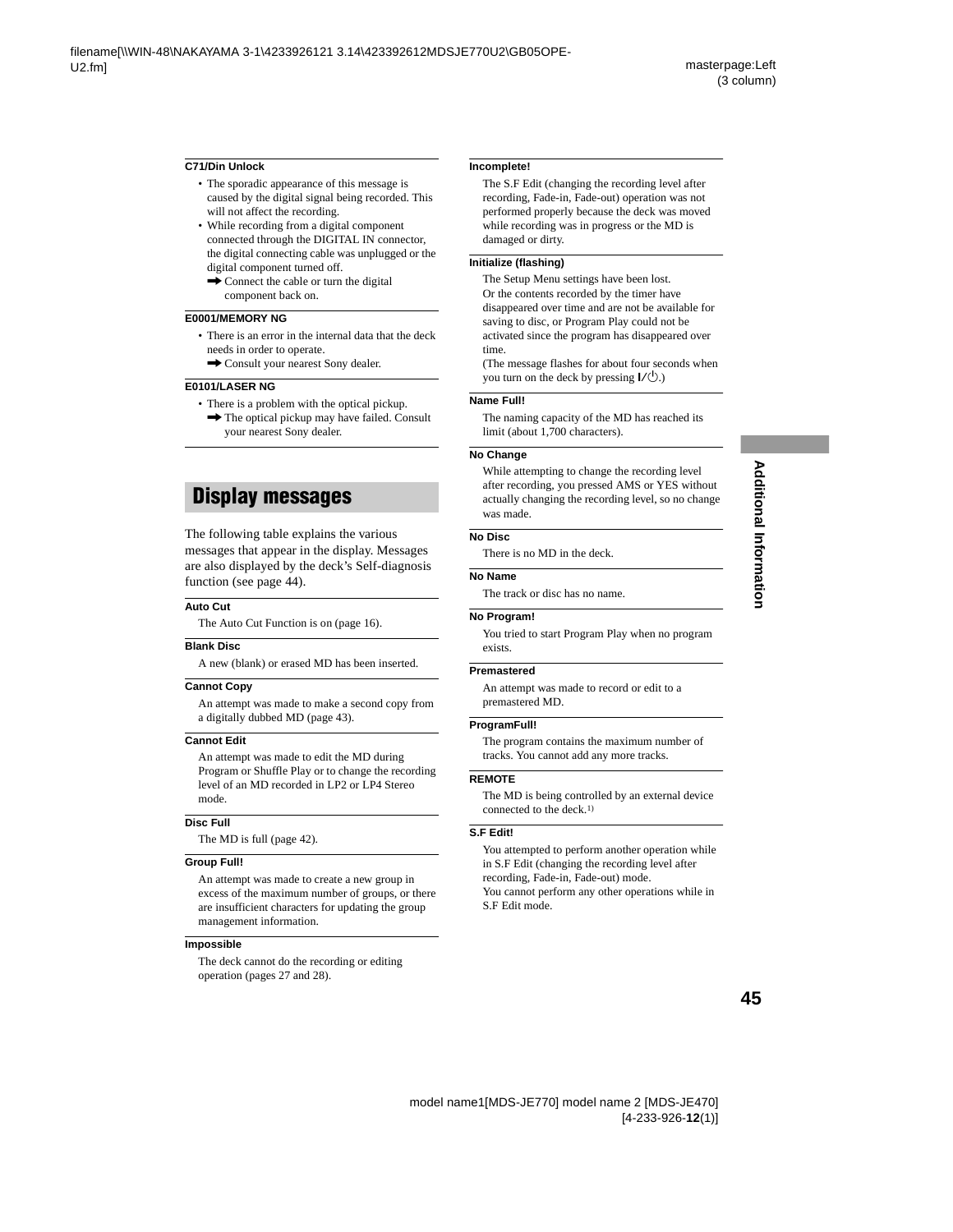#### **(S.F) Edit NOW**

You pressed  $\mathsf{I}\mathsf{/}\bigcirc$  while in S.F Edit (changing the recording level after recording, Fade-in, Fade-out) mode.

If you turn off the deck while in S.F Edit mode, any changes that you have made will not be made properly. Finish the changes and leave S.F Edit mode before turning off the deck. If you accidentally turn off the deck while changes are being made, press  $\mathsf{I}\mathsf{/}\bigcirc$  while the message is displayed.

#### **Smart Space**

The Smart Space Function is on [\(page 16\)](#page-15-2).

#### **TextProtect**

The CD text contains information that may not be copied to the MD.

#### **TOC Reading**

The deck is checking the TOC (Table Of Contents) on the MD.

<span id="page-45-1"></span>1) If "REMOTE" appears under other circumstances, turn off the deck, then turn it on again.

## <span id="page-45-0"></span>**Setup menu table**

| Menu item                          | Reference page |
|------------------------------------|----------------|
| Program?                           | 22             |
| T.Mark                             | 15             |
| LS(T)                              | 15             |
| Auto <sup>1)</sup>                 | 24             |
| S.Space                            | 16             |
| P.Hold                             | 16             |
| F.in                               | 36             |
| F.out                              | 36             |
| Pitch <sup>1)</sup>                | 35             |
| $P$ fine <sup>1)</sup>             | 35             |
| $A$ in <sup>1</sup> )              | 16             |
| Opt1 or Coax <sup>1)</sup>         | 16             |
| Opt2 or $Opt1$                     | 16             |
| Aout <sup>1</sup>                  | 20             |
| Sleep <sup>1</sup>                 | 36             |
| Sleep                              | 36             |
| Keyboard?1)                        | 39             |
| LPstamp                            | 14             |
| $1 \times 1$ MDC IE770 $\ldots$ 1. |                |

<span id="page-45-2"></span>1) MDS-JE770 only